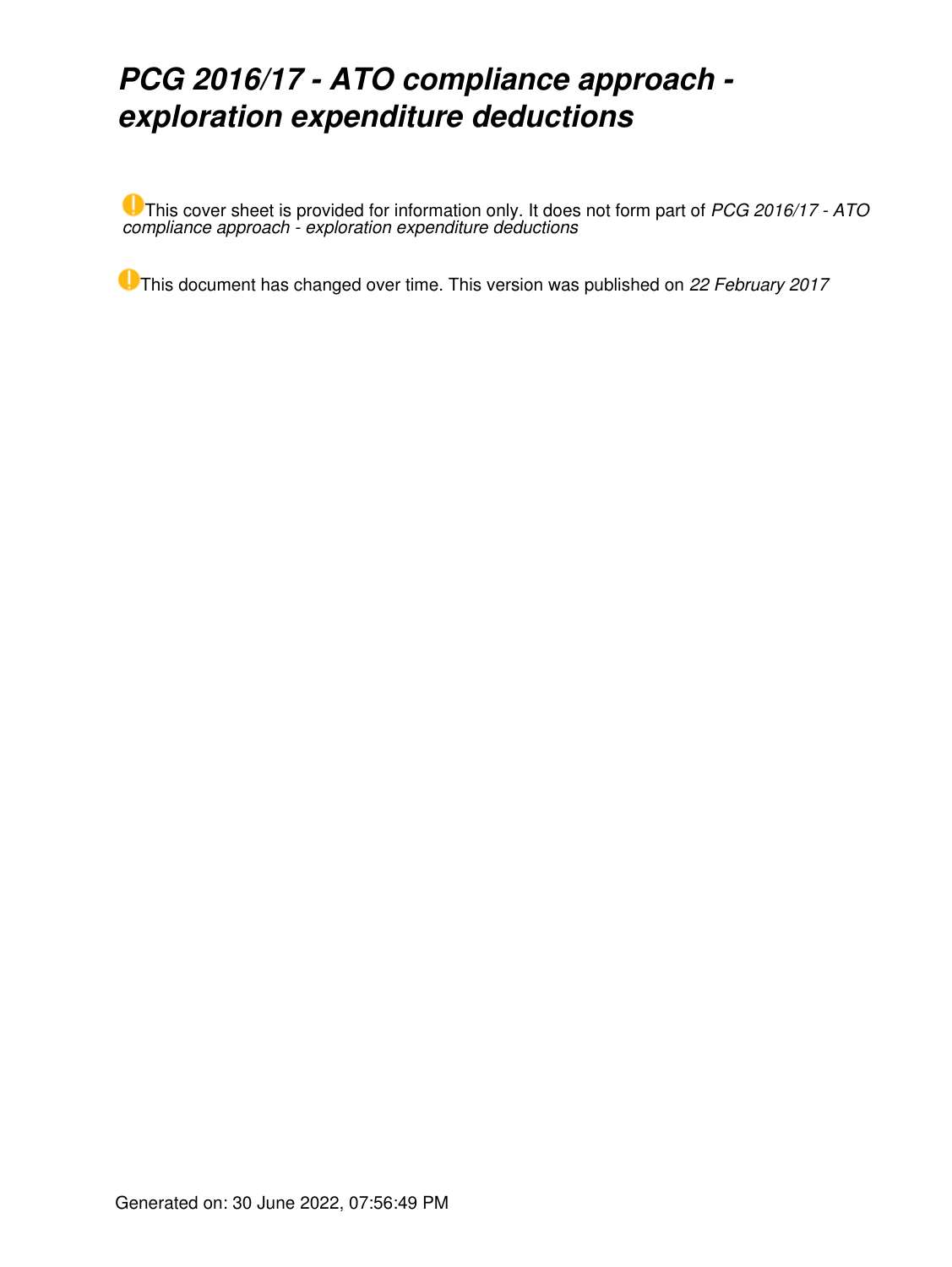

**PCG 2016/17**

## **ATO compliance approach – exploration expenditure deductions**

#### **Relying on this Guideline**

*This Practical Compliance Guideline sets out a practical administration approach to assist taxpayers in complying with relevant tax laws. Provided you follow this guideline in good faith, the Commissioner will administer the law in accordance with this approach.*

### **Table of Contents Paragraph**

| What this Guideline is about                              | 1  |
|-----------------------------------------------------------|----|
| Date of effect                                            | 6  |
| Who this Guideline applies to                             | 8  |
| Overview of the ATO's compliance approach                 | 10 |
| The three focus areas                                     | 13 |
| Governance                                                | 13 |
| Substantiating your claims                                | 17 |
| High risk areas                                           | 22 |
| PART A: GOVERNANCE                                        | 26 |
| Project level governance                                  | 30 |
| Joint Venture arrangements                                | 35 |
| Tax governance                                            | 38 |
| PART B: SUBSTANTIATING YOUR CLAIMS                        | 44 |
| Contemporaneous documentation                             | 44 |
| Preparing your supporting analysis                        | 47 |
| Determining whether section 8-1 or section 40-730 applies | 50 |
| No bright lines                                           | 57 |
| Focus questions                                           | 63 |
| <b>PART C: HIGH RISK AREAS</b>                            | 64 |
| Expenditure that is incurred 'too soon' or goes 'too far' | 67 |
| Long lead assets and early works                          | 75 |
| <b>Feasibility studies</b>                                | 78 |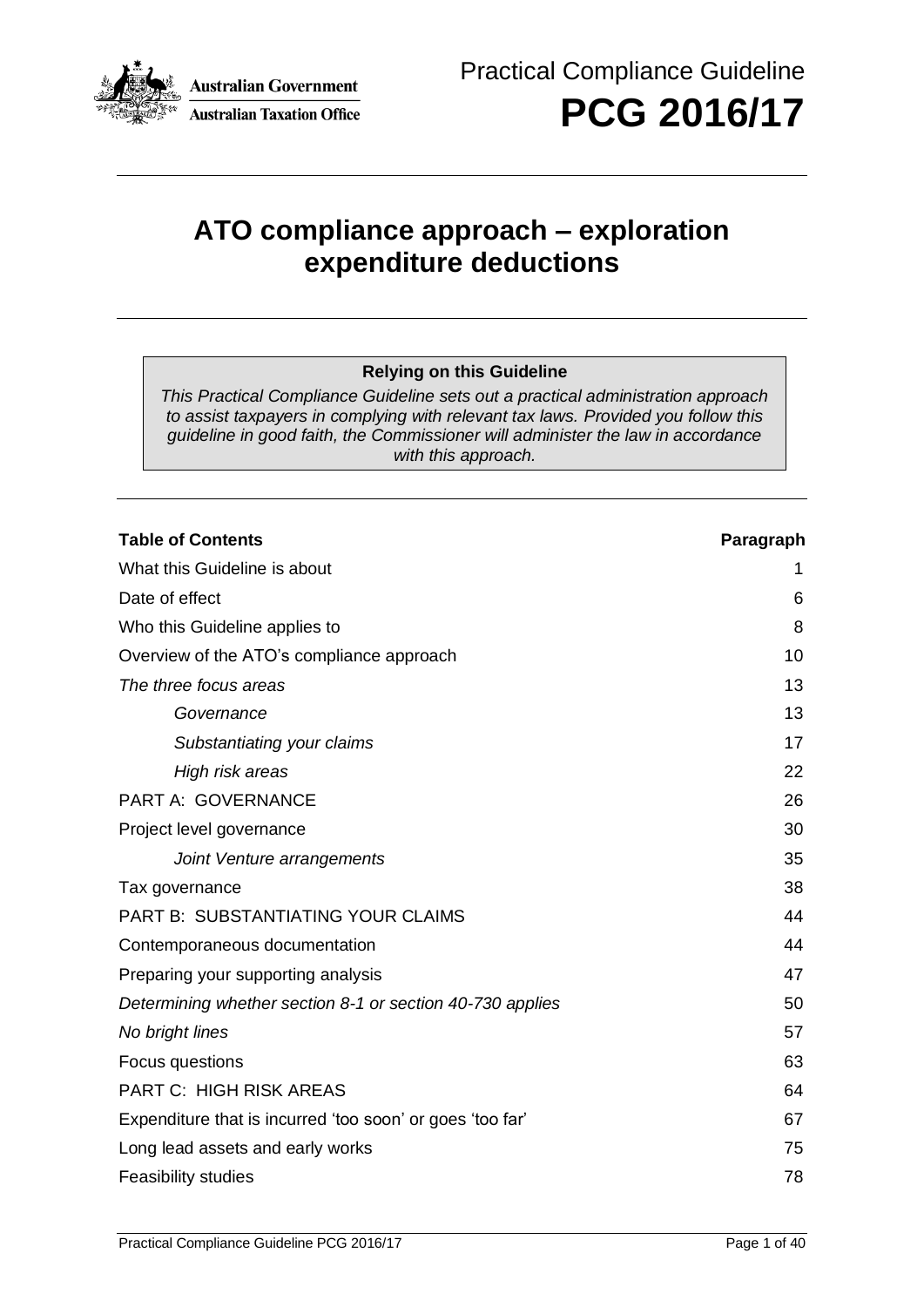| Determining if activities contribute to an EFS | 81  |
|------------------------------------------------|-----|
| <b>Financing feasibility</b>                   | 95  |
| Activities conducted after a decision to mine  | 98  |
| Project management costs                       | 104 |

## **What this Guideline is about**

1. Taxation Ruling TR 2017/1 *Income tax: deductions for mining and petroleum* (the Ruling) provides the ATO's view in relation to the deductibility of expenditure on mining and petroleum exploration and prospecting activities under section 8-1 and subsection 40-730(1) of the *Income Tax Assessment Act 1997* (ITAA 1997).

2. This Guideline sets out how the ATO will administer the law and the Ruling to assure deductions claimed for 'exploration expenditure'. This Guideline sets out the factors that the ATO will consider when assessing your risk of non-compliance and therefore, how likely we are to review your exploration expenditure claims.

3. You can use this Guideline to check the processes you undertake to support your exploration expenditure claims and to assess the likelihood that the ATO will devote compliance resources to reviewing your claims. Following the principles in this Guideline will increase your confidence and ours that your deductions for exploration expenditure are claimed correctly.

4. This Guideline sets out three lenses through which to check your exploration expenditure deductions. The first is to assess the quality of your governance policies for your projects and your tax characterisation decisions; the second is to identify and keep adequate analysis and evidence so that you can easily substantiate your exploration expenditure deductions; the third is to identify and explain any expenditure viewed as high risk by the ATO.

5. The ATO is committed to working with you to help you mitigate potential risk associated with your exploration expenditure claims. If you are unsure of the risk associated with your deductions or would like more certainty in relation to your exploration deductions you are encouraged to contact the ATO for assistance.

## **Date of effect**

6. This Guideline will have effect from its date of issue. The ATO will adopt the approach in this Guideline in relation to deductions for exploration expenditure claimed after the date of issue.

7. The use and application of this Guideline will be under continuous review over the next three years. Any revisions to improve its efficacy will be made at the end of the review period or on an 'as necessary' basis. We will consult with you in relation to proposed material changes.

#### **Who this Guideline applies to**

8. This Guideline is relevant to all taxpayers who claim deductions for exploration expenditure. The principles in this Guideline apply to claims made in relation to all exploration activities.

9. This Guideline is to be read in conjunction with the Ruling and no part of this Guideline should be read as contradicting or overriding the principles outlined in the Ruling.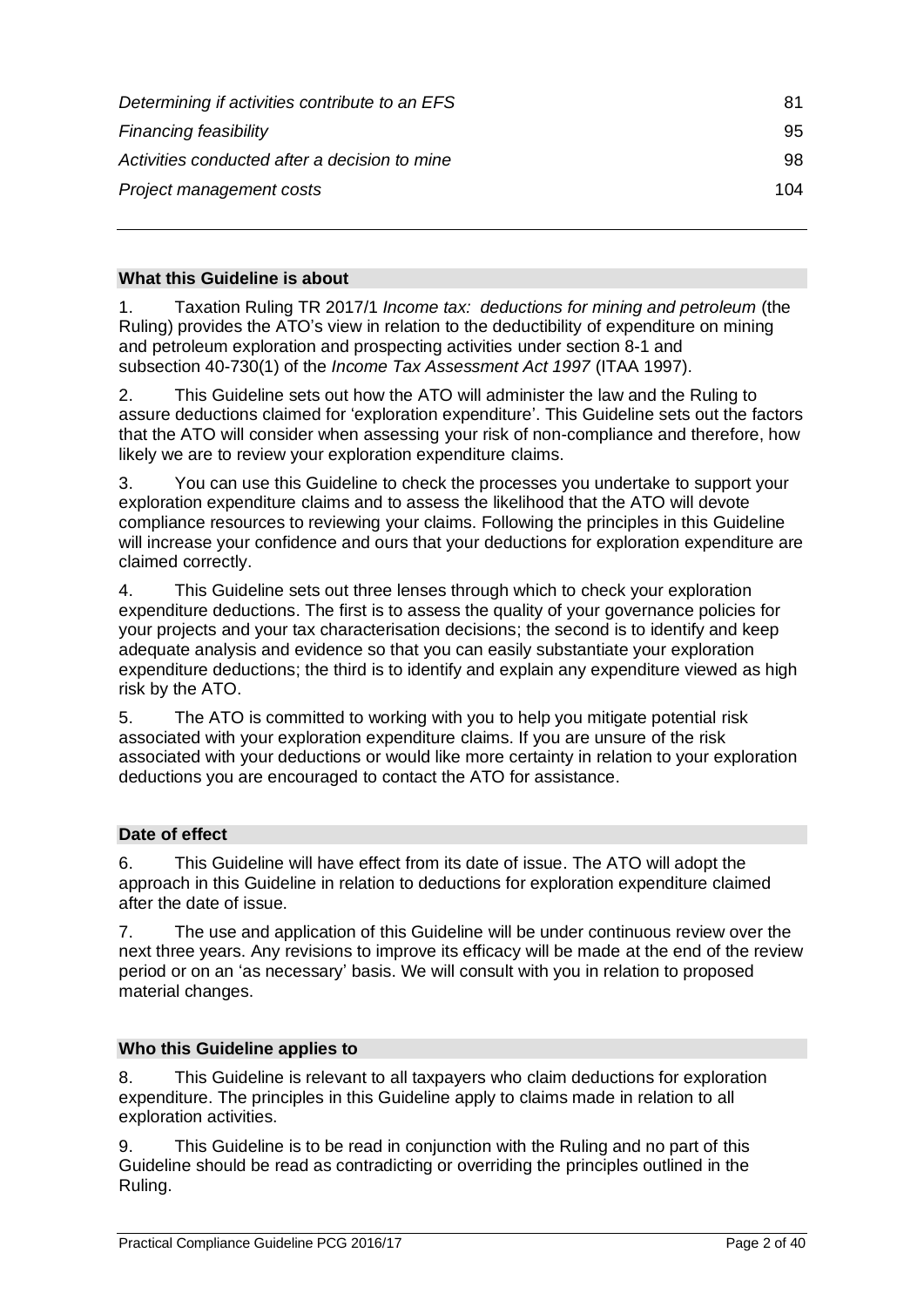#### **Overview of the ATO's compliance approach**

10. The ATO takes a risk based approach to compliance across all taxpayer populations. In practice this means that the ATO will tailor its engagement with you to reflect your behaviour and risk appetite. Consistent with this approach, the ATO will take a risk based approach when deciding whether to review your exploration expenditure claims.

11. The ATO will not generally seek to review all your exploration expenditure deductions. There will be some expenditure which from a practical perspective is readily identifiable and broadly accepted as incurred on exploration or prospecting for minerals or petroleum. This Guideline outlines the circumstances when the ATO is likely to review your exploration expenditure deductions and what you may expect when this occurs.

12. More generally, we are publishing this Guideline on the premise that if we are transparent about how we assess the risk associated with your exploration expenditure deductions and if you opt to apply a similar approach with similar rigour prior to making your claims, there will be mutual cost and system benefits.

#### *The three focus areas*

#### *Governance*

13. Our compliance approach will seek to leverage the existing project governance frameworks that many taxpayers will have in place. If you have governance policies that mandate strong project and tax control processes for your project and claims for exploration expenditure deductions and you can evidence that these processes are followed, you can lower the risk associated with your exploration expenditure deductions, and therefore, the likelihood that the ATO will review your exploration expenditure claims.

14. We may seek to test the quality of your governance framework and whether it is consistently followed. Part A of this Guideline provides details of what we would generally expect to see in your project and tax governance frameworks. Aligning your governance framework with these principles will generally limit further ATO reviews to the 'high risk areas' identified in this Guideline.

15. Conversely, if your governance framework is not apparent or is considered to be lacking, the ATO will consider there is a higher risk of your deductions not complying with the law. In these circumstances, the ATO may seek to review a larger cross-section of your exploration expenditure claims, not just those relating to the high risk areas.

16. The ATO does not require you to implement a governance framework solely for the purposes of this Guideline. However, in the absence of formalised governance practices, we cannot apply the approach outlined in this Guideline. In these circumstances, the ATO will consider your expenditure claims by reference to your primary source documents.

#### *Substantiating your claims*

17. Part B of this Guideline provides guidance to assist you to substantiate your exploration deductions. Broadly, we have included guidance on the analysis and documentation you would prepare and keep to support your claims, including:

- (a) when to prepare your supporting documentation
- (b) what to include in your supporting analysis, and
- (c) what questions we may ask you when reviewing your governance framework and exploration deductions.

18. It is anticipated that following this approach will assist you to assure your claims and increase your confidence that you have complied with your obligations.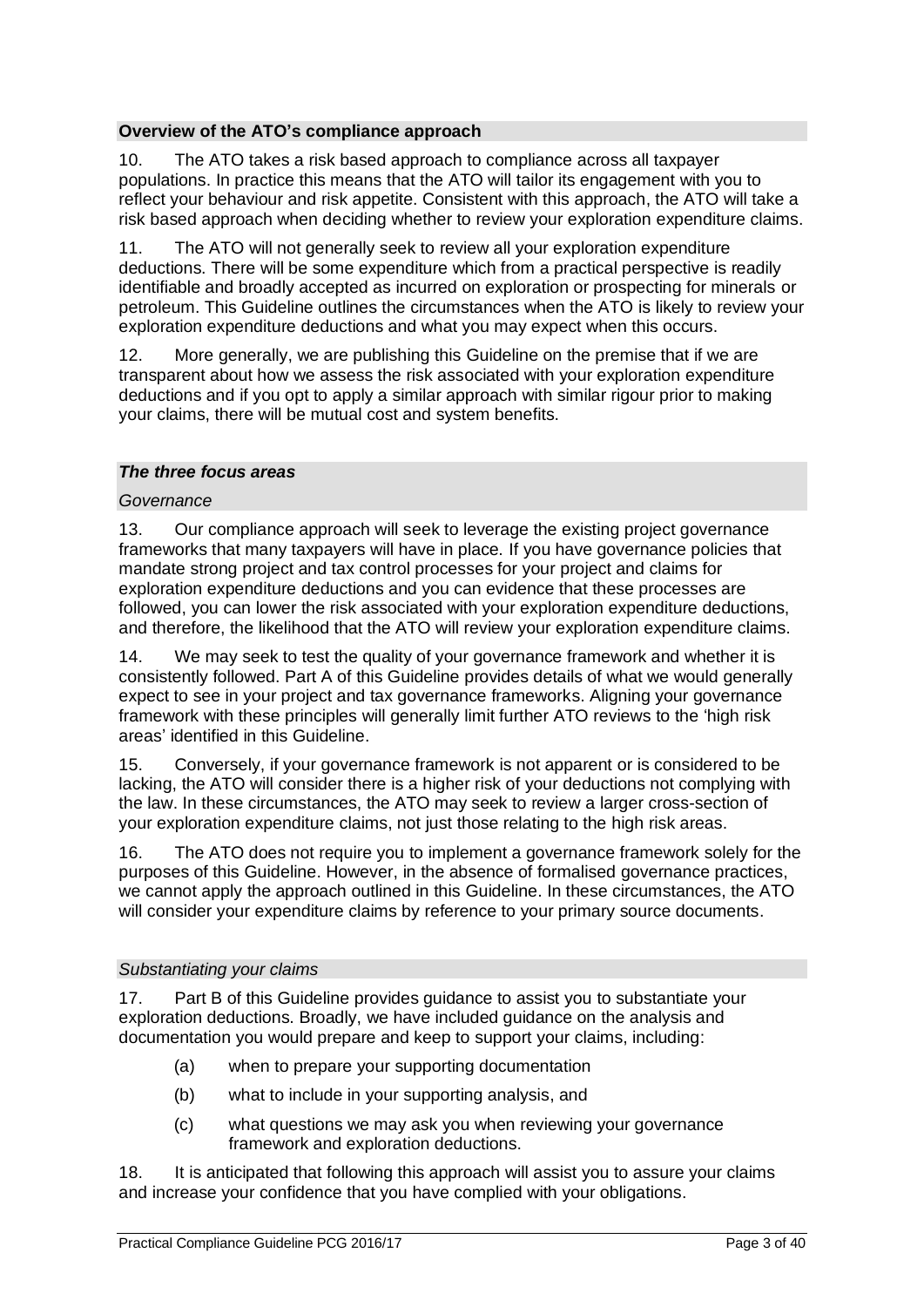19. The ATO expects you to have analysed the nature and character of all expenditure claimed as exploration expenditure and that you are able to substantiate all of your claims.

20. This does not mean that each and every item of expenditure requires the same level and intensity of analysis. We expect you will apply a level of analysis that is proportionate to the risk that attends your exploration expenditure claims. For example, expenditure that is conducted early in a project life cycle will generally require less detailed analysis to support its deductibility if it is obviously spent on understanding the size and nature of the resource. The closer a project is to development or commencing construction, the more detailed analysis we would expect to support your tax treatment of the expenditure.

21. Similarly, the size and nature of your business and the materiality of the expenditure will also influence the level of analysis and documentation required. However, we expect all claims to be able to be substantiated by reference to primary source documents.

#### *High risk areas*

22. The ATO considers it more likely that expenditure incurred in certain phases of the project life cycle is at higher risk of being mischaracterised according to law. From a practical perspective, the closer a project is to being developed or constructed, the greater the degree of complexity in characterising your exploration expenditure deductions in keeping with the law. We acknowledge that these claims are not black and white and may require intensive factual inquiries.

23. Areas we consider to be at higher risk include:

- (a) cost of long lead assets and early works activities
- (b) expenditure that is incurred 'too soon' or goes 'too far', and
- (c) certain costs in relation to EFS.

24. If you satisfy the governance criteria, the ATO will seek to sample check your characterisation of expenditure in the high risk areas as an initial step. Review of a wider range of exploration expenditure will generally only occur if the sample check raises concerns.

25. Further details regarding these areas of concern are outlined in Part C of this Guideline.

## **PART A: GOVERNANCE**

26. The first aspect of the ATO's compliance approach is to review your governance framework, including the:

- (a) business and commercial policies and procedures associated with the progression of a project through its life cycle or stage-gate process (project level governance), and
- (b) tax policies and procedures to safeguard correct characterisation of exploration expenditure (tax governance).

27. If your governance framework meets the principles set out in Part A of this Guideline and you follow your framework consistently, the ATO will generally only seek to review those areas identified in this Guideline as being at higher risk. The ATO may test your governance framework to assess your compliance with the principles in this Part.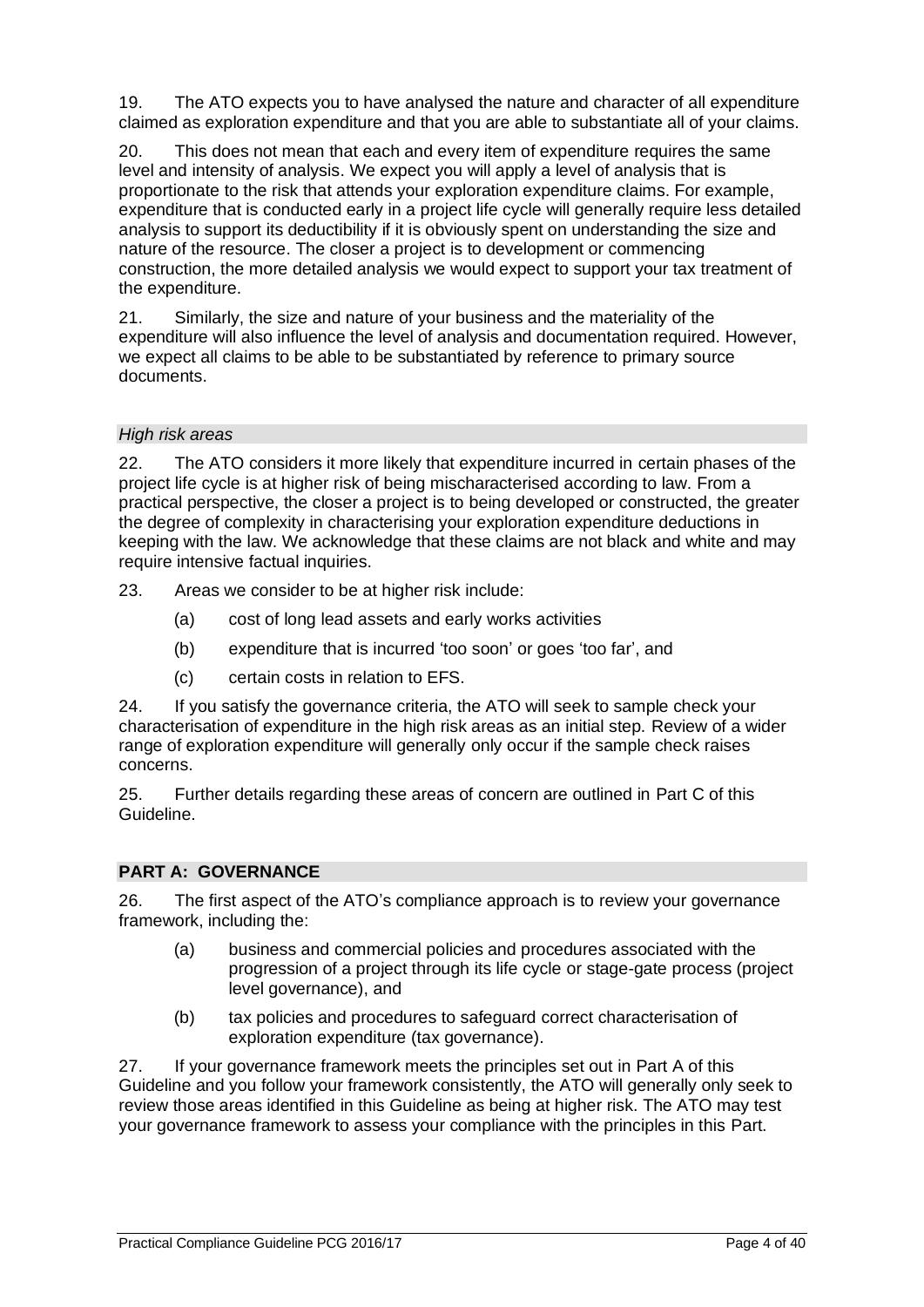28. If you have not or you cannot demonstrate that you have implemented a governance framework consistent with the principles in this Part you may be subject to further and more intense compliance activity as we consider there is a greater risk that your exploration claims may be incorrect.

29. We understand that in some circumstances you will not have governance frameworks, policies and procedures as detailed as those outlined in this Guideline (for example you are a small business). In these circumstances, you may apply the principles in this Guideline insofar as they are applicable to your circumstances. When reviewing your claims we will tailor our engagement with you having regard to your circumstances and risk profile.

#### **Project level governance**

30. We will seek to understand and test your ordinary business and commercial governance frameworks to obtain an indication as to your compliance risk management profile and therefore the risk associated with your exploration expenditure claims. Reviewing your policies and procedures will also assist us to understand the activities you undertake and the tax treatment accorded to certain types of expenditure (for example, DSPs and special approvals may identify long lead items, detailed design activities, or capital items such as land purchases).

31. Taxpayers adopting 'better practices' will have documented business and commercial policies and procedures governing their investment in projects, including approval and authority guidelines in order to progress or advance a project.

32. We expect you to have policies and procedures governing the making of investments, and progression of a project through its life cycle for business and commercial purposes. These include:

- (a) approval limits
- (b) identification of who has the necessary authorisation to approve the progress of a project from one stage to the next
- (c) the level of documentation (quantity and quality) required to support such a decision
- (d) a project plan describing the activities required to be performed at each stage of a project
- (e) financial reporting and cost analysis, and
- (f) processes to seek approval from JV participants (see below).
- 33. We expect you to also maintain copies of:
	- (a) an overview of the decision making processes and policies in relation to a project
	- (b) presentations or documents provided to the Board, in support of its decisions (for example, Board papers, investment committee papers), and
	- (c) internal approvals required in order to:
		- (i) progress a project through various decision gates (including long lead asset approvals, and early works approvals), and
		- (ii) make key contracts, or meet milestones and trigger events impacting the project.

34. The ATO may review all, or a subset, of the documents in the above categories when assessing the existence and reasonableness of governance policies and procedures for your projects and whether they are applied consistently.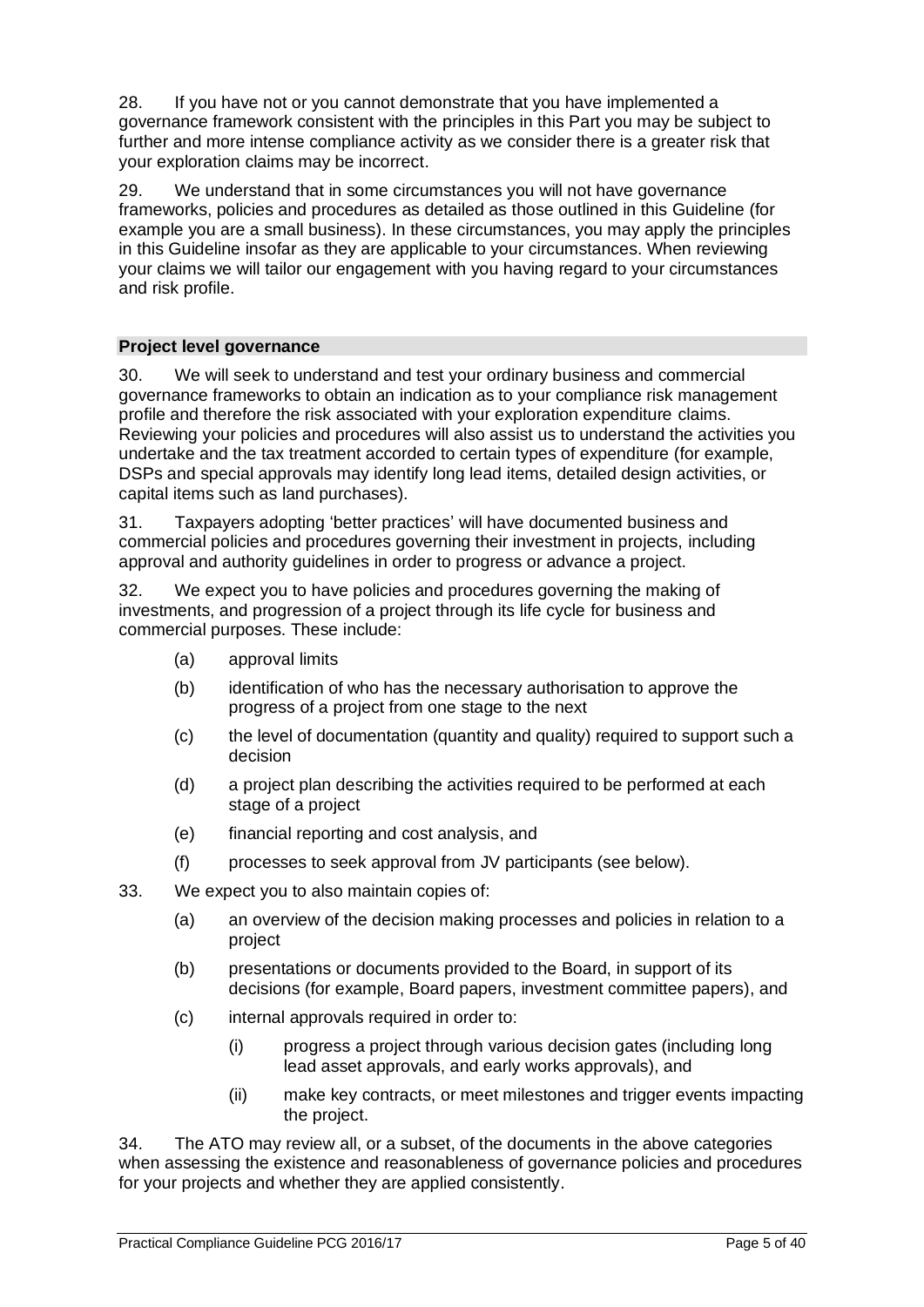#### *Joint Venture arrangements*

35. Where projects are operated as JVs, we expect that joint venturers would ordinarily implement governance procedures and policies covering the operation of the JV project. These include:

- (a) agreements governing the operation of the project or JV (for example, JV operating agreements)
- (b) agreements governing cost sharing arrangements
- (c) processes and approvals for the progress of a project including agreed-upon project sanction criteria and parameters
- (d) agreements on the types and detail of information to be provided by project operators to participants in order to facilitate decision making, including level of detail in DSPs, and
- (e) agreements as to the information to be provided to allow participants to correctly identify and characterise exploration expenditure, including the level of detail in any JV tax packs and any tax advice to be sought on participants' behalf.

36. We expect that JV participants would ordinarily maintain copies of critical business documentation including:

- (a) records of key JV decisions, and documents provided to participants in support of these decisions
- (b) project schedules and timetables, Gantt charts and other progress and status reports prepared for the management or operating committee and other subcommittees including technical, finance and fiscal committees or working groups, and
- (c) AFEs, associated budgets and details of activities to be performed under each authority (including any subsequent variations).

37. We may also examine a JV participant's own governance framework in order to ascertain whether its exploration expenditure claims are at risk of non-compliance.

## **Tax governance**

38. This section focusses on the process for characterising your exploration claims, to ensure as far as practicable, a correct tax treatment. We note that this process will form part of your broader tax risk management framework that may also be tested and assessed by the ATO. This Guideline focuses on the process to support characterising exploration expenditure deductions. The ATO has published a *Tax Risk Management and Governance Review Guide* to assist you to understand more broadly what the ATO views as better tax corporate governance.<sup>1</sup> You are encouraged to review the policies and responsibilities outlined in the *Tax Risk Management and Governance Review Guide* and test the robustness of your overall tax governance practices.

39. There is neither a 'point in time' nor a 'bright line' test to distinguish exploration expenditure from other expenditure. The fact that an amount is incurred during what is sometimes regarded as the 'exploration phase' of mining – that is in the absence of a decision to commence a project at the time the expenditure is incurred – does not determine its nature or character as exploratory or as evaluating the economic feasibility of mining following a discovery for the purposes of claiming an immediate deduction under

<sup>1</sup> [https://www.ato.gov.au/business/large-business/in-detail/key-products-and-resources/tax-risk-management](https://www.ato.gov.au/business/large-business/in-detail/key-products-and-resources/tax-risk-management-and-governance-review-guide/)[and-governance-review-guide/](https://www.ato.gov.au/business/large-business/in-detail/key-products-and-resources/tax-risk-management-and-governance-review-guide/)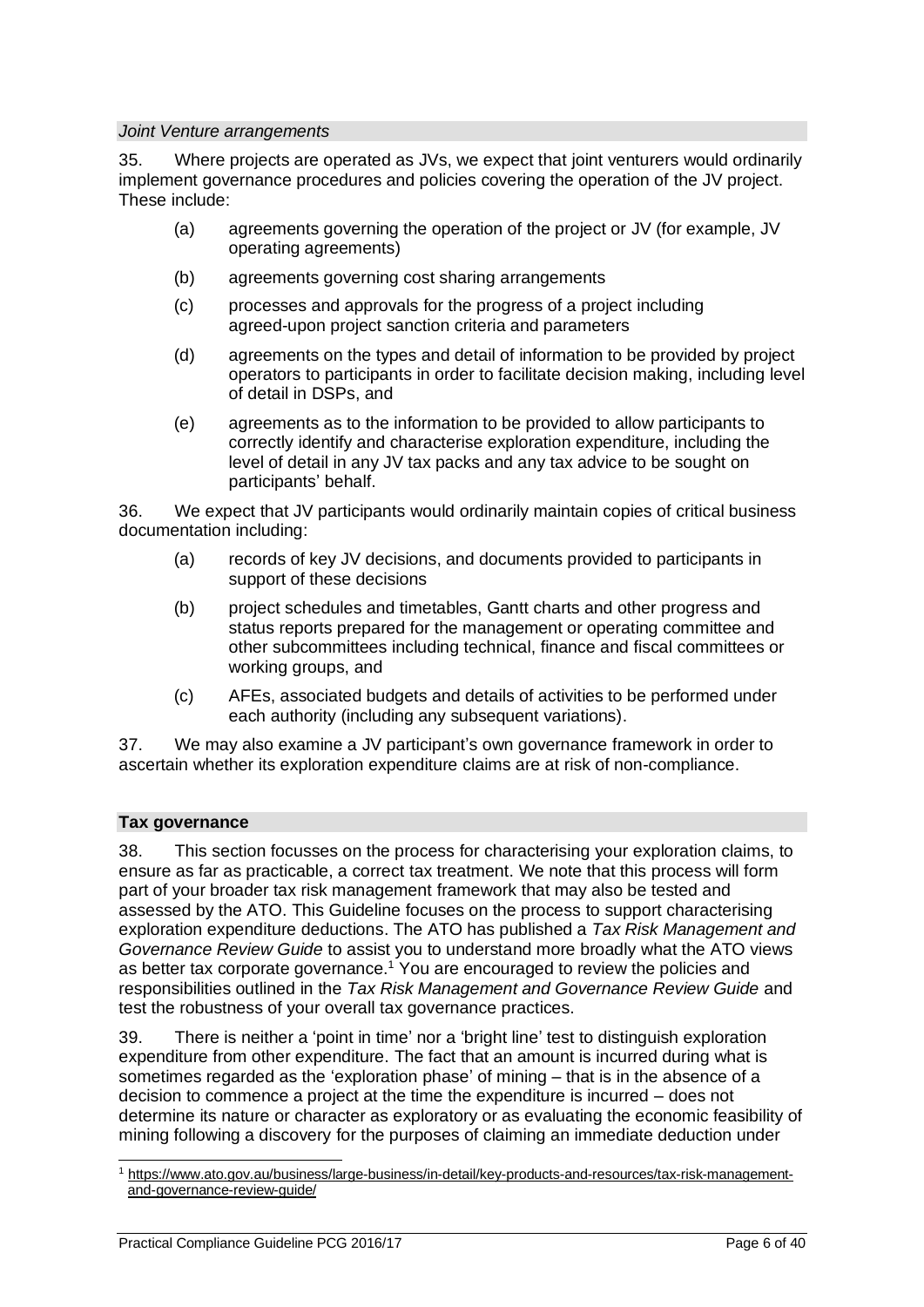section 8-1 or section 40-730 of the ITAA 1997.<sup>2</sup> Further, the technical analysis supporting your deductions will differ depending on whether your claim is pursuant to section 8-1 or section 40-730 of the ITAA 1997.

40. Therefore, you will need to have local/domestic policies and procedures in place that allow you to identify and analyse whether and to what extent costs are properly characterised as incurred 'on exploring' and the provision of the tax law under which your costs may be deductible. This is referred to in this Guideline as the 'tax characterisation' process.

41. You will need to document your tax characterisation process and be able to demonstrate that your process is followed consistently. Generally, when the ATO reviews your tax characterisation process, we will ask you to provide a 'walk-through' of your internal policies, and to demonstrate how you apply your policies by reference to a sample of your exploration expenditure deductions.

- 42. Your tax characterisation process should provide the following:
	- (a) a schedule, or schedules, detailing **all** your exploration expenditure claims for the relevant year (whether claimed under section 8-1 or Division 40 of the ITAA 1997, or some other provision)
	- (b) a schedule or schedules identifying project expenditure that has been reviewed and assessed as not being exploration expenditure (for example, the cost of long lead assets)
	- (c) reports, or similar documents, evidencing the factual and legal analysis of your activities (including circumstances where you conclude that the activities may not be exploration or apportionment is required). Your reports should clearly articulate the reasons why your costs are in the nature of exploration expenditure and explain the basis for any apportionment you have undertaken (if relevant). We would generally expect that as decisions are taken you will carefully consider whether your costs are directed towards developing or commencing a project. Generally speaking early expenditure will require a less detailed analysis of its tax character. It is not necessary that apportionment be done on a line-by-line analysis – for example, it may be appropriate for apportionment to occur at a cost centre, or AFE level, as relevant, and
	- (d) an audit trail that clearly shows when and how you identify expenditure in respect of particular activities conducted at each stage of your project (including exploration activities). This will generally require an analysis of your project cost centres and sub-system in the form of WBS or similar systems.<sup>3</sup> Some WBS will record expenditure that relates entirely to exploration activities, and the expenditure incurred in these cost centres will not require any apportionment. Equally, some WBS will record costs that do not contribute to exploration activities at all (for example, long lead asset AFEs / cost centres). In any event, this analysis should not be limited to a mere examination of WBS or cost centre descriptions. A more detailed analysis examining the activities relating to the costs authorised to be included in the WBS or cost centre should be undertaken.

43. For JV projects, the operator generally provides information for participants to use in preparing their tax returns. The presence of JV governance policies as outlined at paragraph 35 of this Guideline may assist participants when determining their exploration expenditure deductions. This information may identify the character or nature of any expenditure for the project, or enable the relevant factual analysis to enable the JV

<sup>2</sup> Paragraph 10 of the Ruling.

<sup>3</sup> Similar systems include, but are not limited to, authorisation for expenditures, business units, JV expenditure/cost codes, and cost breakdown structures.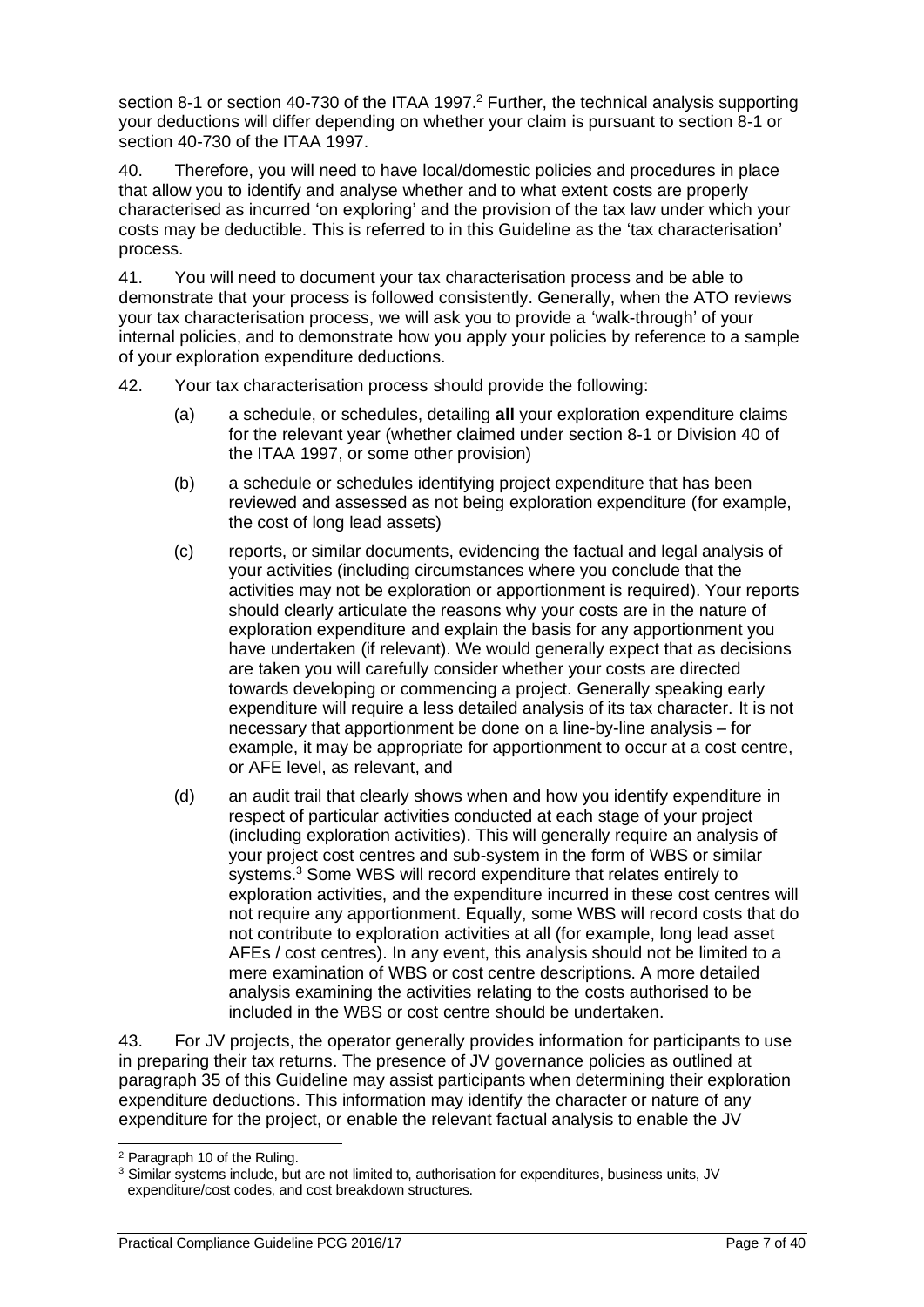participants to relevantly characterise the expenditure. <sup>4</sup> However, ultimately each JV participant is responsible for its own tax affairs and therefore a participant's own internal processes will also be critical in understanding the nature of the expense to apply a correct tax treatment to the expenditure.

## **PART B: SUBSTANTIATING YOUR CLAIMS**

#### **Contemporaneous documentation**

44. Documentation and analysis supporting the characterisation of expenditure should be prepared in real-time, or as contemporaneously as possible to when the activity occurred and expenditure was incurred. In our view, the longer the period of time between the relevant activity and the preparation of substantiating documents, the greater the risk that the expenditure may be inappropriately characterised.

45. Your analysis should extend beyond an examination of titles or labels and include a thorough analysis of the activities actually undertaken. Your analysis should also be supported by evidence in the form of primary documents as opposed to narratives.

46. The ATO is aware of practices where analysis is undertaken and documentation is prepared retrospectively either after the project is approved (or some other time in the future), or when the ATO commences review activity. In these circumstances the ATO considers that there is a greater risk that you may have incorrectly characterised your claims and therefore we may seek to review a larger cross-section of your exploration expenditure deductions and may not limit our inquiries to the governance and high risk areas. In these circumstances, the ATO may also seek to conduct more intensive review activity (for example an audit), either following or in place of an initial review.

#### **Preparing your supporting analysis**

47. As discussed above, your processes should include a documented analysis of your exploration claims which explains the basis of your tax treatment and whether you have applied section 8-1 or section 40-730 of the ITAA 1997, or both if one is considered in the alternative. If costs are not directly allocable, they may be apportioned under section 8-1 of the ITAA 1997 if they can be dissected on a reasonable arithmetic or rateable basis. In the absence of such a basis for dissecting costs, it will be the essential nature of the totality of the costs which will determine the nature of the expense.

48. The level of analysis and evidence required to support your claims will vary according to the level of risk associated with the particular claim. In our view, generally the closer a project is to being developed or commencing construction the higher the risk that costs may not be on exploration or prospecting and may be directed towards securing an enduring benefit. Therefore, we generally expect that the intensity of your analysis and level of supporting documentation will increase the closer you are to commencing your project that is, developing and commencing construction.

49. Conversely, where expenditure relates to activities which are readily identifiable as exploration or prospecting we would expect minimal supporting analysis (however, we would still expect you to be able to substantiate these claims with primary source documents).

#### *Determining whether section 8-1 or section 40-730 applies*

50. Exploration expenditure may be immediately deducted under either the general deduction provision (section 8-1 of the ITAA 1997) or under subsection 40-730(1) of the ITAA 1997.

<sup>4</sup> These documents may include tax packs and any jointly commissioned or prepared tax advice.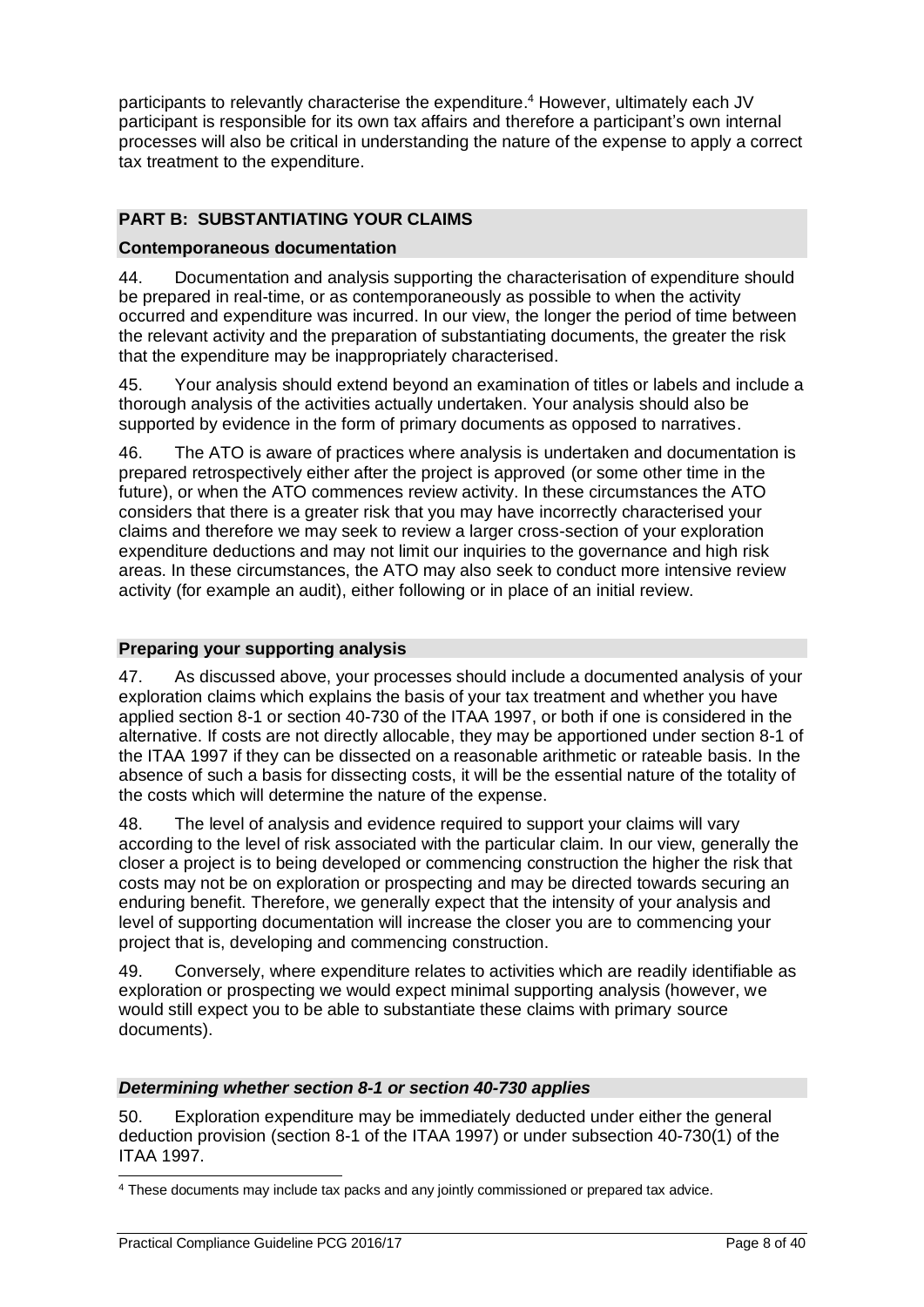51. Section 8-1 and subsection 40-730(1) of the ITAA 1997 provide alternative bases for deductions on their terms, but more than one deduction for the same amount cannot be obtained. In the event that both provisions apply, and one provision provides a larger deduction, that provision is the more appropriate for the purposes of section 8-10 of the ITAA 1997. This is consistent with the provisions being true alternatives and the concessional nature of the deduction. Circumstances may arise where expenditure relating to exploration or prospecting is denied deductibility under section 8-1 of the ITAA 1997 to some extent because it is in the nature of capital. In such circumstances the expenditure on exploration or prospecting may be deductible as calculated under subsection 40-730(1) of the ITAA 1997 (even if for example the deductible amount is greater than the section 8-1 amount).

52. However, only one deduction is available for any one amount because:

- (a) deductible expenditure (for example, under section 8-1 of the ITAA 1997) cannot form part of the cost of a depreciating asset which might be deductible via section 40-80 and section 40-25 of the ITAA 1997, and
- (b) a double deduction cannot be obtained for the same amount (section 8-10).

53. If there is a likelihood or it is possible that some of your costs may form part of the cost of a depreciating asset you will need to consider whether your costs are deductible under section 8-1 of the ITAA 1997, as the cost of a depreciating asset does not include amounts that are deductible under another provision<sup>5</sup> or amounts that are not capital in nature.

54. In practical terms, it will often not matter whether the deduction can be claimed under section 8-1 or under Division 40 of the ITAA 1997 as both will often allow an immediate deduction. However, in some circumstances section 40-80 deductions (for example for mining quarrying or prospecting information) are not immediately deductible, so it will be significant whether the expenditure is within section 8-1 of the ITAA 1997 or not.

55. As a matter of practical tax administration, we will accept a reasonable approach that considers section 8-1 of the ITAA 1997 first, and gives subsection 40-730(1) of the ITAA 1997 essentially a backstop role to section 8-1. For example, where a business has not yet commenced, or a new line of business is being opened up, or where, though expended within the framework of an existing business, the expenditure is capital in nature.

56. The ATO does not accept there is a 'bright line test' and that all expenditure up to a decision to mine – that is in the absence of a decision to commence a project at the time the expenditure is incurred – is to be treated as exploration expenditure irrespective of its nature or purpose.

## *No bright lines*

57. The fact that expenditure is incurred in the absence of a decision to commence a project, often referred to in mining projects as a decision to mine, will not, of itself, determine whether that expenditure is exploratory (an obvious example is the cost of long lead assets). Similarly expenditure can by nature be exploratory after a project has commenced, for example if the cost is incurred on exploring previously unexplored or undeveloped parts of the same mining property. However, when (in a temporal sense) an activity is carried out and whether the cost is incurred before or after a decision to commence a project or to mine has long been regarded as of assistance in understanding the nature of the expenditure.

<sup>5</sup> Outside of Division 40, Division 41 or Division 328 of the ITAA 1997.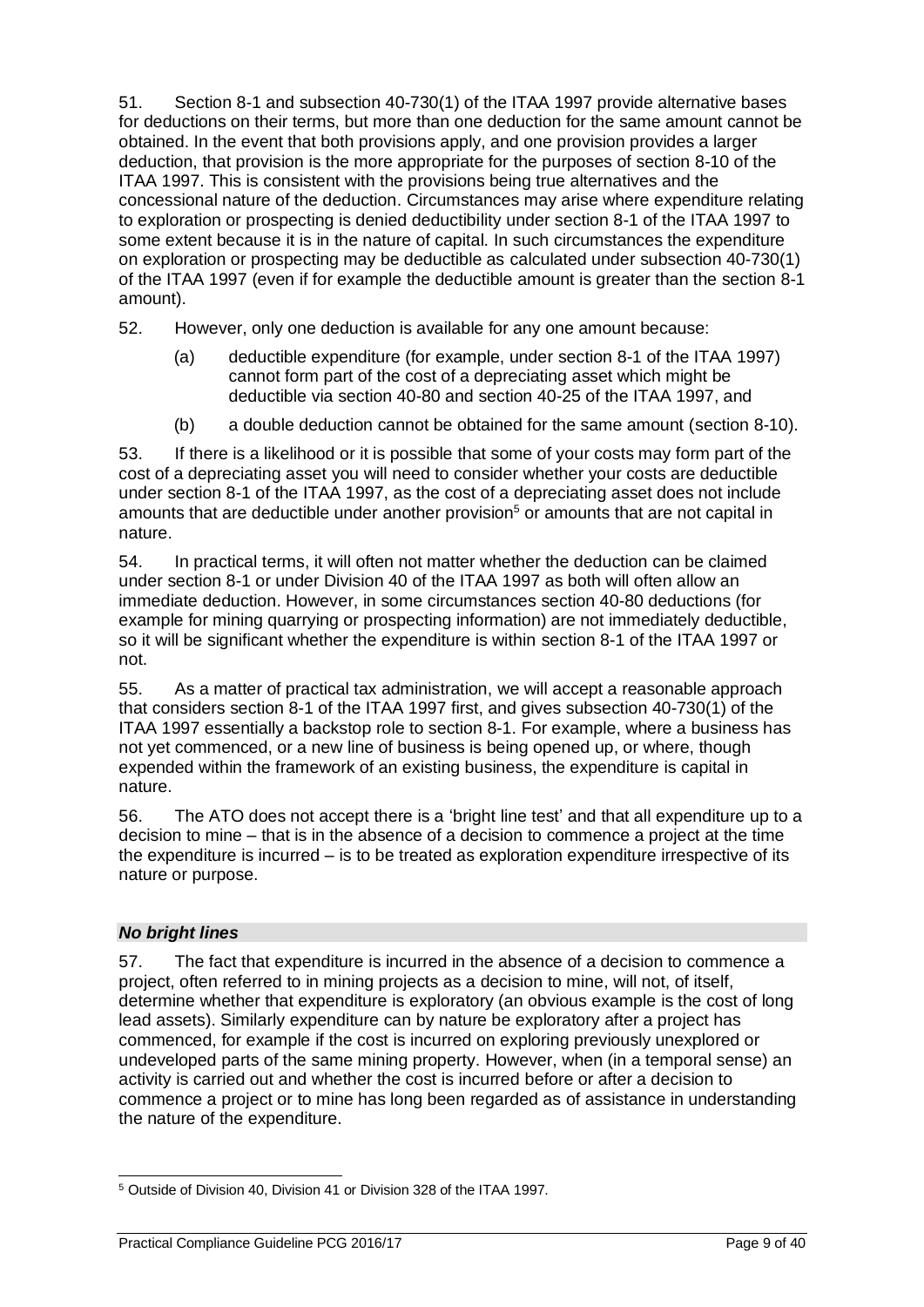58. Although a decision to mine is not determinative it is relevant to understanding the real object of the expenditure and nonetheless remains a question of objective fact whether a definitive commitment to proceed has been made in the individual circumstances of each case.

59. We expect and acknowledge that a definitive commitment to proceed will differ between miners and may be subject to certain contingencies, such as obtaining necessary approvals or finance on acceptable terms, which would operate as 'conditions subsequent' to a decision. This is distinguishable from a situation where a miner defers a decision until such contingencies are satisfied.

60. In terms of what the 'decision to mine' point is in any given circumstance, we do not consider that a FID will necessarily accurately depict or reflect the point at which a definitive commitment is made to proceed with a mining project, although in many instances they will coincide. Factually speaking a decision to mine is made when it is actually made, and not when it is formally recorded as made. We also understand that more often than not the actual decision and formal recognition of it will go hand in hand, and we would not, in the absence of strong evidence to the contrary generally be seeking to 'second guess' representations to this effect.

61. Whether a decision to mine has been made requires a detailed consideration of the facts and the application of judgement to reach a conclusion. The relative risk of the specific project is also a relevant factor. For example, offshore LNG projects are likely to require a high level of certainty as to the viability of a project before participants will make a decision to proceed with the project.

62. While there is no 'point in time' test and the actual decision to mine does not provide a 'bright line' for determining the character or nature of expenditure, or whether expenditure is on EFS, it may provide a useful indicator to ease compliance and administration burdens in circumstances where the facts and evidence corroborate the exploratory nature of the expenditure.

#### **Focus questions**

63. The following questions are intended to assist you in demonstrating that you meet the governance indicators and in substantiating your exploration expenditure deductions. These questions outline the likely areas of focus for the ATO, and the types of documents the ATO would be likely to request in the event of a review.

- (a) Do you have governance procedures covering the progression through the stages of a project, and investment decisions?
	- (i) Has your project been conducted in accordance with these procedures, and are there processes and controls to ensure adherence to these procedures?
	- (ii) Do your governance documents include an outline of the activities expected to be completed at each stage of the project, in particular, during a feasibility study?
	- (iii) Do your governance documents outline the requirements for a DSP in relation to a FID and the level of certainty required prior to seeking approval to proceed with the project?
	- (iv) Do you have copies of the relevant field development plan, or life of mine plan, and the relevant approval of the decision to mine or definitive commitment to commence a project?
	- (v) Do you have copies of reports submitted to the appropriate Commonwealth or State Government authorities for exploration activities and applications for mining/petroleum licences?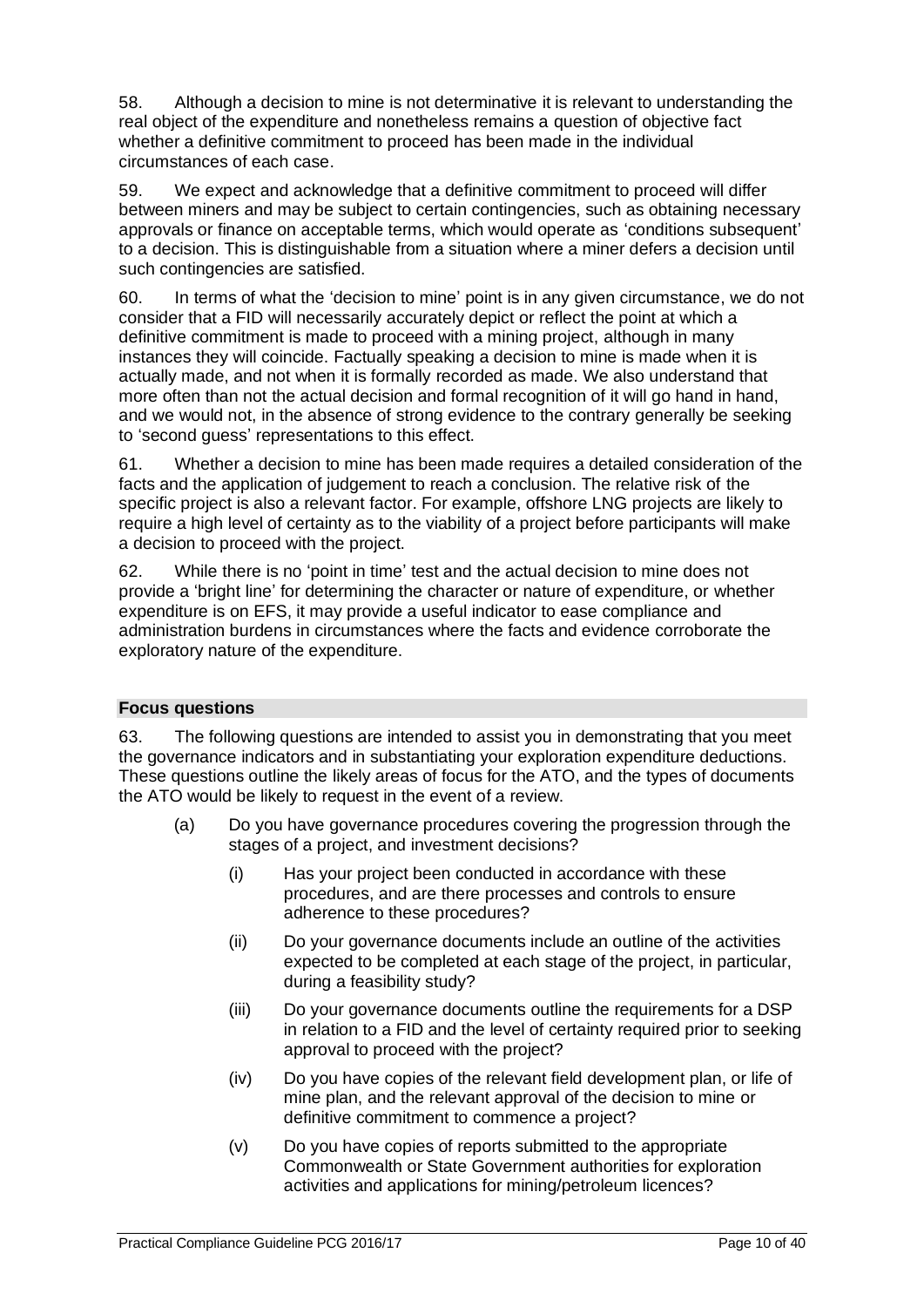- (b) Do you have accounting policies and procedures for the recording of expenditure?
	- (i) Do all project accountants receive training in order to understand the policies and procedures governing the recording of expenditure?
	- (ii) Do you have controls and processes to ensure adherence with your internal accounting policies and procedures?
- (c) Do you have tax governance policies and procedures, and in particular, a documented approach as to how expenditure recorded in the accounts is identified as exploration expenditure and treated for tax purposes?
	- (i) Do your internal tax policies and procedures consider the principles in the Ruling?
	- (ii) Do you have controls and processes to ensure adherence with your tax governance policies and procedures?
	- (iii) Have you prepared your tax returns, in particular, claims for exploration expenditure deductions, in accordance with your internal policies and procedures?
- (d) Have you documented the analysis you have undertaken in claiming your exploration expenditure deductions?
	- (i) Have you considered the Ruling and documented how you have applied the principles outlined in the Ruling?
	- (ii) Have you characterised expenditure in accordance with the Ruling, in particular removing expenditure relating to the cost of long lead assets, detailed engineering and design, and other early development expenditure, from your exploration expenditure deductions?
- (e) In relation to your EFS, have you recorded and considered the following:
	- (i) Detailed descriptions of items in the WBS?
	- (ii) Approval documents associated with various WBS being utilised in the project?
	- (iii) Have you identified activities, and their associated costs, undertaken as part of your EFS, which relate to items (a) to (d) of paragraph [80](#page-14-0) of this Guideline?
	- (iv) If you have claimed exploration expenditure deductions for the costs referred to in (iii) above, do you have supporting technical analysis and evidence?
- (f) If your project relates to a brownfield expansion (that is, an extension, expansion or augmentation) have you considered the questions in paragraph 47 of the Ruling (to the extent they are relevant to your circumstances)?
	- (i) Do you have supporting evidence to support your analysis in relation to those questions (for example, original mine or field development plans, and the DSP supporting previous decisions to mine)?

## **PART C: HIGH RISK AREAS**

64. The ATO recognises that the closer a project is to developing or commencing construction the higher the degree of complexity in correctly characterising your expenditure. Part C of this Guideline identifies the areas that the ATO considers are less likely to result in costs that are by their nature exploration expenditure. We have included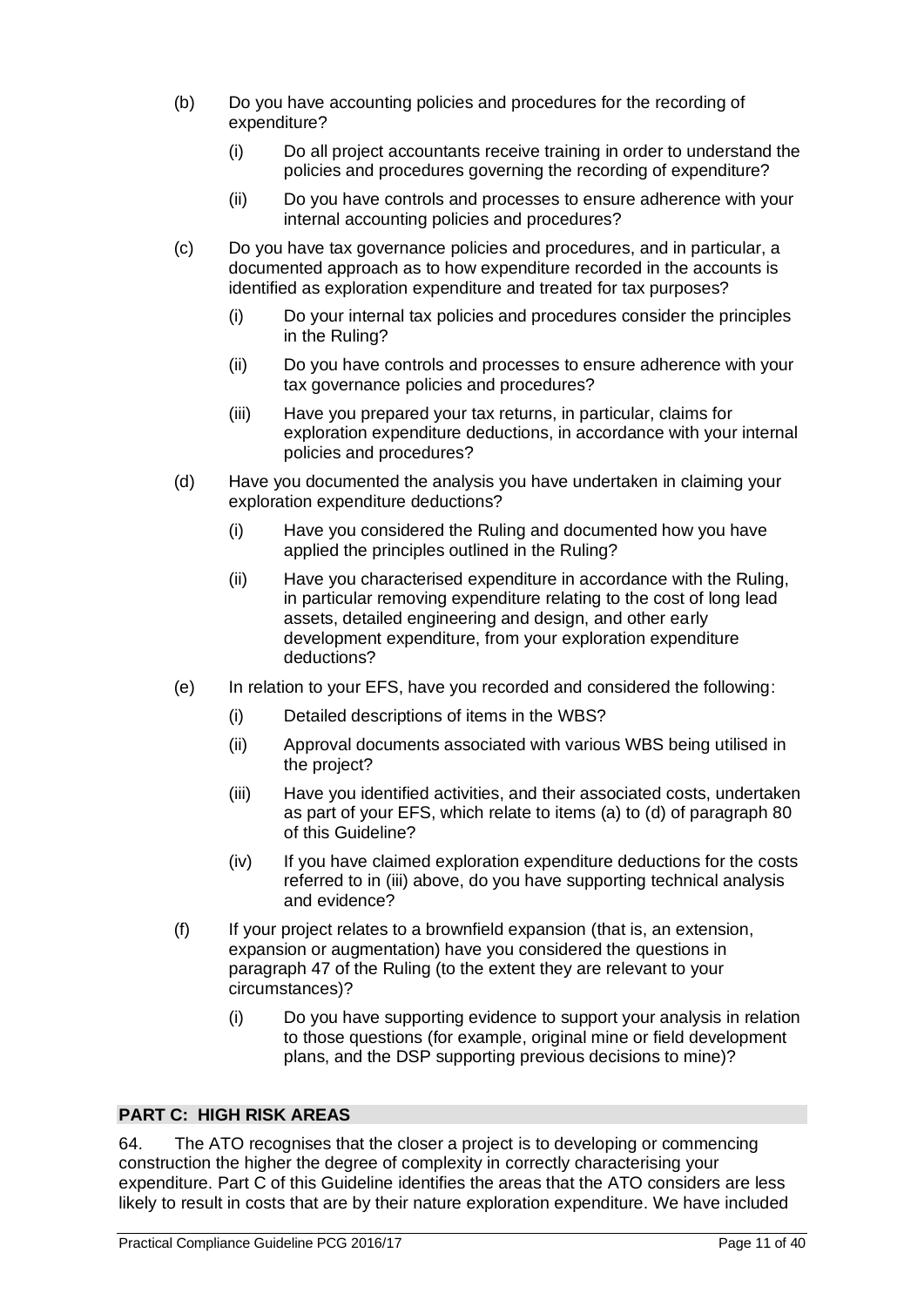indicators that you can use to test your claims in these areas and assess the likelihood that the ATO will consider there is a high risk you have mischaracterised costs as exploration expenditure.

65. We think it is helpful if we highlight the types of expenditure we consider as 'at risk' of being incorrectly claimed as exploration expenditure. These high risk areas are as follows:

- (a) expenditure that is incurred 'too soon' or goes 'too far'
- (b) the cost of long lead assets and early works, and
- (c) certain costs related to EFS.

66. We will generally scrutinise exploration expenditure claims that fall into these categories. If you satisfy the governance indicators discussed above, we will generally seek to sample check your tax treatment of expenditure in the high risk areas as an initial first step. The high risk areas are discussed in further detail below.

#### **Expenditure that is incurred 'too soon' or goes 'too far'**

67. The ATO is concerned that expenditure which is incurred 'too soon' or goes 'too far' may be incorrectly claimed under section 8-1 of the ITAA 1997. Consideration should be given to whether the purpose of the activity or EFS is to open up a new venture or business, especially for less diversified miners.

68. Additionally there should be no presumption, for the purposes of section 8-1 of the ITAA 1997, that simply because expenditure is incurred in the absence of a decision to develop or commence construction that it is revenue in nature, based on timing alone. We expect to see evidence of a more sophisticated analysis having been undertaken. Amongst other things, you are required to consider the nature of the advantage sought and whether the activities constituting the EFS go 'too far' – that is, were the costs directed towards securing an enduring benefit? For example, early works and advanced design which go to establishing, replacing or enlarging your profit yielding structure or the formation of a future asset, irrespective of whether or not the future asset eventuates, will be in the nature of capital costs.

69. It is very much a question of fact as to whether exploration expenditure is deductible under section 8-1 of the ITAA 1997 in any particular case. For the purposes of the positive limbs the ATO will take into account the nature and scope of the business being conducted and the relationship of the expenditure to that business in determining whether the relevant nexus exists. The more diversified the business, the less likely the activity would be seeking to open up a new venture or new line of business.

70. An EFS that informs a decision by a large mining company not to proceed to mine the discovered resource may in the circumstances be an integral part of the income earning process, even though the expenditure does not directly generate assessable income. This is because deductibility does not depend on the outcome of the expenditure in the sense of the success or failure of what the outlay was intended to achieve.

71. For example, the ATO is less concerned that the relevant nexus may not exist where a large mining company undertakes exploration or prospecting and related evaluative activities as part of its ordinary business activities in search of new possibilities which are aligned with existing operations.

72. For the purposes of the capital limb, in the context of an existing business, the more remote expenditure is from advancing, commencing or expanding a project, the less likely the ATO will review the claim.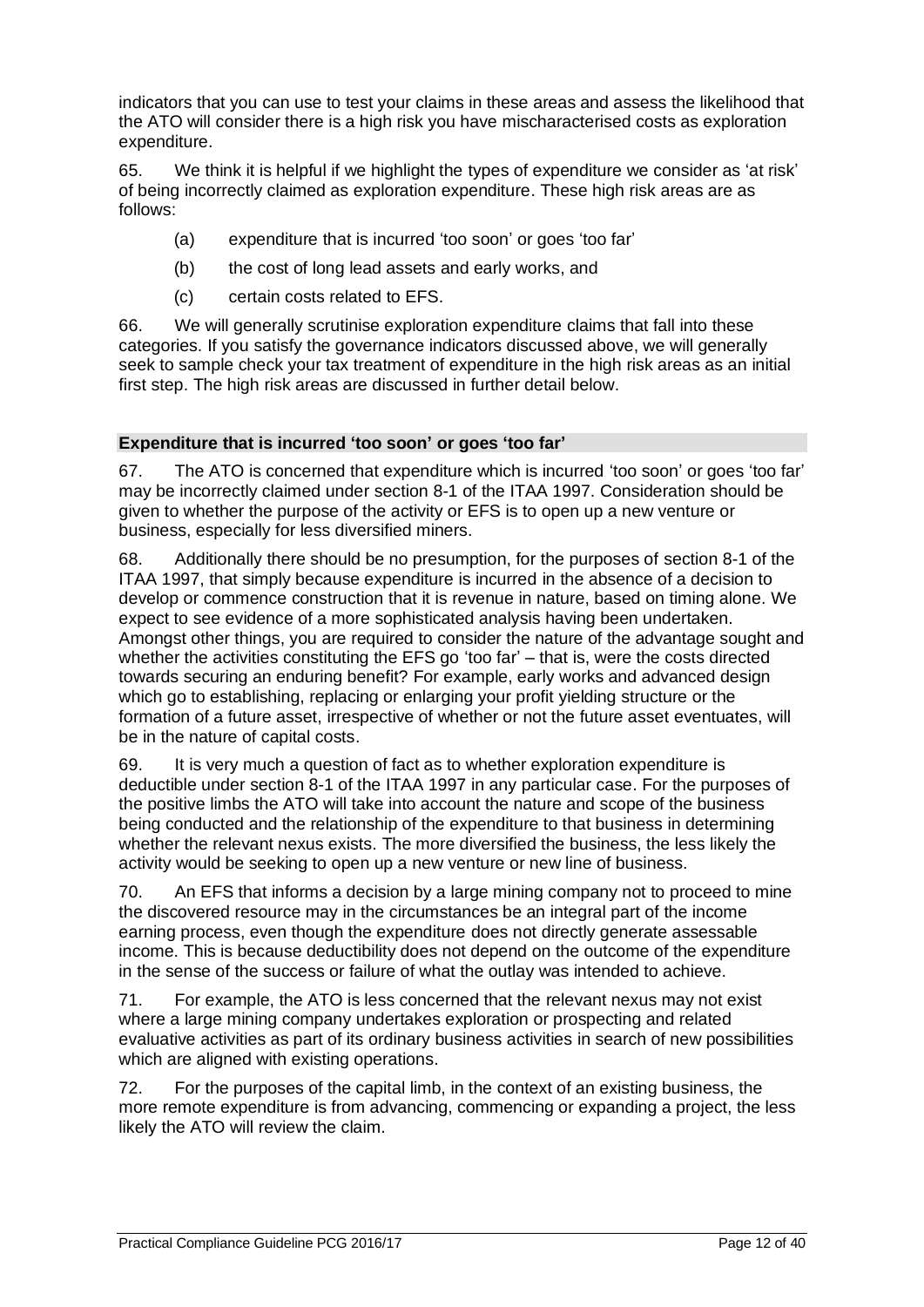73. For example, it is less likely the ATO will seek to review the following expenditure if, having regard to all of the facts and circumstances, the expenditure is:

- (a) incurred on evaluative studies that are not directed towards developing or commencing a mining project, or
- (b) so preliminary it can be properly characterised as a working expense that is part and parcel of the ongoing way the business operates 'to obtain regular returns by regular outlays', rather than expenditure on establishing, replacing or enlarging a profit-yielding structure.

74. It is also less likely that the ATO will seek to review exploration expenditure that is clearly connected with an exploration business carried on with a view to generating a profit directly from that effort (for example, by selling exploration tenements and information). Or, less commonly, as in Ampol Exploration<sup>6</sup>, where there is a connection to assessable income and no lasting advantage is obtained (for example, expenditure directed to a specific project or to the advancement or commencement of such a project).

#### **Long lead assets and early works**

75. The cost of long lead assets and early work activities should not be immediately deducted as exploration expenditure under section 40-730 or section 8-1 of the ITAA 1997. Instead, this expenditure should generally be capitalised to the cost of the relevant asset and deducted over the effective life of the asset. The cost of the depreciating asset may be immediately deductible, where the depreciating asset is first used for exploration or prospecting. The ATO may seek to review whether you have appropriately identified and dealt with these costs.

76. The costs for long lead assets occur in relation to certain project assets that have long lead times and are ordered while commercial feasibility is still being assessed in anticipation of a decision to proceed. You should have processes and procedures in place that allow you to identify the cost of long lead assets and gain assurance that these costs have not been claimed as an immediate deduction. Any work associated with the detailed design of long lead assets, and the preparation of requests for approval to purchase long lead assets, are also not immediately deductible as exploration expenditure.<sup>7</sup> Early commitments for the acquisition or construction of assets or components (that is, pre-FID) may be identified by long lead asset DSPs and separate Board approvals, and may be recorded in specific AFEs. These costs may become regret costs if the project does not proceed.

77. Further, early works activities that progress commencement of a project or which go beyond what is necessary in the exploration phase of a project are also not deductible as exploration expenditure, or apportionment of the costs relating to these activities may be necessary. For example, construction of a 700 room accommodation facility in anticipation of development approval may be beyond what is necessary to facilitate exploration activities, if a 30 room facility would suffice for the purposes of the exploration activity. Other early works activities that are not deductible may include detailed development engineering and design work, execution planning, preliminary site works or mobilising supply bases.

<sup>6</sup> *Commissioner of Taxation v Ampol Exploration Limited* (1986) 13 FCR 545; 86 ATC 4859; (1986) 18 ATR 102.

<sup>7</sup> Paragraph 13 – 15 of Taxation Determination TD 2014/15 *Income tax: when is Design Expenditure incurred*  by an R&D entity included in the first element of the cost of a tangible depreciating asset for the purposes of *paragraph 355-225(1)(b) of the Income Tax Assessment Act 1997 (and therefore not able to be deducted under section 355-205)?*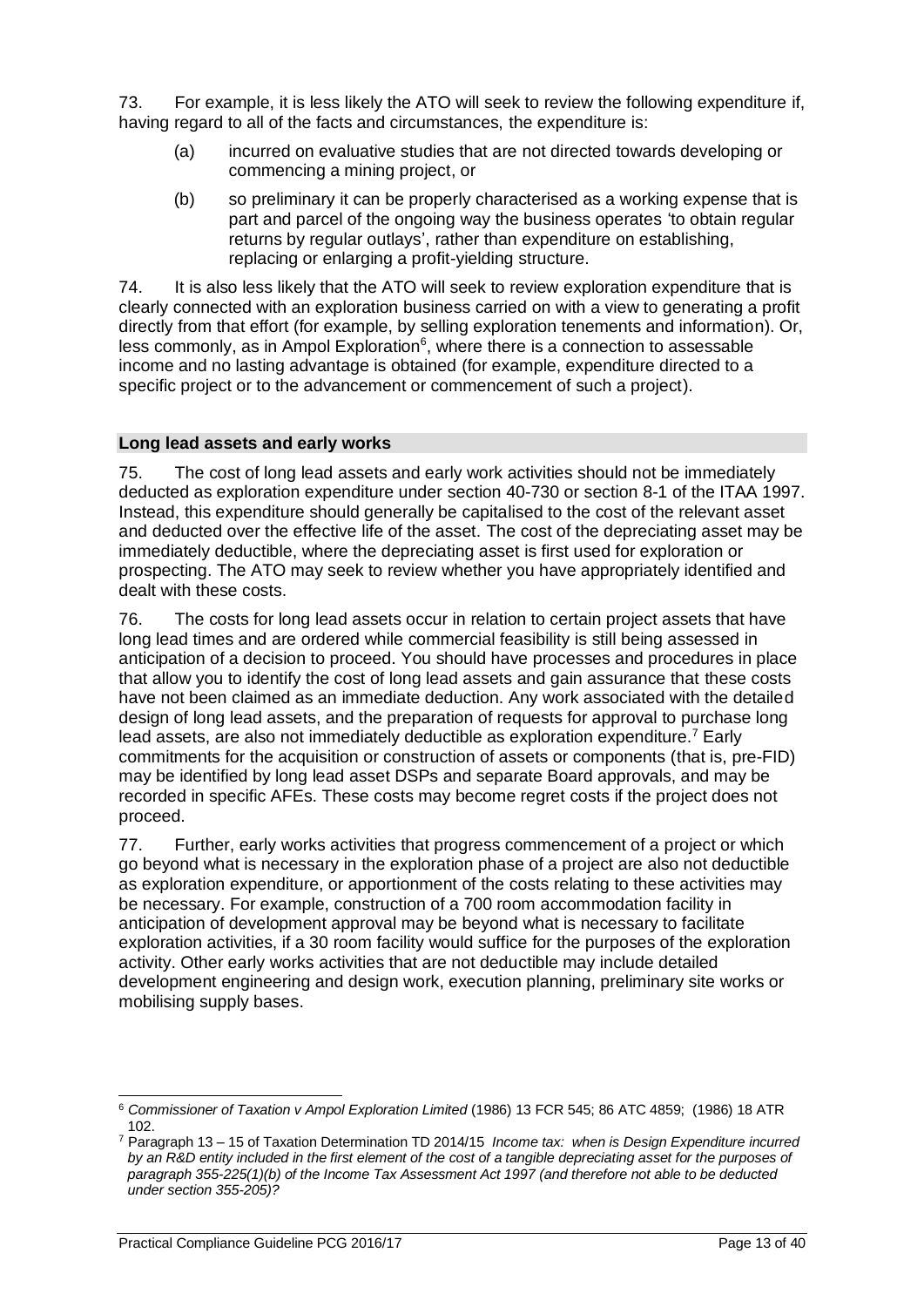## **Feasibility studies**

78. The ATO has accepted that a broad range of project evaluation expenditure (including feasibility studies [both technical and economic/commercial], pilot plant, and relevant environmental impact studies or heritage studies) can come within the concept of exploration or prospecting.

79. These studies are directed at answering for a miner the question of 'whether to mine', and will often involve considerations of 'how to mine' that can include expenditure on engineering and design work that is required in order to specify the project to a point where the cost, project schedule and risks can be understood with sufficient definition for project participants to assess the economic or commercial feasibility of the project. This is in contrast to activities which are directed to the development or construction of the project itself such as detailed executable engineering and design drawings.

<span id="page-14-0"></span>80. The ATO considers that certain costs related to EFS may be 'at risk' of being mischaracterised as exploration expenditure. It is the ATO view that EFS expenditure will be high risk if it relates to:

- (a) activities that go beyond answering the question of 'whether to mine'<sup>8</sup>
- (b) determining project funding or financing feasibility in circumstances where this is not integral to a decision to develop or to mine
- (c) activities that are conducted after a decision to develop or to mine, or
- (d) project management costs related to construction activities.

Further details about each of these risks are provided below.

#### *Determining if activities contribute to an EFS*

81. Feasibility studies consist of a series of studies which, in combination, will allow a taxpayer to decide whether or not it proceeds with a project. Feasibility studies demonstrate and document the commercial and technical viability of investments/projects. The work during a feasibility study is about defining and understanding the risks and uncertainties associated with a project through a variety of activities to create a robust business case upon which a decision to proceed can be made. Feasibility studies define to a specified level of detail the scope, quality, costs and schedule of the project.

82. Not all costs incurred in the absence of a decision to mine will be exploration expenditure, or be related to activities that form part of an EFS. The Ruling provides that the costs of activities that go beyond evaluation of economic feasibility cannot be claimed as exploration expenditure.<sup>9</sup>

83. We will not accept claims for expenditure that relate to activities of the various business units that go beyond what is required by internal guidelines in order to make a decision to mine. We understand that in some (limited) circumstances it may be necessary to undertake additional activities to assess the feasibility of a project notwithstanding that they are not required by your internal guidelines. In these circumstances, we would encourage you to discuss your activities with the ATO to explain why they are required for your EFS and to gain confidence that your claims are correct.

84. The expenses associated with each team conducting the individual studies will cease being exploration expenditure under paragraph 40-730(4)(c) of the ITAA 1997 at the point when the relevant team's contribution to the EFS is finalised. For example, where teams have finished their contribution to the EFS and are awaiting the approval of the decision to mine they may commence some detailed design activity so as to avoid downtime whilst awaiting the decision to mine to be made. Whilst the decision to mine has

<sup>8</sup> Paragraph 34 of the Ruling.

<sup>&</sup>lt;sup>9</sup> Paragraph 10 and paragraph 200 of the Ruling.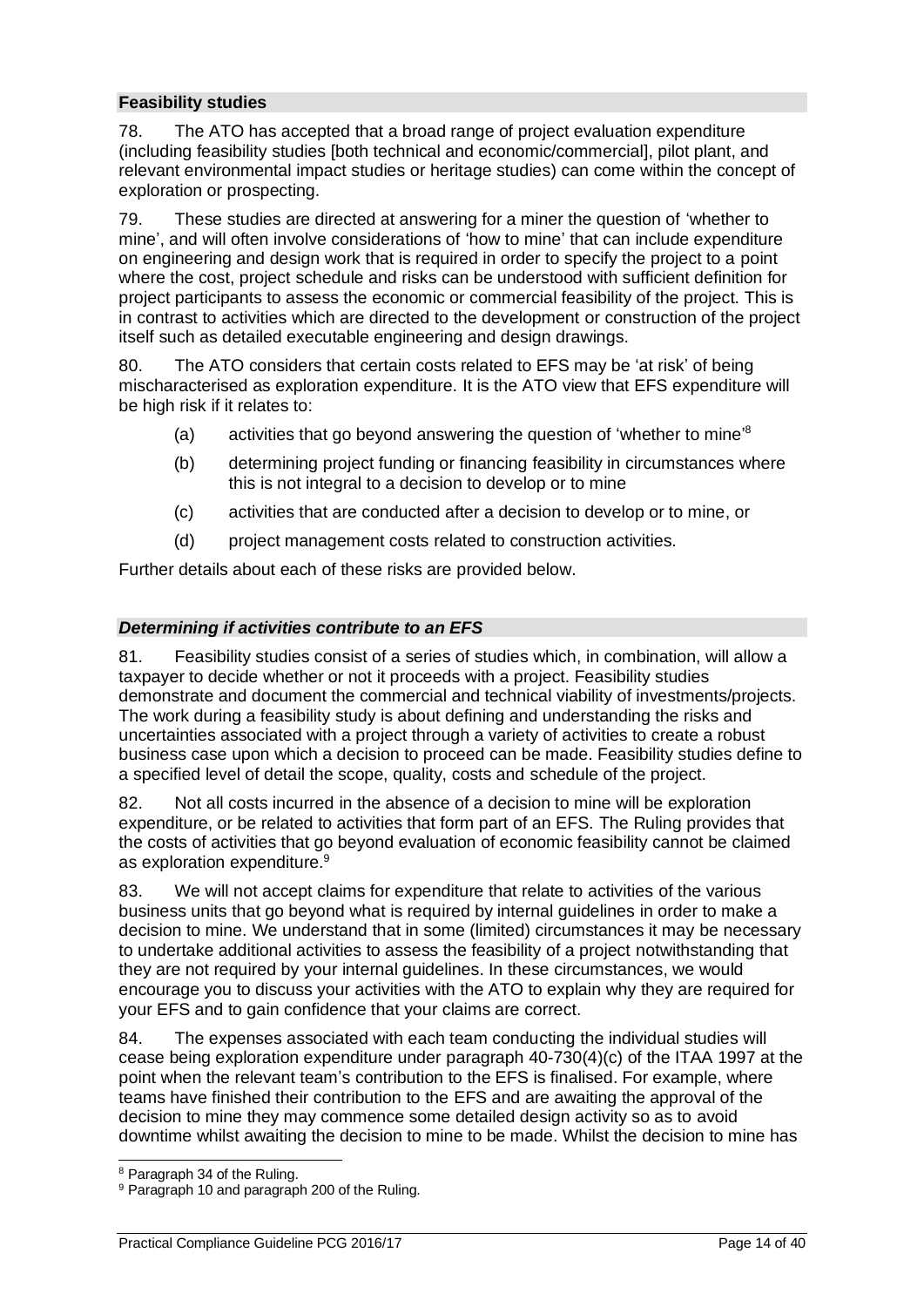yet to be made, the team's contribution to the EFS has been finalised. As such any expenditure associated with the detailed design activities should be identified, and excluded from your exploration claims (regardless of whether claimed under either section 8-1 or section 40-730 of the ITAA 1997).

85. We will also not accept claims for expenditure on activities that go beyond the level of detail required to evaluate economic feasibility, even if the activities are required by your internal project guidelines (see paragraph 38 of the Ruling).

86. As an initial risk assessment, the ATO considers both quantitative and qualitative indicators to assess the potential that activities have gone beyond what is required to determine the economic feasibility of the project. These indicators are applied at the EFS level as a whole, as well as at the level of the particular studies making up the EFS.

87. The indicators are as follows:

- (a) the level of certainty and accuracy of cost estimates required for your EFS is not more than  $+/- 10\%^{10}$
- (b) the specific studies included as part of your EFS are of the type and nature of those listed in Appendix 1 and/or Appendix 2 of this Guideline (as relevant)
- (c) personnel working on your specific studies are consistent with the types listed in Appendix 1 and/or Appendix 2 of this Guideline for the applicable study, and
- (d) your engineering activities do not exceed the engineering definition levels listed in Appendix 3 of this Guideline.

88. Appendices 1 and 2 of this Guideline outline activities that we would generally expect to form part of an EFS for a mining, and oil and gas project respectively. If your exploration activities in relation to your EFS do not go beyond those described in the appendices, you will satisfy the indicator in paragraph 87(b) and (c) above. It should be noted that the lists of activities are not exhaustive and may vary between taxpayers and projects.

89. Appendix 3 of this Guideline sets out the levels of engineering definition that we would generally expect to see in relation to an EFS. Where engineering activities do not extend beyond these ranges you will satisfy the indicator in paragraph 87(d) above.

90. If your arrangements fall outside or are materially inconsistent with any of these indicators, and you have claimed exploration expenditure deductions in relation to these activities, the ATO considers that those claims are high risk and we may seek to review them.

91. It is important to note that being outside of the indicators does not of itself mean that your expenditure deductions do not meet the legislative requirements. It also does not mean that the activities being conducted are not exploration or for EFS. What it means is that your expenditure claims are seen as high risk by the ATO and we will seek to understand why your arrangements fall outside of what we understand to be standard practice and risk tolerance levels.

92. In these circumstances the starting point for the ATO's analysis will generally be to understand your underlying policies and requirements for your feasibility study. In particular, the ATO will also seek to understand what contribution the activities make to

<sup>&</sup>lt;sup>10</sup> See: White, ME and Harrington, I; Feasibility Studies - Scope and Accuracy; Mineral Resource and Ore Reserve Estimation – the AusIMM guide to good practice; 2nd ed monograph 30. West; Preliminary, Prefeasibility and Feasibility Studies; Australian Mineral Economics – A survey of important issues; monograph 24. Morgan, Fawcet, Whitehouse; Feasibility Studies – Australasian Coal Mining Practice (AusIMM) Monograph Series No 12, 2009. AusIMM Mine Manager's Handbook, monograph 26, chapter 6.2.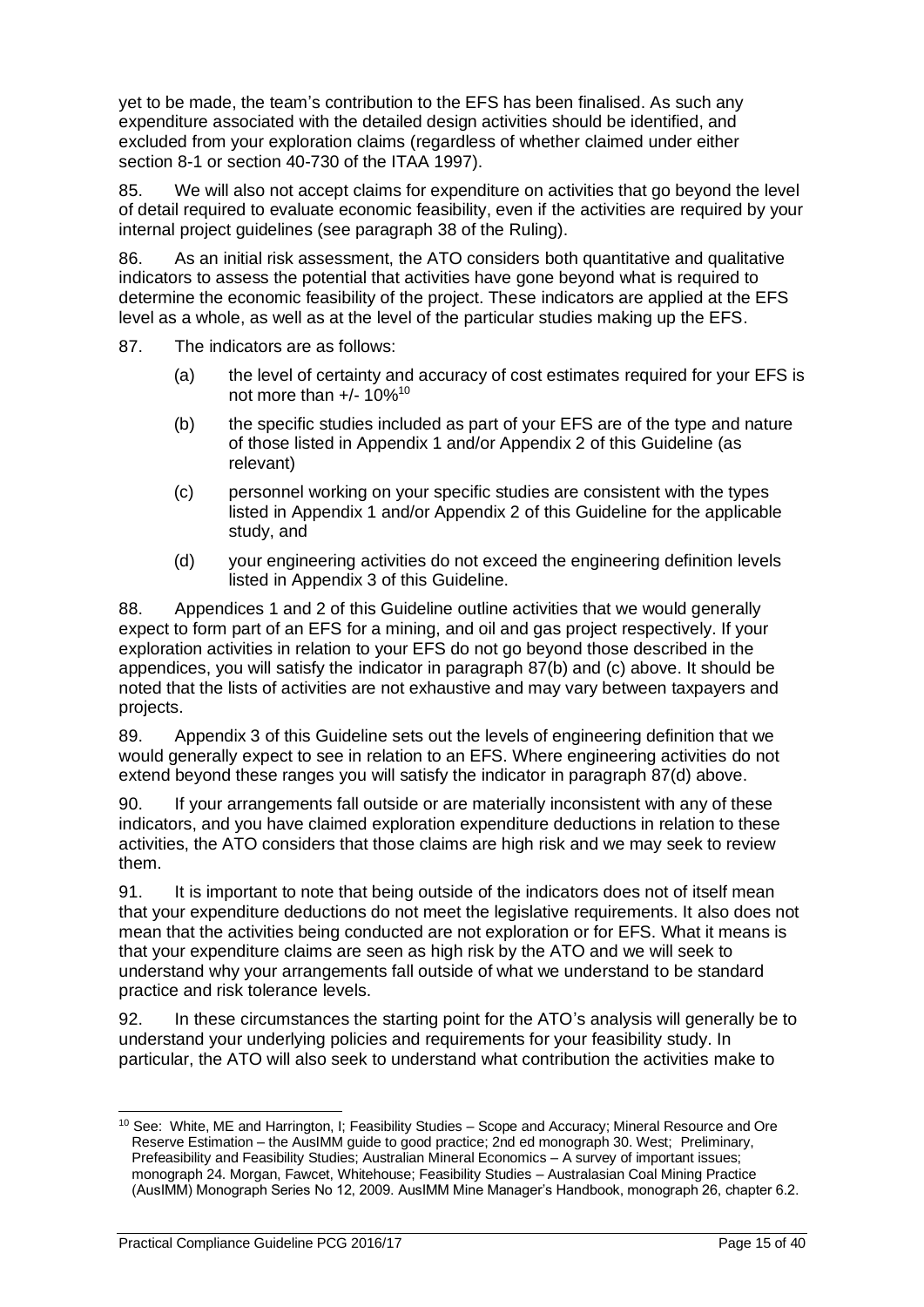your feasibility study and why this may extend beyond what we ordinarily observe in the industry.

93. Similarly, there is no presumption that expenditure related to the activities outlined in the appendices will be deductible as exploration expenditure and meeting the indicators does not relieve you of your obligation to properly assess and substantiate your claims. That is, you will still need to conduct the necessary factual and legal analysis discussed in Part B of this Guideline.

94. If you have expenditure claims that do not meet the indicators, or you are unsure how the indicators apply to your arrangement, you can discuss your arrangements with the ATO and seek further certainty where necessary. If you do nothing, the ATO may initiate compliance activity.

#### *Financing feasibility*

95. The EFS may also contain sufficient detail to enable the decision to fund the project to be made where funding is fundamental to the decision to mine and forms part of the project sanction criteria. If you seek to treat the costs of determining the feasibility of the project funding or financing as exploration expenditure under paragraph 40-730(4)(c) of the ITAA 1997 you should clearly demonstrate how financing feasibility is an integral part of your EFS.

96. In typical financing arrangements for large scale resources projects, the ATO would consider that activities which do not go beyond the following indicators to be within the scope of what is integral to your EFS (where the completion of these are essential elements of the project sanction criteria):

- (a) work done to demonstrate the project is 'bankable' to a level that it can be submitted to potential lenders and project financiers to consider and express an interest in funding the project
- (b) definition of key base case debt parameters (including the debt/equity ratio, the funding amount, currency, tenure, pricing, cashflow waterfall, covenants and serviceability and risk mitigation such as security, collateral or guarantee and hedging requirements) to enable the identification and qualification of suitable potential lenders and project financiers, and
- (c) work done to obtain funding pre-approval, funding commitment letters, provisional funding offer letters or indicative financing offers that are conditional on FID.

97. In some circumstances, a project may proceed to be developed initially using funding entirely sourced from equity or internal/related party/associate funding sources, which serves to de-risk and increase the chances of securing future debt funding that will be drawn down at a later stage in the project for the remainder of the project capital requirements. In these circumstances, investigating the feasibility of the debt financing is no longer integral to the EFS for the project. This is an example of where the financing feasibility does not contribute to, and is a condition subsequent to, the making of a decision as to whether to mine. The fact the project may not be completed in the event of failure to secure the debt financing in the amount and on terms acceptable to the participants does not make evaluating the financing feasibility in this circumstance an integral part of the project EFS.

#### *Activities conducted after a decision to mine*

98. We consider that a decision to mine, although not determinative, is an important indicator in assessing whether or not activities relate to assessing the economic feasibility of a project. For the purposes of paragraph 40-730(4)(c) of the ITAA 1997, activities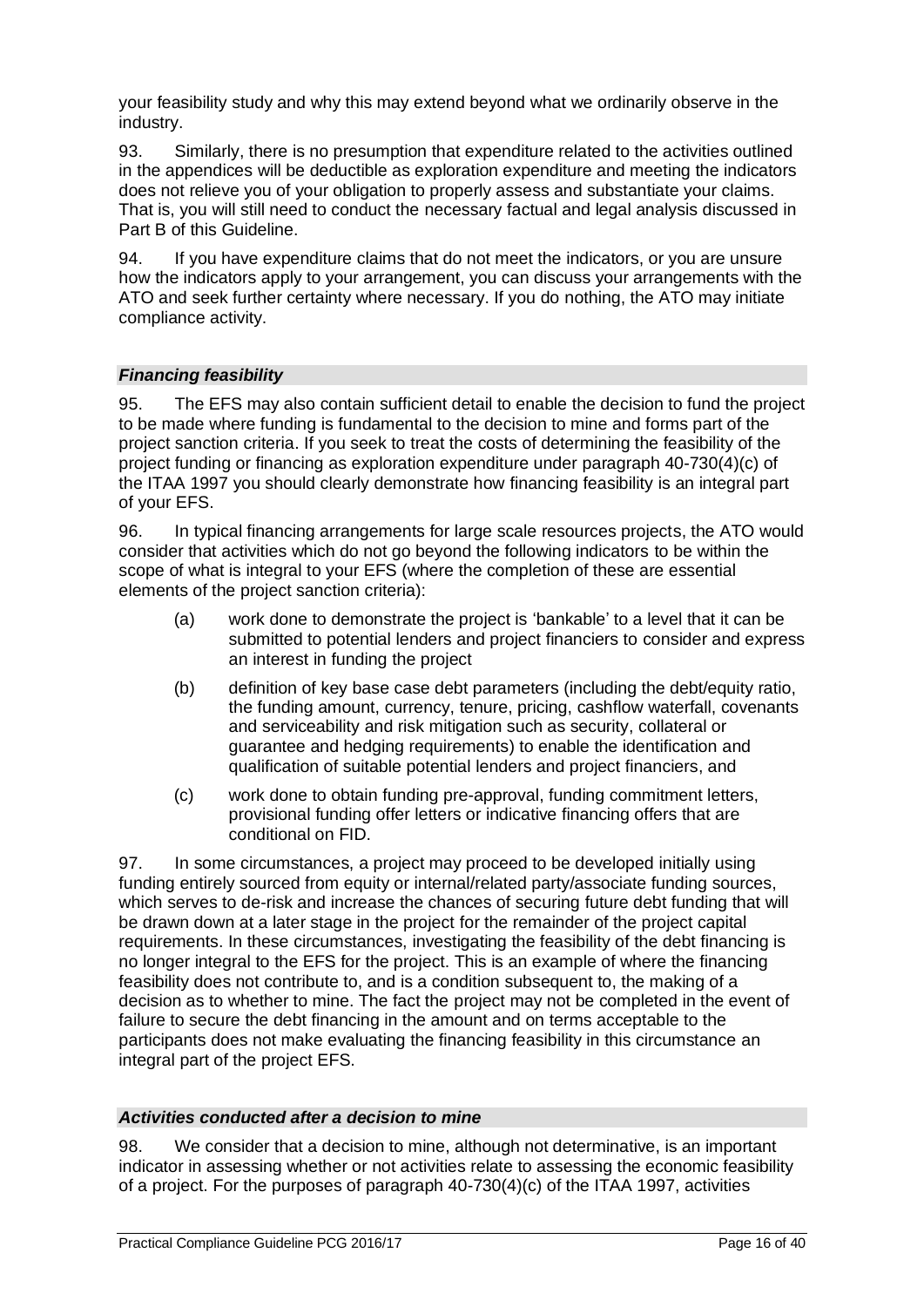undertaken to determine the economic feasibility of the project can ordinarily only occur before the decision to mine has been made.<sup>11</sup>

99. Accordingly, exploration expenditure deductions said to be for economic feasibility that relate to activities that have occurred after the decision to mine has been made, are considered to be high risk and may be reviewed by the ATO. At risk are activities undertaken to determine how best to develop and recover a resource or to improve operational productivity of existing wells or mines if the activities occur after a decision to mine has been made.

100. We recognise that in some limited circumstances activities after the decision to mine may be undertaken for an EFS to assess the ongoing economic viability of continuing to mine. In particular this may arise in circumstances where there has been a significant change in relevant market conditions, which may require you to substantially refine or redo your EFS after a decision to mine. This may include a circumstance where you are reconsidering the decision and whether it is commercially viable to proceed (for example due to a change in economic conditions).<sup>12</sup> In these circumstances, we will likely seek to understand your claims and supporting evidence.

101. As discussed in Part B of this Guideline, the question of when a decision to mine or definitive commitment to progress a project has been made is determined having regard to the objective facts as to when a definitive commitment to proceed has been made. The definitive commitment to proceed will not always be when the FID is made.

102. There are circumstances in which decisions have been made to progress the project to development notwithstanding formal Board approval or similar mandated governance approvals are yet to be obtained. This will ordinarily require a detailed consideration of the facts and difficult judgement calls. Indicators of the circumstances that **may** indicate a decision to mine include the following (either individually or collectively):

- (a) where commodity offtake agreements are signed and fully enforceable, and not contingent on FID
- (b) where engineering designs are finalised or close to finalisation, or have reached a stage sufficient to form the basis upon which to obtain licensing or other regulatory/government approvals stated in (c) and (d) below, or to award contracts or construction/work packages to contractors
- (c) licensing requirements, including negotiating land access and native title compensation, or where port and rail licences are granted, where these are generally only finalised, concluded and/or granted once the project is ready to commence
- (d) State development approval being granted we understand that before the State development approval is finalised and issued, the proponent must demonstrate to the government in detail the technical, economic, financing and marketing feasibility of the project. We acknowledge that the timing of state applications and other aspects of the feasibility are not linear, and that feasibility studies and government approvals may occur concurrently. However, completed state development approvals **may** be an indication that a project has proceeded to development
- (e) the awarding of a fixed price EPC contract may be indicative that a decision to mine has been made and the fact that there may not be executable designs at that stage is not determinative, as it does not influence the decision of whether to mine (since you have gained certainty by fixing the cost to itself of that workstream)

 $11$  Paragraph 34(g) of the Ruling.

<sup>12</sup> Paragraph 34(e) of the Ruling.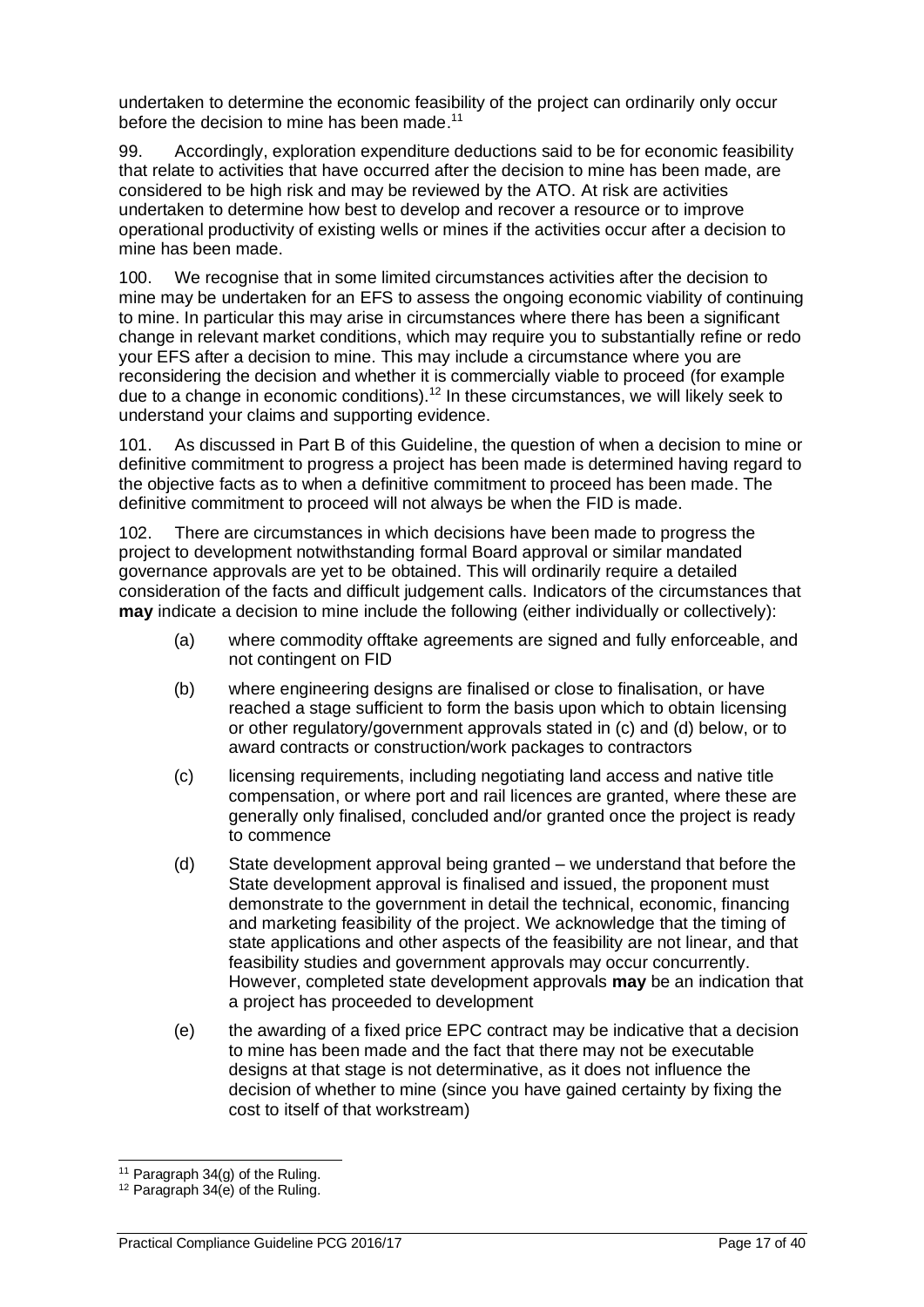- (f) conversion or upgrading of prototype or pilot plants or pilot wells and other temporary facilities into demonstration-scale or permanent, fully fledged, commercial/operating-scale facilities, and
- (g) where a fully-termed debt financing package is finalised, signed/executed and fully enforceable and not contingent on FID.

103. This list is not exhaustive, but provides examples of circumstances which suggest that the decision to mine may have been made despite the lack of formal recording of a decision. We note also, that not all indicators will be relevant to all taxpayers in all circumstances. Moreover, these and other relevant indicators are not to be considered in isolation but in the context of the stage, objects, nature and extent of the project, EFS and/or any early works or other surrounding activities that are being undertaken. If your circumstances reflect any of the above or other factors where the decision to mine **may** be inferred by the activities being conducted and you intend to make exploration claims for EFS activities after this point, you are encouraged to discuss your circumstances with the ATO to gain further certainty.

#### *Project management costs*

104. The treatment of project management costs is based on the characterisation of the underlying activities being managed. If what you or your contractor(s) are project managing are genuinely EFS activities, then the project management cost will be similarly characterised, but if you or your contractor(s) are project managing construction, then the project management cost will be part of the cost of the asset being constructed.

105. Where there is project management of activities performed by different business units, some of which have finalised their contribution to the FID/DSP but some are still in that process, or where they have gone past the stage of EFS and are entering the long lead asset planning and regrettable costs / early execution phase, we expect to see more rigorous evidence of governance and controls to ensure the appropriate and reasonable apportionment of expenditure.

**Commissioner of Taxation** 22 February 2017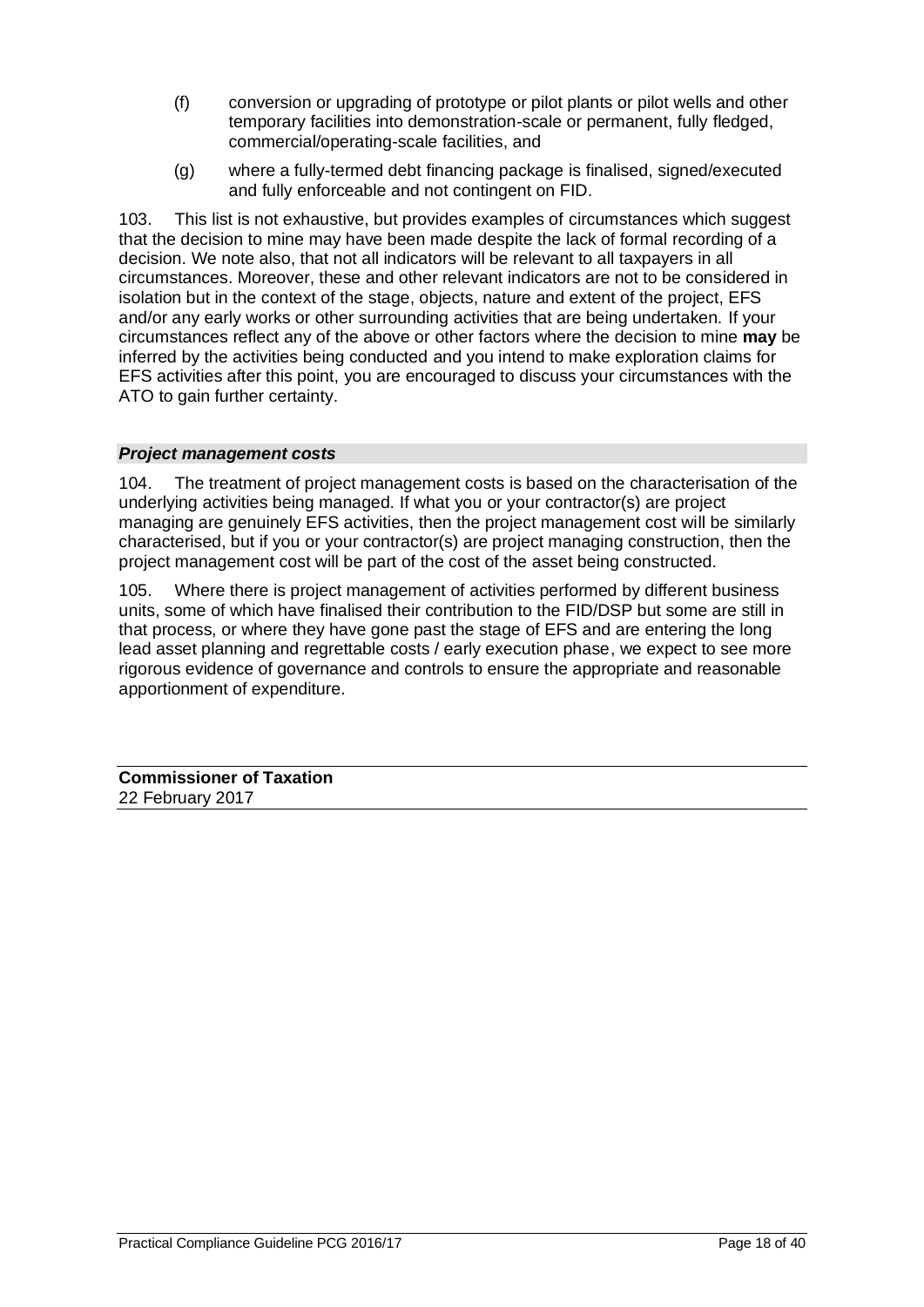#### **References**

| Legislative references                | <b>ITAA 1997</b>                                             |
|---------------------------------------|--------------------------------------------------------------|
|                                       | ITAA 1997 8-1                                                |
|                                       | ITAA 1997 8-10                                               |
|                                       | <b>ITAA 1997 Div 40</b>                                      |
|                                       | ITAA 1997 40-25                                              |
|                                       | ITAA 1997 40-80                                              |
|                                       | ITAA 1997 40-730                                             |
|                                       | ITAA 1997 40-730(1)                                          |
|                                       | ITAA 1997 40-730(4)(c)                                       |
|                                       | <b>ITAA 1997 Div 41</b>                                      |
|                                       | <b>ITAA 1997 Div 328</b>                                     |
| <b>Related Rulings/Determinations</b> | TD 2014/15                                                   |
|                                       | TR 2015/D4                                                   |
| Case references                       | Commissioner of Taxation v. Ampol Exploration Limited (1986) |
|                                       | 13 FCR 545; 86 ATC 4859; (1986) 18 ATR 102                   |
| Other references                      | Tax Risk Management and Governance Review Guide              |
| ATO references                        | 1-9XCEM3R                                                    |
| <b>BSL</b>                            | PGI                                                          |

#### **© AUSTRALIAN TAXATION OFFICE FOR THE COMMONWEALTH OF AUSTRALIA**

You are free to copy, adapt, modify, transmit and distribute this material as you wish (but not in any way that suggests the ATO or the Commonwealth endorses you or any of your services or products).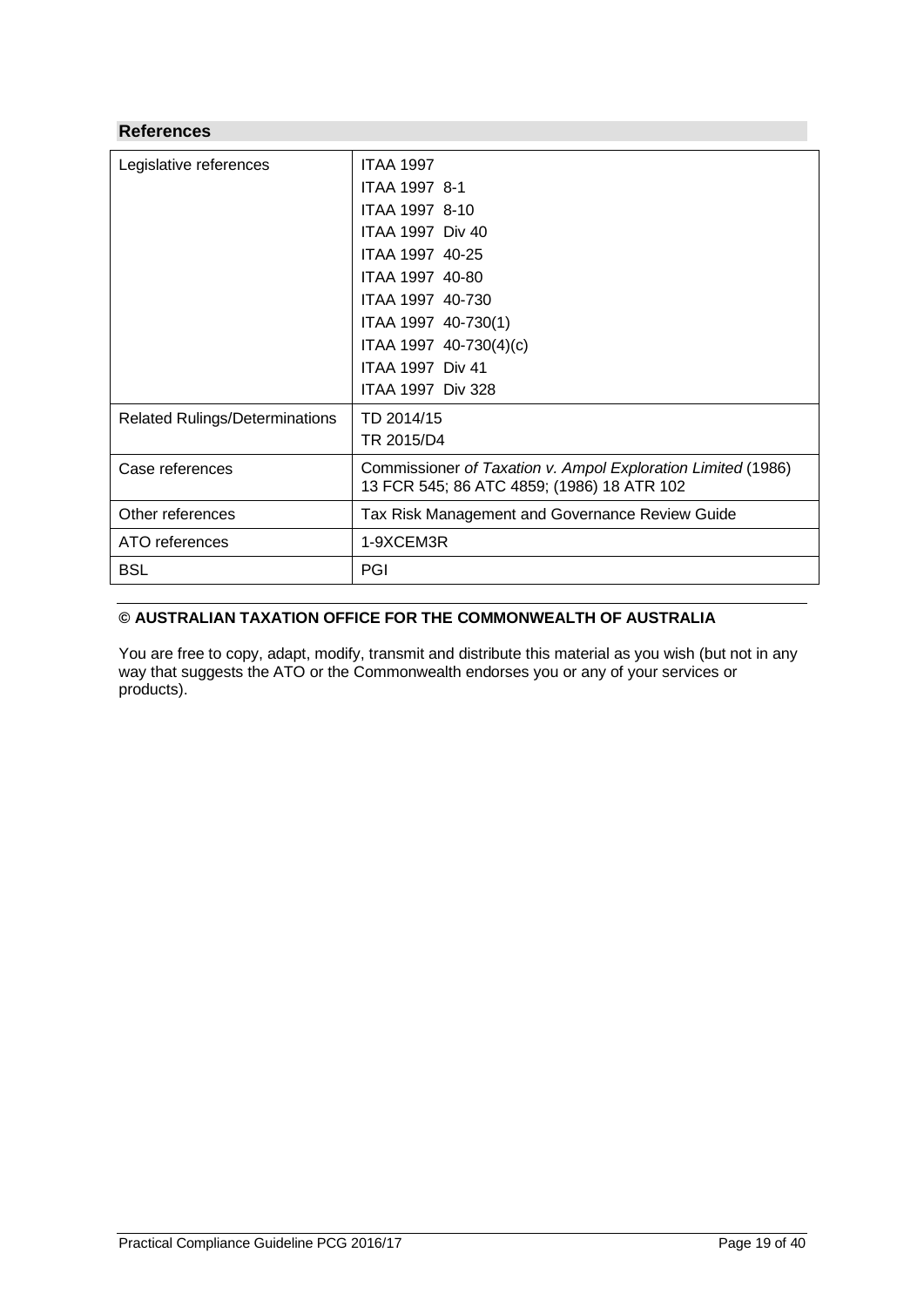# **APPENDIX 1 – Mining**

| <b>Feasibility Report Indicative Table of Contents for Mining Projects</b> |                                                                                                                                                                                                                                                                                                                         |                                                                 |
|----------------------------------------------------------------------------|-------------------------------------------------------------------------------------------------------------------------------------------------------------------------------------------------------------------------------------------------------------------------------------------------------------------------|-----------------------------------------------------------------|
| <b>ISSUE</b>                                                               | <b>STATUS AT FID</b>                                                                                                                                                                                                                                                                                                    | <b>SKILLS/</b><br><b>RESOURCES</b>                              |
| <b>Strategic Assessment</b>                                                |                                                                                                                                                                                                                                                                                                                         |                                                                 |
| <b>Industry Assessment</b>                                                 | Final                                                                                                                                                                                                                                                                                                                   | In house business and<br>commercial staff.                      |
| <b>Project Position</b>                                                    | Final. Project's position on the<br>relevant commodity cost curve<br>analysed and the internal rate of<br>return assessed.                                                                                                                                                                                              | In house business and<br>commercial staff.                      |
| Project Fit (Strategic Fit)                                                | Final. Assessment of all aspects of the<br>project, and a Risk Management Plan<br>developed.                                                                                                                                                                                                                            | In house business and<br>commercial staff.                      |
| <b>Development Alternatives</b>                                            | Documented, with rationale for the<br>proposed approach.                                                                                                                                                                                                                                                                | In house business and<br>commercial staff.                      |
| Scenario Analysis                                                          | Identify interaction with any other<br>mines in the area, whether owned, or<br>owned by a third-party, and identify<br>any synergies, or risks associated with<br>this.                                                                                                                                                 | In house business and<br>commercial staff.                      |
| <b>Market Analysis</b>                                                     |                                                                                                                                                                                                                                                                                                                         |                                                                 |
| Product specifications                                                     | Assessment and justification of the<br>cut-off grade and production capacity.                                                                                                                                                                                                                                           | Study manager,<br>various specialists.                          |
| Demand requirements, trends                                                | Identify existing demand, growth<br>profiling and future demand due to<br>exhaustion of other projects.                                                                                                                                                                                                                 | Market specialists.                                             |
| Supply analysis, trends                                                    | Analysis of short term and long term<br>supply and demand; and identification<br>of committed and uncommitted supply.                                                                                                                                                                                                   | Market specialists.                                             |
| <b>Marketing Assessment</b>                                                | Consider market share, diversity and<br>number of customers, competitor<br>reaction to the new project, linkage of<br>the project to particular customers and<br>customer reliability. Identify and<br>consider marketing arrangements<br>such as type of contracts, period,<br>pricing formulas, and quantity options. | Market specialists.                                             |
| Competitors                                                                | Identify competitors (existing and<br>future), competing projects, and<br>project capacities.                                                                                                                                                                                                                           | Market specialists.                                             |
| <b>Pricing Development</b>                                                 | Well developed, with any assumptions<br>noted (for example, current day<br>pricing, or expected pricing), including<br>any discounts to similar products.                                                                                                                                                               | Market specialists.                                             |
| <b>Major Customers</b>                                                     | Identified and volumes<br>assigned/targeted; discussions may<br>be underway.                                                                                                                                                                                                                                            | Market specialists.                                             |
| <b>Revenue Forecast</b>                                                    | Outline the forecast revenue, and<br>assumptions supporting the forecast.                                                                                                                                                                                                                                               | Study manager,<br>commercial specialists,<br>business analysts. |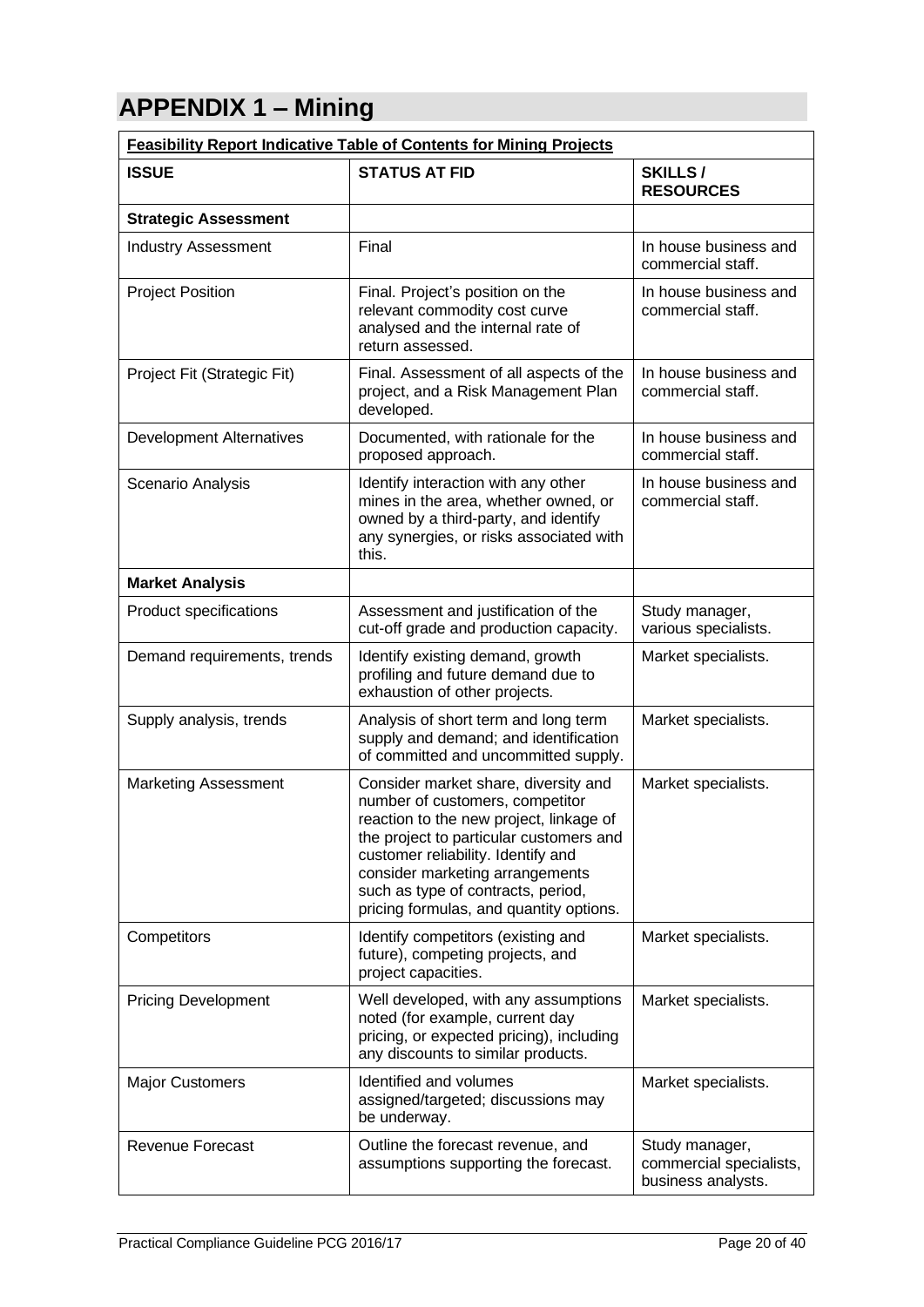| <b>Feasibility Report Indicative Table of Contents for Mining Projects</b> |                                                                                                                                                                                                                                                                                                                   |                                                                                                        |
|----------------------------------------------------------------------------|-------------------------------------------------------------------------------------------------------------------------------------------------------------------------------------------------------------------------------------------------------------------------------------------------------------------|--------------------------------------------------------------------------------------------------------|
| <b>ISSUE</b>                                                               | <b>STATUS AT FID</b>                                                                                                                                                                                                                                                                                              | <b>SKILLS/</b><br><b>RESOURCES</b>                                                                     |
| <b>Marketing Arrangements</b>                                              | Quantities to be mined matched to<br>reserves, product specifications and<br>sale prices.                                                                                                                                                                                                                         | Study manager, mining<br>engineers,<br>metallurgists,<br>commercial specialists,<br>business analysts. |
| <b>Project Risk Management</b>                                             |                                                                                                                                                                                                                                                                                                                   |                                                                                                        |
| <b>Risk Assessment</b>                                                     | Identify key risks including country<br>risk, political stability, potential and<br>adverse changes in the regulatory, tax<br>or ownership status of the project<br>once in operation.                                                                                                                            | Study specialists.                                                                                     |
| <b>Risk Management Process</b>                                             | Identify manageable and<br>unmanageable risks. Outcomes of<br>workshop using Australian Standards<br>as basis.                                                                                                                                                                                                    | Study specialists.                                                                                     |
| <b>Risk Register and Control</b><br><b>Action Plan</b>                     | Detailed plant control system<br>specification based on plant functional<br>specification and operational<br>philosophy, P&IDs, equipment lists,<br>I/O lists and required expansion<br>capacity.<br>Early and continuous operational input<br>to design is essential to optimise<br>reliability and operability. | IT Systems Engineers,<br>design/drafting<br>specialists, cost<br>estimators.                           |
| <b>Orebody Knowledge</b>                                                   |                                                                                                                                                                                                                                                                                                                   |                                                                                                        |
| Tenure                                                                     | Ownership of land, or access,<br>confirmed, ML application status,<br>ownership of EP, overlapping<br>petroleum tenements, any tenement<br>issues identified, land ownership,<br>easements identified and negotiations<br>commenced, Native Title issues<br>considered.                                           | Legal advisers,<br>environmental<br>specialists, tenure<br>specialists.                                |
| Geology                                                                    | Geological modelling, and an outline<br>of the basis of evaluation.                                                                                                                                                                                                                                               | Geologists.                                                                                            |
| <b>Regional Geology</b>                                                    | Regional and detailed deposit geology<br>and deposit mineralogy, together with<br>supporting diagrams and maps.                                                                                                                                                                                                   | Geologists.                                                                                            |
| Local Geology (Deposit<br>geology)                                         | Identify significant features relevant to<br>mine planning; identify major<br>geotechnical and mining geology<br>inputs.                                                                                                                                                                                          | Geologists, mine<br>planning engineers,<br>geotechnical<br>engineers.                                  |
| <b>Exploration Program:</b><br>Historical, Future                          | Brief history of previous exploration<br>and production in the immediate<br>project area, and an outline of any<br>further exploration that may be<br>necessary.                                                                                                                                                  | Geologists.                                                                                            |
| Information (Data) Acquisition<br>Methodology                              | Summarise data acquired, quality,<br>methodology used and any<br>information deficits.                                                                                                                                                                                                                            | Geologists.                                                                                            |
| Sampling and Analysis                                                      | Sampling and testing program                                                                                                                                                                                                                                                                                      | Geologists.                                                                                            |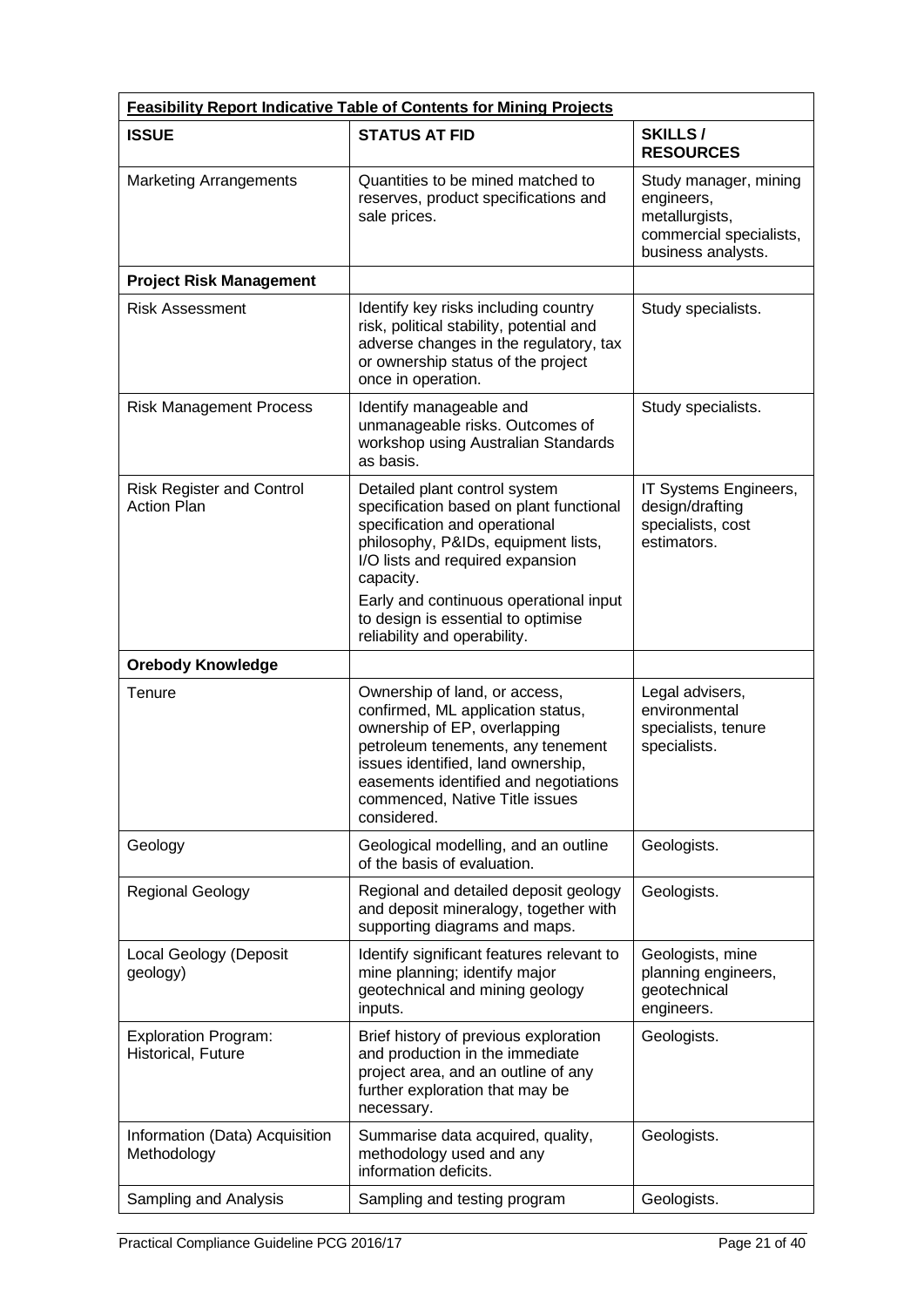| <b>Feasibility Report Indicative Table of Contents for Mining Projects</b>      |                                                                                                                                                                                                                                                                                                                                                                                        |                                                                                |
|---------------------------------------------------------------------------------|----------------------------------------------------------------------------------------------------------------------------------------------------------------------------------------------------------------------------------------------------------------------------------------------------------------------------------------------------------------------------------------|--------------------------------------------------------------------------------|
| <b>ISSUE</b>                                                                    | <b>STATUS AT FID</b>                                                                                                                                                                                                                                                                                                                                                                   | SKILLS/<br><b>RESOURCES</b>                                                    |
|                                                                                 | including drilling program, with type<br>and spacing of drill holes, core<br>recovery and logging procedures,<br>sampling and assaying methodology,<br>mineralogical study and definition of<br>rock types. Regional, stratigraphic and<br>structural geological assessment,<br>mapping programs, definition of ore<br>types and variability of these ore types<br>within the deposit. |                                                                                |
| Hydrology                                                                       | Conduct hydrology studies for both the<br>surface and subsurface.                                                                                                                                                                                                                                                                                                                      | Surface water<br>specialists,<br>groundwater<br>specialists.                   |
| Geotechnical                                                                    | Investigative studies and analysis<br>reports providing input to mine<br>planning design assumptions.<br>Learnings from mining in similar areas.                                                                                                                                                                                                                                       | Geotechnical<br>engineers.                                                     |
| Mineral Specific Technical<br>Studies (for example, Gas,<br>Geochemistry, etc.) | Studies including summary of the<br>evaluation methodology, potential for<br>the discovery of additional mineral<br>resources within the tenements, and<br>summary of mineralogy of the ore.                                                                                                                                                                                           | Study area specialists<br>for example,<br>ventilation, gas, etc.               |
| Mineral/Coal Resource<br>Statement (if not a stand-alone<br>document)           | Competent Person's Report available.<br>Final – proved and probable reserves<br>established, including precise<br>description of the ore resource<br>calculation methodology and<br>classification into requisite categories<br>of the JORC Code. Independent audit<br>reports of resources statement.                                                                                 | Competent Person as<br>defined by the JORC<br>Code, geologists.                |
| <b>Mining</b>                                                                   |                                                                                                                                                                                                                                                                                                                                                                                        |                                                                                |
| Mining Methods and<br>Operations                                                | Brief mining overview; mining<br>conditions and methods; mine design<br>criteria including recovery and dilution;<br>production capacity and future<br>capacity identified.                                                                                                                                                                                                            | Mining engineers,<br>metallurgists,<br>processing engineers.                   |
| Mine Development                                                                | Mine plan and general layout<br>diagrams.                                                                                                                                                                                                                                                                                                                                              | Mining engineers.                                                              |
| Mine Design and Scheduling                                                      | Develop mine design specification for<br>competitive bidding of mine design,<br>construction, and development work.<br>Preparation and development of the<br>final mine plan.<br>Develop scope of work and<br>schedule necessary for conducting<br>final mine evaluation study.                                                                                                        | Mining engineers,<br>study manager.                                            |
| Test mining                                                                     | Completion of the necessary test work<br>to establish design criteria including<br>such issues as mine geotechnical<br>testing for pit slope angels or drill and<br>blast properties.                                                                                                                                                                                                  | Appointed test mining<br>manager, other mine<br>specialists, study<br>manager. |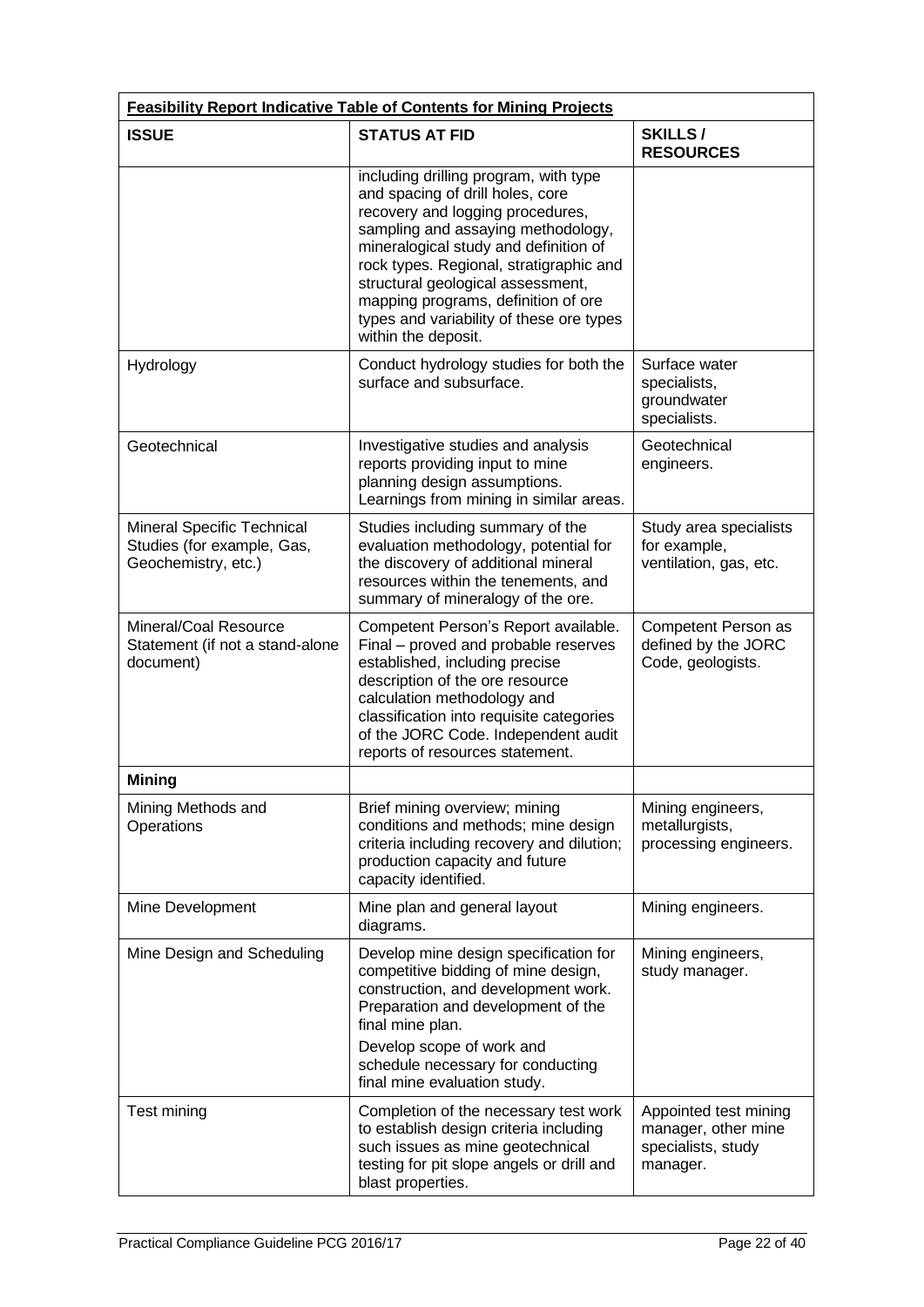| <b>Feasibility Report Indicative Table of Contents for Mining Projects</b> |                                                                                                                                                                                                                                                                                                                                                                                                                                                                                                                                                                                                                                                                                                                                                                                                                     |                                                                                                                                                                     |
|----------------------------------------------------------------------------|---------------------------------------------------------------------------------------------------------------------------------------------------------------------------------------------------------------------------------------------------------------------------------------------------------------------------------------------------------------------------------------------------------------------------------------------------------------------------------------------------------------------------------------------------------------------------------------------------------------------------------------------------------------------------------------------------------------------------------------------------------------------------------------------------------------------|---------------------------------------------------------------------------------------------------------------------------------------------------------------------|
| <b>ISSUE</b>                                                               | <b>STATUS AT FID</b>                                                                                                                                                                                                                                                                                                                                                                                                                                                                                                                                                                                                                                                                                                                                                                                                | SKILLS/<br><b>RESOURCES</b>                                                                                                                                         |
| <b>Equipment Selection</b>                                                 | Plant, equipment and infrastructure<br>requirements and capacities defined,<br>including support for selection and<br>availability.                                                                                                                                                                                                                                                                                                                                                                                                                                                                                                                                                                                                                                                                                 | Study manager, mining<br>engineers, business<br>analyst, maintenance<br>engineers.                                                                                  |
| Mineral/Coal Reserve<br>Statement (if not a stand-alone<br>document)       | Competent Person's Report available.<br>Final – proved and probable reserves<br>established, including precise<br>description of the ore resource/reserve<br>calculation methodology and<br>classification into requisite categories<br>of the JORC Code. Independent audit<br>reports of reserves statement.                                                                                                                                                                                                                                                                                                                                                                                                                                                                                                       | Competent Person as<br>defined by the JORC<br>Code assisted by<br>discipline specialists.                                                                           |
| <b>Materials Handling and</b><br><b>Metallurgical Processing</b>           |                                                                                                                                                                                                                                                                                                                                                                                                                                                                                                                                                                                                                                                                                                                                                                                                                     |                                                                                                                                                                     |
| Ore Deposit Characterisation                                               | Samples analysed to develop a<br>detailed understanding of the<br>composition and physical properties of<br>the ore deposit.                                                                                                                                                                                                                                                                                                                                                                                                                                                                                                                                                                                                                                                                                        | Geologists,<br>metallurgists, process<br>engineers.                                                                                                                 |
| Metallurgical Testing and<br>Analysis                                      | Procure metallurgical samples and<br>conduct metallurgical testing.                                                                                                                                                                                                                                                                                                                                                                                                                                                                                                                                                                                                                                                                                                                                                 | Metallurgists, process<br>engineers.                                                                                                                                |
| Simulations and Modelling                                                  | Execution of the requisite test work at<br>bench and pilot scale to define the<br>process flowsheet and ore variability<br>to the extent necessary for the<br>required study.                                                                                                                                                                                                                                                                                                                                                                                                                                                                                                                                                                                                                                       | Process engineers,<br>metallurgists.                                                                                                                                |
| <b>Process Selection</b>                                                   | General process description,<br>immediate capacity and future<br>capacity requirements, life of<br>processing plant, equipment sizes and<br>specifications, and configuration fully<br>optimised and detailed.                                                                                                                                                                                                                                                                                                                                                                                                                                                                                                                                                                                                      | Metallurgists, process<br>engineers.                                                                                                                                |
| Design Criteria                                                            | Details from previous similar<br>developments and early engagement<br>of design and construct construction<br>contractors and OEMs working in<br>alliance can be used to reduce<br>engineering levels required and<br>provide firm pricing with allowance for<br>variation during subsequent FEL4<br>study. Early and continuous<br>operational input to design is essential<br>to optimise reliability and operability.<br>GA drawings compiled in conjunction<br>with other disciplines.<br>Foundation and structural concepts,<br>mechanical design criteria, and<br>equipment calculations complete, with<br>equipment list finalised and MTOs<br>definitive.<br>Development of process flowsheet<br>and design criteria including<br>assessment of alternative flowsheet<br>concepts necessary to optimise the | Process engineers,<br>metallurgists,<br>mechanical engineers,<br>civil engineers,<br>electrical engineers,<br>design/drafting<br>specialists, study<br>specialists. |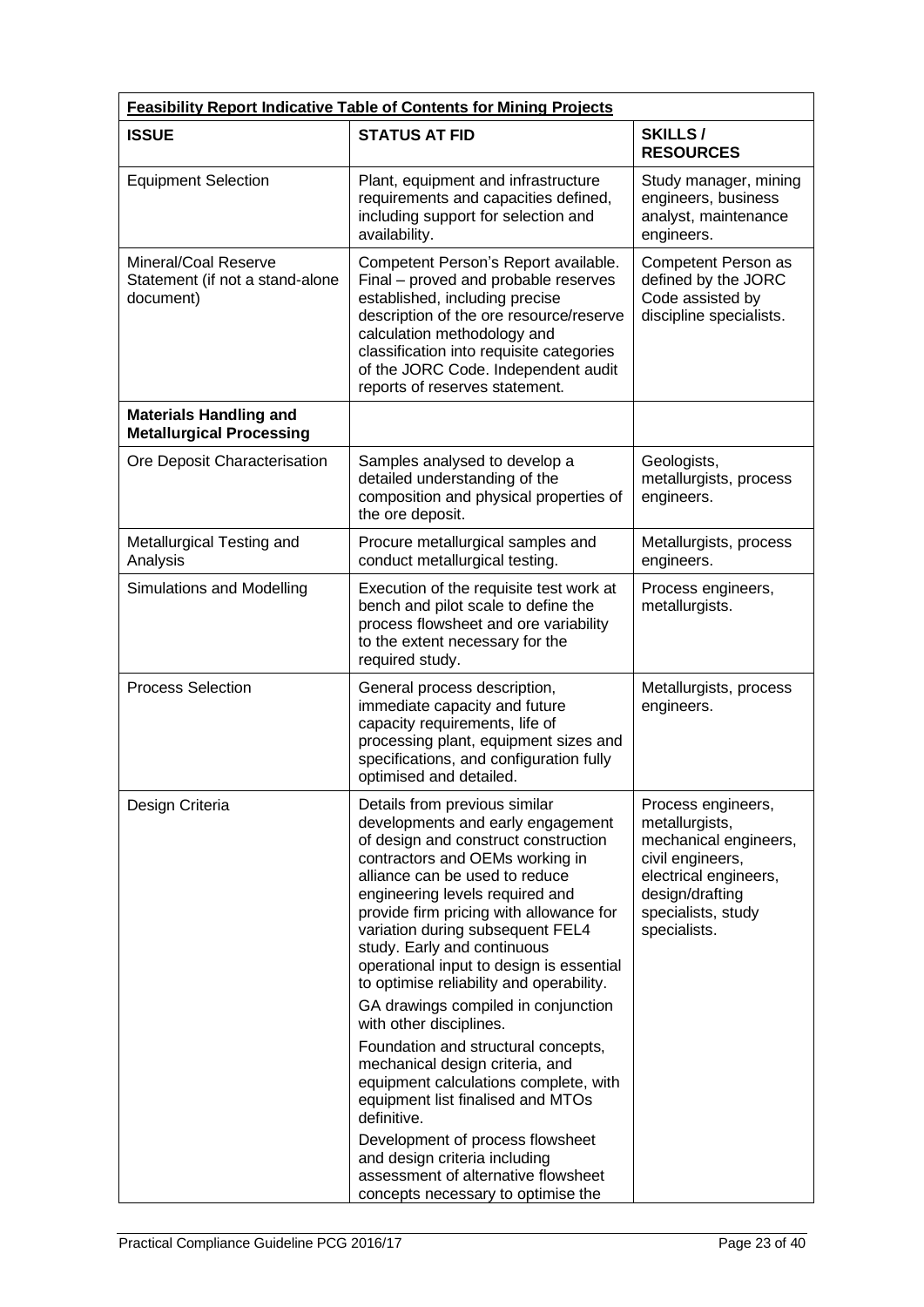| <b>Feasibility Report Indicative Table of Contents for Mining Projects</b> |                                                                                                                                                                                                                                                                                                                                                                              |                                                         |
|----------------------------------------------------------------------------|------------------------------------------------------------------------------------------------------------------------------------------------------------------------------------------------------------------------------------------------------------------------------------------------------------------------------------------------------------------------------|---------------------------------------------------------|
| <b>ISSUE</b>                                                               | <b>STATUS AT FID</b>                                                                                                                                                                                                                                                                                                                                                         | <b>SKILLS/</b><br><b>RESOURCES</b>                      |
|                                                                            | design.<br>Preparation of the requisite<br>mechanical, piping, electrical, civil and<br>structural engineering by way of<br>drawings, equipment lists and MTOs<br>to the required level of accuracy.                                                                                                                                                                         |                                                         |
| <b>On Site Infrastructure</b><br>(supporting infrastructure)               | Critical infrastructure identified; service<br>providers identified; discussions<br>commenced.                                                                                                                                                                                                                                                                               |                                                         |
| Sewage                                                                     | Determine location of any sewage<br>pipes.                                                                                                                                                                                                                                                                                                                                   | Design engineers, civil<br>engineers.                   |
| <b>General Waste</b>                                                       | Determine location of general waste<br>disposal areas.                                                                                                                                                                                                                                                                                                                       | Design engineers, civil<br>engineers.                   |
| Tailings                                                                   | Determine location of tailings facilities<br>and pipelines.                                                                                                                                                                                                                                                                                                                  | Process engineers, civil<br>engineers.                  |
| <b>Utilities</b>                                                           | Finalise utilities required for project<br>construction, development and<br>operation, including location of<br>powerlines and pipes.                                                                                                                                                                                                                                        | Design engineers, civil<br>engineers.                   |
| Stormwater                                                                 | Determine location of stormwater<br>drains and disposal facilities.                                                                                                                                                                                                                                                                                                          | Design engineers, civil<br>engineers.                   |
| Roads, rail, etc.                                                          | Assessment of transportation<br>requirements, including access to the<br>site and the material and personnel<br>transport requirements into and out of<br>the site, adequacy of internal<br>road/rail/air or other required transport<br>facilities as well as port and dock<br>facilities for handling and securing<br>material flow during construction and<br>operations. | Civil engineers.                                        |
| Stockpiles, Laydown areas,<br>etc.                                         | Determine the final location of<br>stockpiles and construction lay-down<br>areas.                                                                                                                                                                                                                                                                                            | Mining engineers, civil<br>engineers.                   |
| Communications and IT                                                      | Determine the requirements and<br>specifications for communications and<br>IT infrastructure.                                                                                                                                                                                                                                                                                | Communications/IT<br>specialists, study<br>specialists. |
| Security, Fire<br>Protection/Fighting                                      | Determine security and fire<br>protection/fighting requirements.                                                                                                                                                                                                                                                                                                             | Specialist design<br>engineers.                         |
| <b>Construction Requirements</b>                                           | Finalise warehouse requirements,<br>general surface facilities arrangement,<br>develop surface building design<br>specifications, surface transportation<br>design specifications.                                                                                                                                                                                           | Specialist design<br>engineers.                         |
| Other                                                                      | Assessment of temporary site support<br>needs such as site access, camp<br>facilities, accommodation,<br>communications, upgrading existing<br>facilities.                                                                                                                                                                                                                   | Study manager,<br>specialist design<br>engineers.       |
| Off Site Infrastructure and<br><b>Services (supporting</b>                 |                                                                                                                                                                                                                                                                                                                                                                              |                                                         |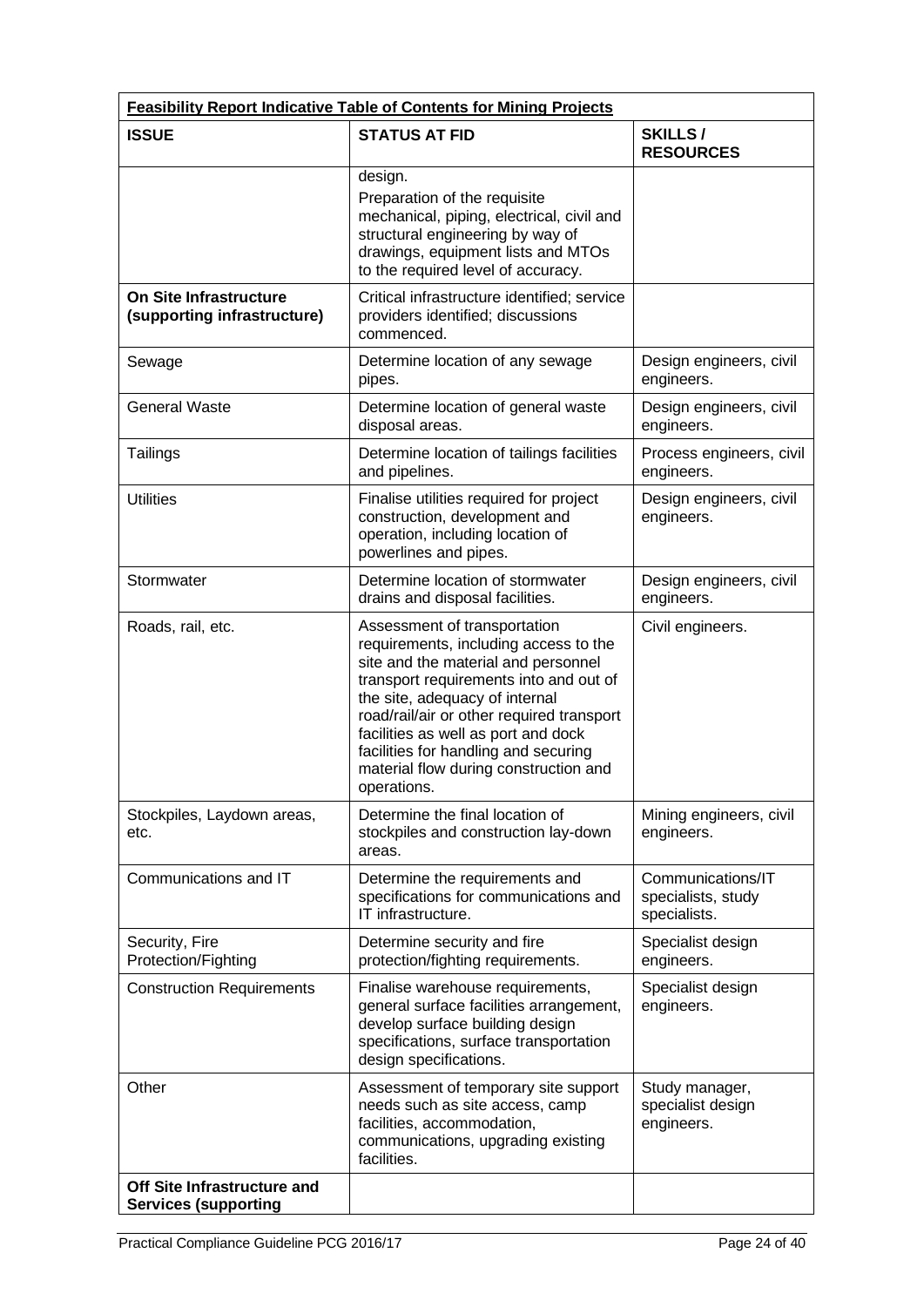| <b>Feasibility Report Indicative Table of Contents for Mining Projects</b> |                                                                                                                                                                                                                                                                                                                                                                 |                                                                                                                                                                      |
|----------------------------------------------------------------------------|-----------------------------------------------------------------------------------------------------------------------------------------------------------------------------------------------------------------------------------------------------------------------------------------------------------------------------------------------------------------|----------------------------------------------------------------------------------------------------------------------------------------------------------------------|
| <b>ISSUE</b>                                                               | <b>STATUS AT FID</b>                                                                                                                                                                                                                                                                                                                                            | <b>SKILLS/</b><br><b>RESOURCES</b>                                                                                                                                   |
| infrastructure)                                                            |                                                                                                                                                                                                                                                                                                                                                                 |                                                                                                                                                                      |
| Water                                                                      | Determination of the water<br>requirements for each component of<br>the operations along with provisions<br>for obtaining or generating the<br>quantities required.                                                                                                                                                                                             | Study specialists.                                                                                                                                                   |
| Fuel                                                                       | Determination of the fuel and power<br>requirement for each component of<br>the operations along with provisions<br>for obtaining or generating the<br>quantities required.                                                                                                                                                                                     | Study specialists.                                                                                                                                                   |
| Power                                                                      | Requirements identified, supply<br>identified, any modifications to existing<br>network to meet demand identified,<br>negotiations relating to modifications<br>likely to have commenced but unlikely<br>to be finalised.                                                                                                                                       | Study specialists,<br>electrical engineers.                                                                                                                          |
| Other                                                                      | Other studies not highlighted above.                                                                                                                                                                                                                                                                                                                            | Study specialists.                                                                                                                                                   |
| Roads, etc.                                                                | Finalise access road requirements<br>and costs, capital and operating costs,<br>personnel and equipment<br>requirements, and other costs<br>associated with transportation system.                                                                                                                                                                              | Study specialists, civil<br>engineers.                                                                                                                               |
| Rail & port                                                                | Consideration of transport /<br>infrastructure requirements, capacity<br>and risks. Identify projects competing<br>for capacity; considerations of building<br>own infrastructure.                                                                                                                                                                              | Study specialists, rail<br>and port specialists.                                                                                                                     |
| <b>Engineering Development</b>                                             |                                                                                                                                                                                                                                                                                                                                                                 |                                                                                                                                                                      |
| <b>Geotechnical Studies</b>                                                | Geotechnical design parameters<br>definitive from field evaluation<br>including borehole drilling, material<br>sampling and testing, cone<br>penetrometer tests.<br>Combined with infill information gained<br>from geophysical investigations such<br>as seismic surveys or ground<br>penetrating radar, which increases<br>coverage and reduces overall cost. | Geotechnical<br>engineers, drilling<br>companies,<br>geotechnical testing<br>providers, geophysical,<br>seismic survey<br>providers.<br>Independent<br>verification. |
| <b>Location Study</b>                                                      | Digital and terrestrial terrain models<br>with ground survey confirmation,<br>hydrology model, civil design criteria<br>and specifications complete.                                                                                                                                                                                                            | Civil engineers,<br>design/drafting<br>specialists,<br>cost estimators.                                                                                              |
| Facilities Layouts & general<br>arrangement drawings                       | Layouts and general arrangements<br>compiled in conjunction with other<br>disciplines, including services and<br>utilities corridors.                                                                                                                                                                                                                           | Civil engineers,<br>design/drafting<br>specialists, cost<br>estimators.                                                                                              |
| Designs for major earthworks<br>structures                                 | Bulk earthworks, waste dumps,<br>infrastructure earthworks design<br>including drainage structures (drains,<br>culverts, bridges, dams, creek                                                                                                                                                                                                                   | Civil engineers,<br>design/drafting<br>specialists, cost<br>estimators.                                                                                              |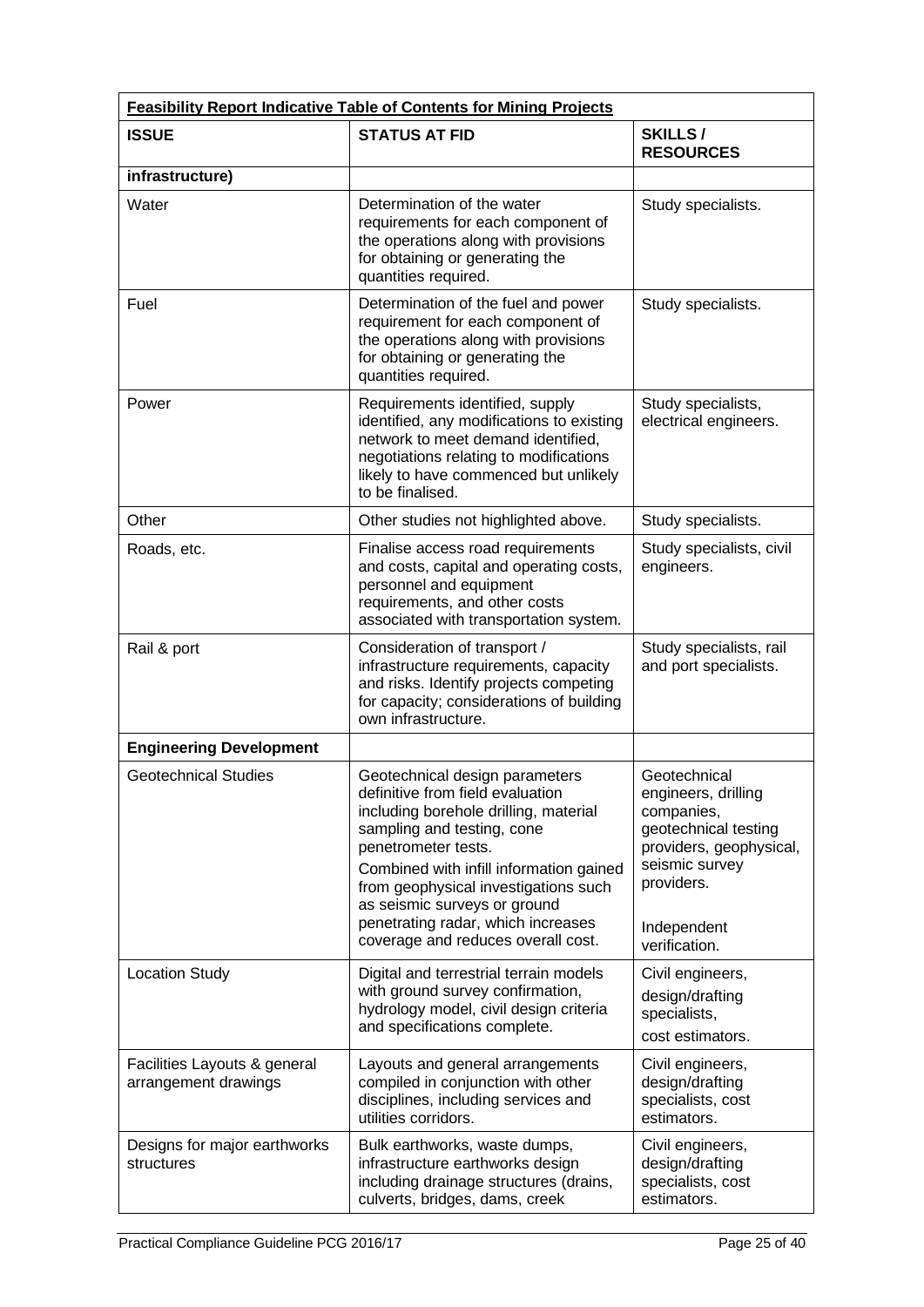| <b>Feasibility Report Indicative Table of Contents for Mining Projects</b> |                                                                                                                                                                                                                                                                                                                                                                                                                       |                                                                                                                           |
|----------------------------------------------------------------------------|-----------------------------------------------------------------------------------------------------------------------------------------------------------------------------------------------------------------------------------------------------------------------------------------------------------------------------------------------------------------------------------------------------------------------|---------------------------------------------------------------------------------------------------------------------------|
| <b>ISSUE</b>                                                               | <b>STATUS AT FID</b>                                                                                                                                                                                                                                                                                                                                                                                                  | SKILLS/<br><b>RESOURCES</b>                                                                                               |
|                                                                            | diversions), airports, roads, pavement<br>designs and raw materials sources<br>detailed with MTOs definitive.                                                                                                                                                                                                                                                                                                         |                                                                                                                           |
|                                                                            | Operational input combined with<br>involvement of earthworks contractors<br>before and during design is essential<br>to optimise operability of the final<br>facility design and the civil<br>schedule and budget outcomes.                                                                                                                                                                                           |                                                                                                                           |
| <b>Building layouts</b>                                                    | Offices, camp and housing floor<br>layouts and specifications complete,<br>with hydraulic, electrical and<br>mechanical schedules detailed.<br>Early involvement of operations,<br>suppliers and construction contractors<br>including design and construct, and<br>local and international prefabrication<br>specialists is essential.                                                                               | Civil Engineers,<br>design/drafting<br>specialists, cost<br>estimators.                                                   |
| <b>Processes</b>                                                           | Detailed process design package with<br>process design basis, plant capacity                                                                                                                                                                                                                                                                                                                                          | Process engineers,<br>metallurgists,                                                                                      |
| Process description                                                        | analysis, process design criteria, block                                                                                                                                                                                                                                                                                                                                                                              | mechanical engineers,                                                                                                     |
| Process flow diagrams                                                      | flow diagram, PFDs, P&IDs, process<br>equipment calculations, and                                                                                                                                                                                                                                                                                                                                                     | electrical engineers,<br>design/drafting                                                                                  |
| Process and instrumentation<br>diagrams for main processes                 | equipment list complete and frozen,<br>with firm pricing from OEMs including                                                                                                                                                                                                                                                                                                                                          | specialists.                                                                                                              |
| Process control functional<br>description, specification                   | an allowance for price variation during<br>subsequent FEL 4 level study.<br>Design based on large diameter<br>drilling cores, preferably combined<br>with bulk sample(s), with a whole of<br>resource and life of mine approach to<br>process design, combined with early<br>and continuous operational input to<br>design in order to maximise and<br>optimise reliability, operability and<br>return on investment. |                                                                                                                           |
| Laboratory and pilot plant<br>program test results                         | Detailed studies including laboratory<br>and pilot plant tests required to be<br>undertaken.                                                                                                                                                                                                                                                                                                                          | Process engineers,<br>metallurgists,<br>mechanical engineers,<br>electrical engineers,<br>design/drafting<br>specialists. |
| Equipment                                                                  | Details from previous similar                                                                                                                                                                                                                                                                                                                                                                                         | Mechanical engineers,                                                                                                     |
| Equipment lists for<br>mechanical, electrical,<br>instrumentation, etc.    | developments and early engagement<br>of construction contractors and OEMs<br>can be used to reduce engineering<br>levels required and provide firm pricing<br>with allowance for variation during<br>subsequent FEL4 study. Early and<br>continuous operational input to design                                                                                                                                       | electrical engineers,<br>design/drafting<br>specialists, cost<br>estimators.                                              |
| Specifications and data sheets<br>for major equipment                      |                                                                                                                                                                                                                                                                                                                                                                                                                       |                                                                                                                           |
| Preliminary equipment<br>selection                                         | is essential to optimise reliability and<br>operability.                                                                                                                                                                                                                                                                                                                                                              |                                                                                                                           |
| Electrical single line drawings                                            | Layouts compiled in conjunction with<br>other disciplines to allow accurate<br>MTOs.                                                                                                                                                                                                                                                                                                                                  |                                                                                                                           |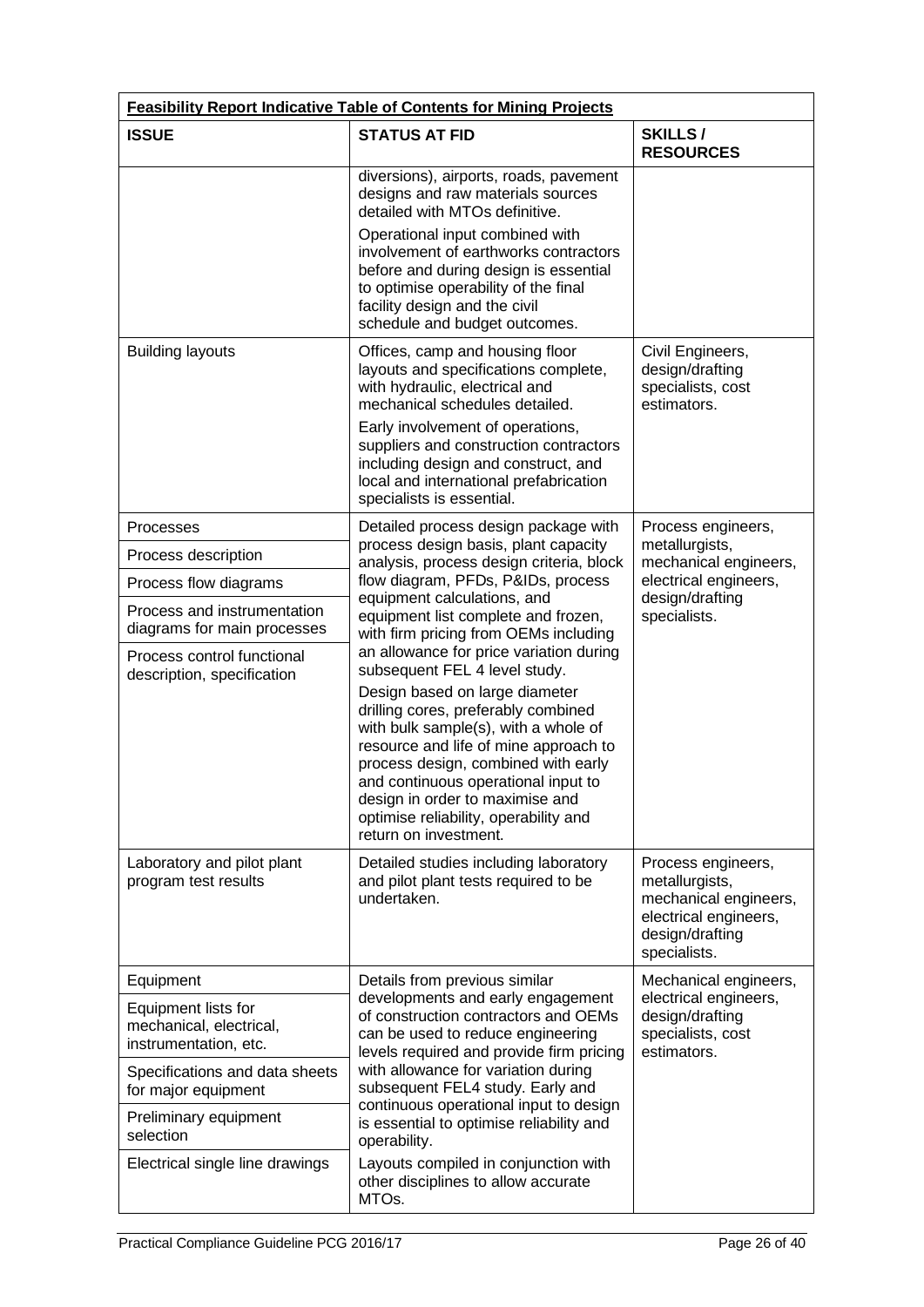| <b>Feasibility Report Indicative Table of Contents for Mining Projects</b> |                                                                                                                                                                                         |                                          |
|----------------------------------------------------------------------------|-----------------------------------------------------------------------------------------------------------------------------------------------------------------------------------------|------------------------------------------|
| <b>ISSUE</b>                                                               | <b>STATUS AT FID</b>                                                                                                                                                                    | <b>SKILLS/</b><br><b>RESOURCES</b>       |
|                                                                            | Design criteria, electrical calculations,<br>datasheets, specifications, equipment<br>lists and technical bid evaluations<br>complete.                                                  |                                          |
|                                                                            | Schematic diagrams, single line<br>diagrams, load list and cable<br>schedules firm.                                                                                                     |                                          |
| Identification of long lead<br>assets                                      | Long lead asset requirements<br>identified, approvals obtained, orders<br>placed.                                                                                                       |                                          |
| <b>Human Resources</b>                                                     |                                                                                                                                                                                         |                                          |
| Organisational Philosophy                                                  | Defining the commissioning of the<br>project, recruiting and training of the<br>management team and crew and hand<br>over at the conclusion of construction.                            | HR specialists, study<br>specialists.    |
| <b>Organisational Structure</b>                                            | Update organisation charts, refine<br>labour plan, refine labour-related cost<br>estimates.                                                                                             | HR specialists, study<br>specialists.    |
| <b>Employee Relations Approach</b>                                         | Definition of and planning for the<br>manpower requirements, skills levels,<br>labour relations requirements.                                                                           | HR specialists, study<br>specialists.    |
| <b>Workforce Productivity</b>                                              | Benchmark project productivity<br>assumptions against typical industry<br>competitors.                                                                                                  | HR specialists, study<br>specialists.    |
| <b>Recruitment and Training</b><br>Plans                                   | Recruitment and training plans<br>outlined.                                                                                                                                             | HR specialists, study<br>specialists.    |
| Performance Management<br>Programs                                         | Structure, workforce - size, type and<br>source; rosters; employee relations;<br>recruitment and selection;<br>administration; accommodation;<br>training; availability and cost rates. | HR specialists, study<br>specialists.    |
| <b>Compensation Plans</b>                                                  | Expatriate and local compensation<br>structures, benchmarked with industry.                                                                                                             | HR specialists, study<br>specialists.    |
| <b>Statutory Requirements</b>                                              | Cultural and local content<br>requirements.                                                                                                                                             | Study specialists.                       |
| <b>Project Execution</b>                                                   |                                                                                                                                                                                         |                                          |
| Scope                                                                      | PEP or Project Charter, and<br>subordinate plans, developed for next<br>phase; scope of work and delivery<br>defined.                                                                   | In-house (central<br>project team).      |
| Schedule                                                                   | Prepare design, construction, and<br>development schedule and budget,<br>construction sequence, including<br>consideration of delays and mitigation<br>strategies.                      | Project manager,<br>project specialists. |
| Criteria                                                                   | Determination of the requirements for<br>completion of the engineering,<br>procurement, construction,<br>commissioning and maintenance of<br>operations.                                | Project manager,<br>project specialists. |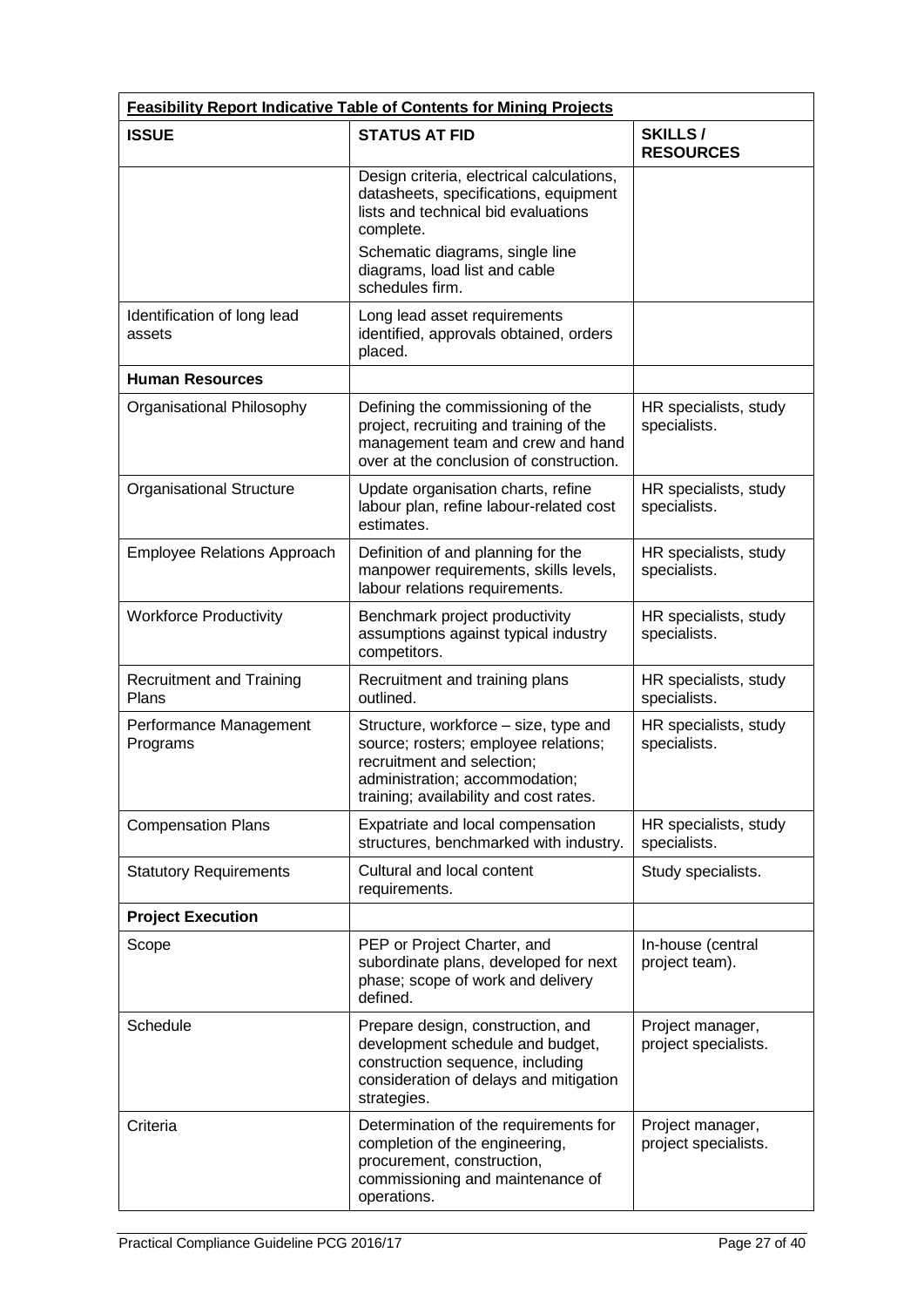| <b>Feasibility Report Indicative Table of Contents for Mining Projects</b> |                                                                                                                                                                                                                                                 |                                                                              |
|----------------------------------------------------------------------------|-------------------------------------------------------------------------------------------------------------------------------------------------------------------------------------------------------------------------------------------------|------------------------------------------------------------------------------|
| <b>ISSUE</b>                                                               | <b>STATUS AT FID</b>                                                                                                                                                                                                                            | <b>SKILLS/</b><br><b>RESOURCES</b>                                           |
|                                                                            | Assessment of the alternate<br>methodologies by which project<br>implementation can be achieved and<br>resolve the appropriate methodology<br>for the defined project.                                                                          |                                                                              |
| <b>Work Breakdown Structure</b>                                            | WBS for project execution stage<br>defined.                                                                                                                                                                                                     | Project manager,<br>project specialists.                                     |
| Delivery Plan, Schedule                                                    | Delivery plan, project deliverables and<br>KPIs are defined; project timetable<br>developed and key milestones<br>identified.                                                                                                                   | Project manager,<br>project specialists.                                     |
| Risk Management Program                                                    | Risk register developed and updated,<br>workshopping.                                                                                                                                                                                           | Project manager,<br>project specialists.                                     |
| Project Organisation                                                       | EPCM partner likely to have been<br>selected and ready to award subject to<br>FID.                                                                                                                                                              | Project manager,<br>project specialists.                                     |
| Procurement                                                                | Arrangements in place, identification<br>of conflicts, identification of work<br>packages to be implemented;<br><b>Procurement and Contracts</b><br>Management Plan in place.                                                                   | Project manager,<br>project specialists.                                     |
| Personnel/Staffing                                                         | Organisation structure and staffing<br>plan defined for owner and EPCM<br>teams with clear role descriptions and<br>responsibilities. Supported by<br>organisation charts, and responsibility<br>and approvals matrices.                        | Project manager,<br>project specialists.                                     |
| <b>Operational Readiness</b>                                               | Operational Readiness Plan / Project<br>Execution Plan outlining principles,<br>approaches and systems to be used;<br>alignment with business principles;<br>consider risks associated with supply<br>of personnel, equipment and<br>resources. | Project manager,<br>project specialists.                                     |
| <b>Information Systems</b>                                                 |                                                                                                                                                                                                                                                 |                                                                              |
| IS Planning                                                                | Business requirements defined in<br>detail with systems and process<br>control system architecture<br>requirements and detailed system<br>specification complete.                                                                               | IT systems engineers,<br>design/drafting<br>specialists, cost<br>estimators. |
| IT Infrastructure Planning                                                 | Firm supplier estimates for hardware,<br>software, program development and<br>user licencing requirements.                                                                                                                                      |                                                                              |
| Business System,<br><b>Communications System</b><br>Design Briefs          | Early and continuous operational input<br>to design is essential to optimise<br>functionality.                                                                                                                                                  |                                                                              |
| <b>Health and Safety</b>                                                   |                                                                                                                                                                                                                                                 |                                                                              |
| <b>Health and Safety Risk</b><br>Assessment                                | Identify significant risks; conduct<br>HAZOP on designs used in tender<br>documents; develop risk register and<br>mitigation plans.                                                                                                             | Project specialists.                                                         |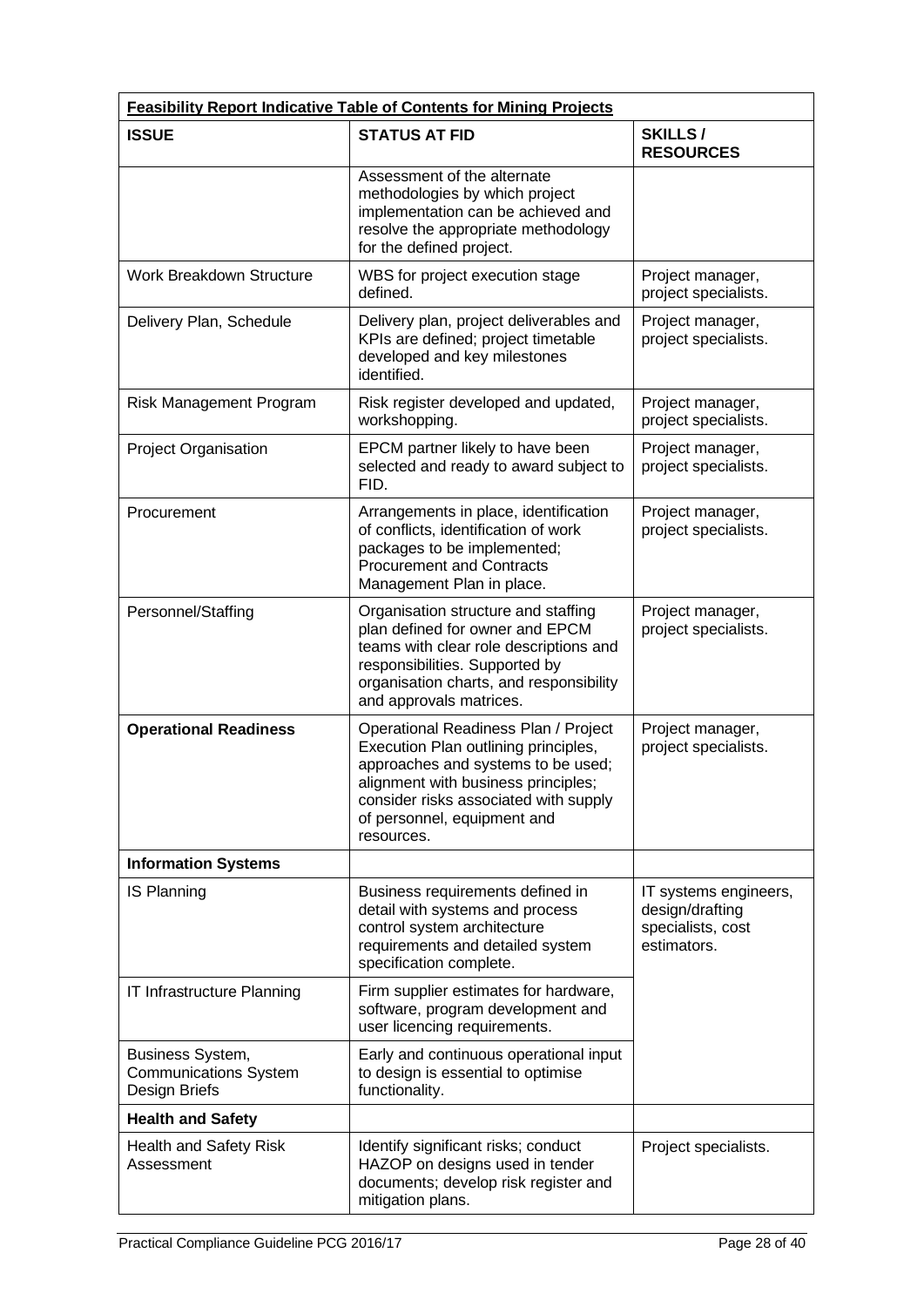| <b>Feasibility Report Indicative Table of Contents for Mining Projects</b> |                                                                                                                                                                                                                                                                                                                                            |                                                                                                                                                                                                                                              |
|----------------------------------------------------------------------------|--------------------------------------------------------------------------------------------------------------------------------------------------------------------------------------------------------------------------------------------------------------------------------------------------------------------------------------------|----------------------------------------------------------------------------------------------------------------------------------------------------------------------------------------------------------------------------------------------|
| <b>ISSUE</b>                                                               | <b>STATUS AT FID</b>                                                                                                                                                                                                                                                                                                                       | SKILLS/<br><b>RESOURCES</b>                                                                                                                                                                                                                  |
|                                                                            | Develop HSEC requirements for the<br>tender process to ensure contractors<br>are aware of minimum requirements.                                                                                                                                                                                                                            |                                                                                                                                                                                                                                              |
| Management Plan                                                            | Develop plans to mitigate risks.                                                                                                                                                                                                                                                                                                           | Project specialists.                                                                                                                                                                                                                         |
| <b>Environment</b>                                                         | Develop general environmental plan<br>for protecting quality of water, land<br>ecology, cultural resources and<br>socioeconomics of project area during<br>construction and operation. Determine<br>costs, if applicable, to prevent or<br>mitigate environmental damages and<br>return area to near original condition<br>at project end. | Environmental<br>specialists.                                                                                                                                                                                                                |
| <b>Environment Risk Assessment</b>                                         | Consider Land Management, Water<br>Management, Ground Water<br>Monitoring; Rehabilitation and Offset<br>Management Plan, Environmental<br>Monitoring Program, Air Quality MP,<br>Noise MP, Blast MP, Aboriginal<br>Cultural Heritage MP, Visual Impact<br>Mitigation Report, Traffic Construction<br>MP.                                   | Environmental<br>specialists.                                                                                                                                                                                                                |
| <b>Environment Impact</b><br>Assessment/Study Outcomes                     | Develop scope of work and<br>schedule necessary for environmental<br>impact analyses and environmental<br>control plans required for project<br>analysis and costs.<br>Develop environmental monitoring<br>plan(s) for proposed operation, define<br>cost of EMP.                                                                          | Technical specialists in<br>community<br>consultation,<br>subsidence,<br>geochemistry, water<br>issues, rehabilitation,<br>air quality, noise,<br>biodiversity,<br>economics, waste and<br>cultural heritage.<br>Technical review of<br>EIS. |
| <b>Statutory Approvals Process,</b><br><b>Status</b>                       | Identify completed steps, and future<br>steps (for example, requirements for<br>Mining Lease); identify necessary<br>plans, timing and status; prepare<br>permit applications, procure<br>construction and operating permits.                                                                                                              | Tenure specialists.                                                                                                                                                                                                                          |
| <b>Closure Planning</b>                                                    | Rehabilitation planning and costing.                                                                                                                                                                                                                                                                                                       | Environmental<br>specialists, mining<br>engineers, business<br>analysts, commercial<br>specialists.                                                                                                                                          |
| <b>Community/Social</b>                                                    |                                                                                                                                                                                                                                                                                                                                            |                                                                                                                                                                                                                                              |
| Social Impact Assessment                                                   | See stakeholders (below).                                                                                                                                                                                                                                                                                                                  | Project specialists.                                                                                                                                                                                                                         |
| <b>Community Consultation</b>                                              | Conduct consultation and develop<br>Social Involvement Plan.                                                                                                                                                                                                                                                                               | Project specialists.                                                                                                                                                                                                                         |
| Agreements and Approvals                                                   | Identify any agreements entered into,<br>any contingent agreements, and any                                                                                                                                                                                                                                                                | Project specialists.                                                                                                                                                                                                                         |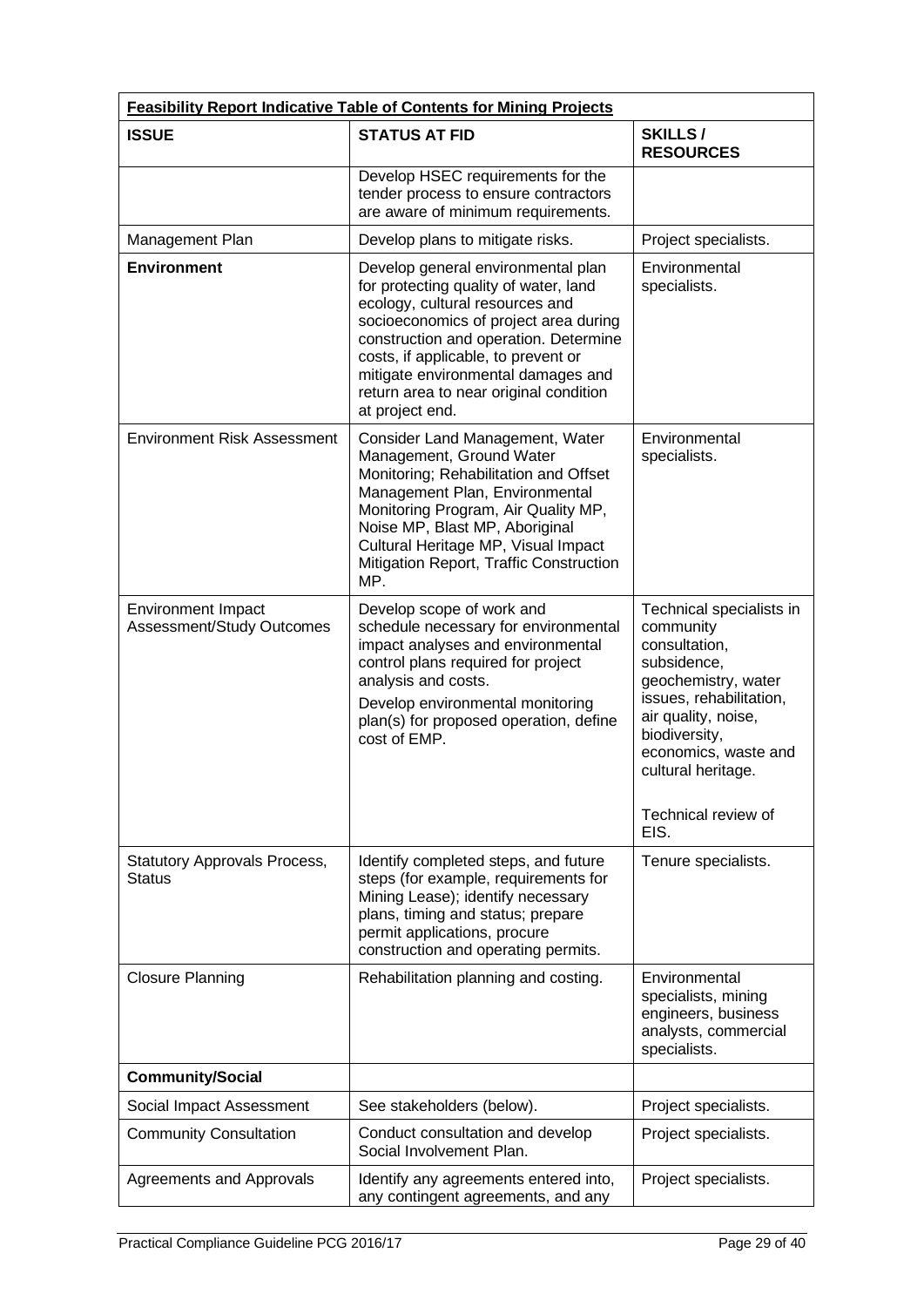| <b>Feasibility Report Indicative Table of Contents for Mining Projects</b> |                                                                                                                                                                                                                                                                                                                                               |                                                                                                                  |
|----------------------------------------------------------------------------|-----------------------------------------------------------------------------------------------------------------------------------------------------------------------------------------------------------------------------------------------------------------------------------------------------------------------------------------------|------------------------------------------------------------------------------------------------------------------|
| <b>ISSUE</b>                                                               | <b>STATUS AT FID</b>                                                                                                                                                                                                                                                                                                                          | <b>SKILLS/</b><br><b>RESOURCES</b>                                                                               |
|                                                                            | that will be entered into following FID.                                                                                                                                                                                                                                                                                                      |                                                                                                                  |
| <b>External Relations</b>                                                  |                                                                                                                                                                                                                                                                                                                                               |                                                                                                                  |
| <b>Stakeholders</b>                                                        | Commercial and Regulatory Structure;<br>identify MOUs and agreements<br>already in place, and any to be<br>finalised; identification of regulatory<br>matters.<br>Identify stakeholders, assess impacts<br>on stakeholders, consult with<br>stakeholders, identify management<br>required.                                                    | Socio economic<br>assessment.<br>stakeholder<br>engagement strategy,<br>draft environmental<br>management plans. |
| <b>Capital Expenditure</b>                                                 |                                                                                                                                                                                                                                                                                                                                               |                                                                                                                  |
| <b>Basis of Estimate</b>                                                   | The degree of definition and the level<br>of effort expended to determine the<br>cost estimates will be subject to the<br>accuracy of estimate required which in<br>turn will define the level of detail<br>needed to prepare such estimates.<br>Usually based on non-detailed site<br>layout and engineering drawings and<br>specifications. | Business analysts,<br>study specialists.                                                                         |
| Data Sources                                                               | Estimates may be based on supplier<br>quotations and past experience.                                                                                                                                                                                                                                                                         | Business analysts,<br>study specialists.                                                                         |
| <b>Estimate Structure</b>                                                  | Estimate basis should be clearly<br>defined and commercial factors (for<br>example, pricing base dates, pricing<br>source, unit rates, escalation, foreign<br>exchange rates) stated.                                                                                                                                                         | Business analysts,<br>study specialists.                                                                         |
| Owner's Costs, Pre-Production<br>Costs                                     | Estimated to required level of<br>accuracy.                                                                                                                                                                                                                                                                                                   | Business analysts,<br>study specialists.                                                                         |
| Escalation, Exchange Rates                                                 | Outlined                                                                                                                                                                                                                                                                                                                                      | Business analysts,<br>study specialists.                                                                         |
| <b>Working Capital</b>                                                     | Estimated to required level of<br>accuracy.                                                                                                                                                                                                                                                                                                   | Business analysts,<br>study specialists.                                                                         |
| Capital Schedules: Project,<br>Replacement                                 | For detailed estimates, estimates to be<br>subdivided in accordance with WBS<br>established for project implementation.                                                                                                                                                                                                                       | Business analysts,<br>study specialists.                                                                         |
| Accuracy                                                                   | Capital expenditure estimates should<br>be made to the required level of<br>accuracy.                                                                                                                                                                                                                                                         | Business analysts,<br>study specialists.<br>Independent<br>verification.                                         |
| Contingency                                                                | Contingency levels and basis should<br>be stated.                                                                                                                                                                                                                                                                                             | Business analysts,<br>study specialists.                                                                         |
| <b>Operating Costs</b>                                                     |                                                                                                                                                                                                                                                                                                                                               |                                                                                                                  |
| <b>Basis of Estimate</b>                                                   | Estimate basis should be clearly<br>defined and commercial factors (for<br>example, pricing base dates, pricing<br>source, unit rates, escalation, foreign                                                                                                                                                                                    | Business analysts,<br>study specialists.                                                                         |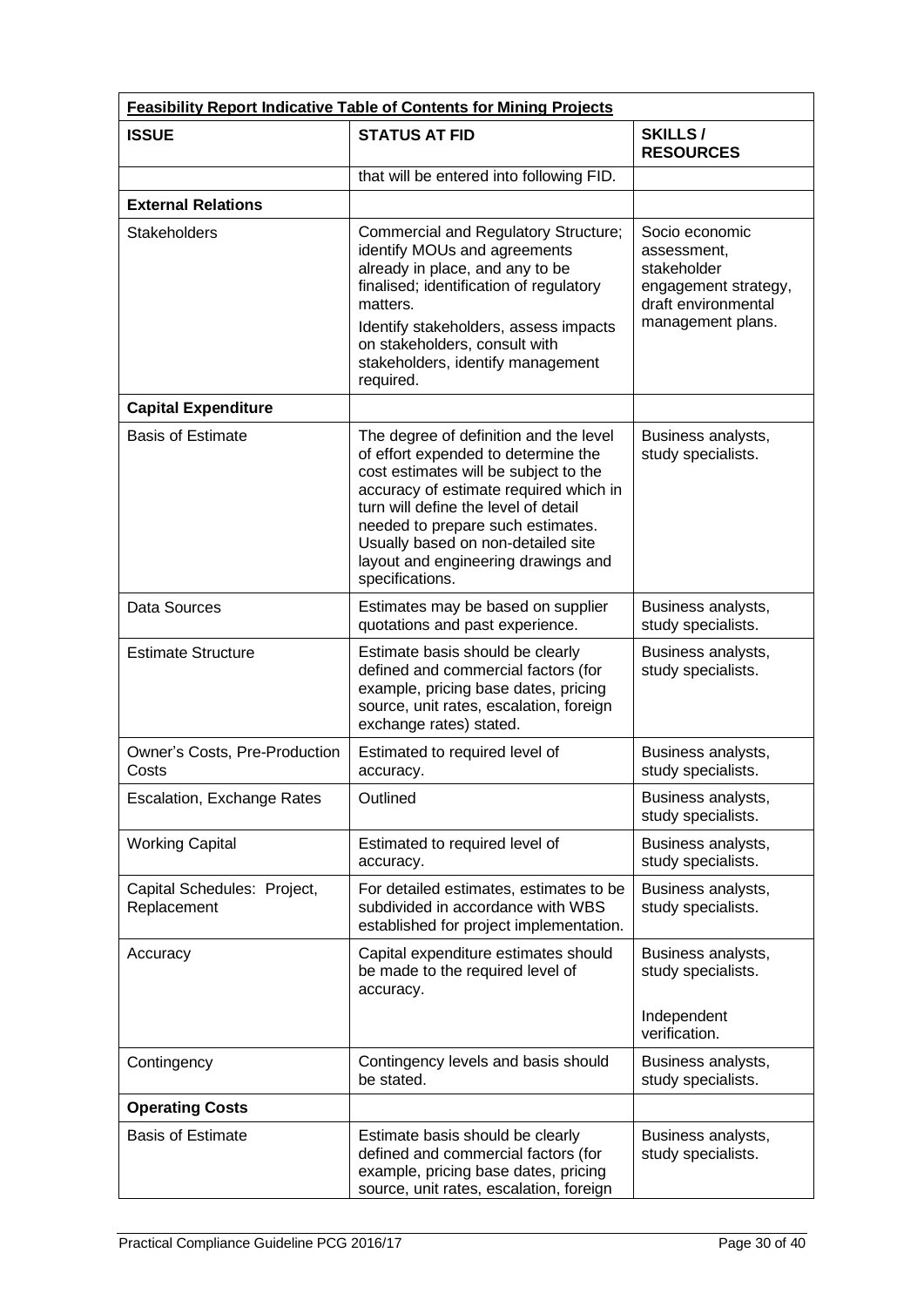| <b>Feasibility Report Indicative Table of Contents for Mining Projects</b> |                                                                                                                                                                                                                              |                                          |
|----------------------------------------------------------------------------|------------------------------------------------------------------------------------------------------------------------------------------------------------------------------------------------------------------------------|------------------------------------------|
| <b>ISSUE</b>                                                               | <b>STATUS AT FID</b>                                                                                                                                                                                                         | SKILLS/<br><b>RESOURCES</b>              |
|                                                                            | exchange rates) stated.                                                                                                                                                                                                      |                                          |
| Data Sources                                                               | Estimates based on a combination of<br>first principles, firm quotes,<br>engineering estimates and MTOs.                                                                                                                     | Business analysts,<br>study specialists. |
| Fixed, Variable Operating<br>Costs                                         | Estimated to required level of<br>accuracy.                                                                                                                                                                                  | Business analysts,<br>study specialists. |
| Escalation, Exchange Rates                                                 | Outlined.                                                                                                                                                                                                                    | Business analysts,<br>study specialists. |
| <b>Operating Cost Schedules</b>                                            | For detailed estimates, estimates to be<br>subdivided in accordance with WBS<br>established for project implementation.                                                                                                      | Business analysts,<br>study specialists. |
| Accuracy                                                                   | Operating expenditure estimates<br>should be made to the required level<br>of accuracy.                                                                                                                                      | Business analysts,<br>study specialists. |
| Contingency                                                                | Contingency levels and basis should<br>be stated.                                                                                                                                                                            | Business analysts,<br>study specialists. |
| Ownership, Legal, and<br><b>Contractual Issues</b>                         | Identification of permits / tenements<br>that have been granted, or are likely to<br>be granted; land ownership.<br>Other permits identified, and status                                                                     | Project team.                            |
|                                                                            | recorded.                                                                                                                                                                                                                    |                                          |
| <b>Economic Evaluation</b>                                                 |                                                                                                                                                                                                                              |                                          |
| <b>Revenue Assumptions</b>                                                 | Pricing and necessary adjustments,<br>production forecasts and mine life,<br>capex and opex assumptions.                                                                                                                     | Business analysts,<br>study specialists. |
| <b>Other Assumptions</b>                                                   | FX, tax, NPV, payback periods.                                                                                                                                                                                               | Business analysts,<br>study specialists. |
| Cash Flow Analysis                                                         | Hurdle rates, annual undiscounted,<br>and discounted real bias, capital<br>expenditures, operating expenditure,<br>royalties, revenue, taxation, currency<br>considerations.                                                 | Business analysts,<br>study specialists. |
| <b>Valuation Results</b>                                                   | Final.                                                                                                                                                                                                                       | Business analysts,<br>study specialists. |
| Variables and Range Analysis                                               | Final, or significantly progressed,<br>Sensitivity analysis (pricing, FX,<br>capex, opex).                                                                                                                                   | Business analysts,<br>study specialists. |
| Optionality                                                                | Modelling showing cash flows, sales<br>revenues, capital and operating costs,<br>proposed project gearing, revenues,<br>loan servicing and payback and<br>project sensitivity to financial and<br>operating sensitive areas. | Business analysts,<br>study specialists. |
| <b>Project Reviews</b>                                                     |                                                                                                                                                                                                                              |                                          |
| Peer Reviews and Tollgate<br>Assessments                                   |                                                                                                                                                                                                                              |                                          |
| <b>Future Work Plan</b>                                                    |                                                                                                                                                                                                                              |                                          |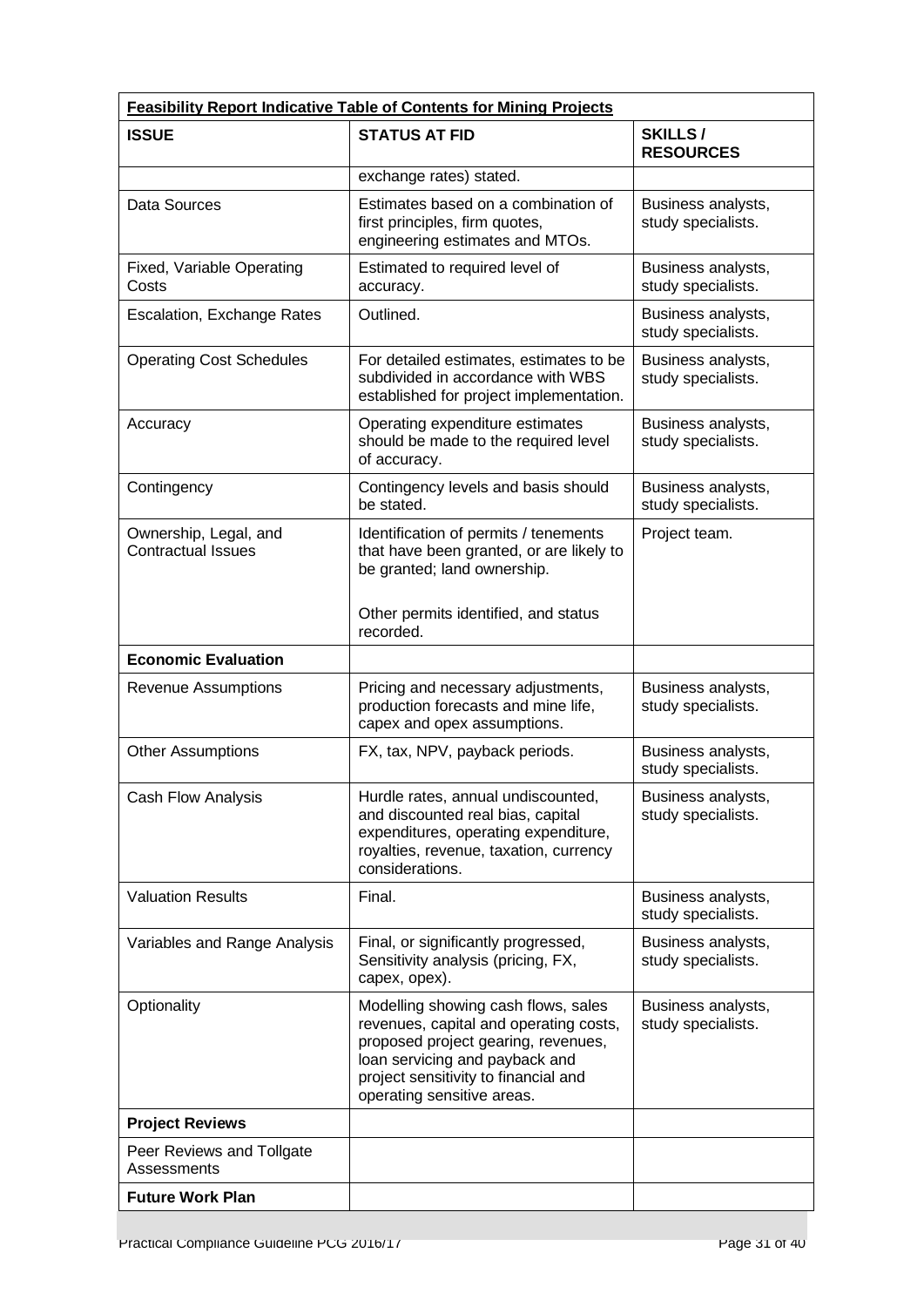## **APPENDIX 2 – Oil & Gas**

| <b>Feasibility Report Indicative Table of Contents for Oil &amp; Gas Projects</b> |                                                                                                                                                                                                             |                                                                                                                                                        |
|-----------------------------------------------------------------------------------|-------------------------------------------------------------------------------------------------------------------------------------------------------------------------------------------------------------|--------------------------------------------------------------------------------------------------------------------------------------------------------|
| <b>ISSUE</b>                                                                      | <b>STATUS AT FID</b>                                                                                                                                                                                        | <b>SKILLS/RESOURCES</b>                                                                                                                                |
| <b>Strategy and Strategic Fit</b>                                                 |                                                                                                                                                                                                             |                                                                                                                                                        |
| Business Logic- compatibility,<br>materiality, business case                      | Final.                                                                                                                                                                                                      | In house business and<br>commercial staff.                                                                                                             |
| Strategic alternatives                                                            | Final. Documented, with<br>rationale for the proposed<br>approach.                                                                                                                                          | In house business and<br>commercial staff.                                                                                                             |
| Monetisation and exit strategy                                                    | Final. Options developed, with<br>trigger points identified.                                                                                                                                                | In house business and<br>commercial staff.                                                                                                             |
| <b>Country Risk Analysis</b>                                                      | Final, up to date. Risk profile<br>and management strategy.<br>Identify unmanageable risks. Set<br>investment and exposure<br>thresholds.                                                                   | In house business and<br>commercial staff. External<br>country risk consultant support<br>may be required.                                             |
| <b>Stakeholder Issues</b>                                                         | Identify key stakeholders and<br>impact of the project on them.<br>Outline management approach<br>and resources required.                                                                                   | In house business and<br>commercial staff.                                                                                                             |
| <b>Commercial: Joint Ventures, Markets and Contracts</b>                          |                                                                                                                                                                                                             |                                                                                                                                                        |
| JV strategy                                                                       | Outline desired JV structure and<br>work plan and approvals to<br>implement.                                                                                                                                | In house business and<br>commercial staff.                                                                                                             |
| JV selection criteria                                                             | Financial, commercial, cultural,<br>and technical analysis of any<br>proposed participants.                                                                                                                 | In house business and<br>commercial staff.                                                                                                             |
| Commercial structure                                                              | Proposed structure and<br>rationale.                                                                                                                                                                        | In house business, legal, and<br>commercial staff.                                                                                                     |
| Governance and control                                                            | Draft JV agreement, or Heads of<br>Agreement.                                                                                                                                                               | In house business, legal, and<br>commercial staff.                                                                                                     |
| Market supply & demand                                                            | Supply/demand projections for<br>the project's major products (oil,<br>condensate, gas, LNG, etc.).<br>Competitive position, product<br>specifications.                                                     | Often provided by external<br>specialist consultant.                                                                                                   |
| Pricing forecasts and<br>structures, quality issues                               | Crude assay, gas compositional<br>analysis, pricing consequences,<br>shipping costs, point of sale<br>identified, pricing forecasts,<br>volatility, and ranges. Domestic<br>Market Obligations and pricing. | Often provided by external<br>specialist consultant to advise<br>on quality and transport<br>discounts. Price scenarios<br>usually generated in house. |
| Customer analysis                                                                 | Potential buyers identified,<br>financial strength, credit<br>analysis.                                                                                                                                     | Often provided by external<br>specialist consultant,<br>supplemented with in house<br>experience.                                                      |
| Contracts - GSA, crude sales<br>agreement, joint marketing<br>agreements          | Gas Sales Agreements usually<br>required to be fully termed, and<br>signed - subject to FID.<br>Other agreements generally<br>acceptable at HoA or Term                                                     | In house and external legal<br>staff. In house commercial and<br>business staff.                                                                       |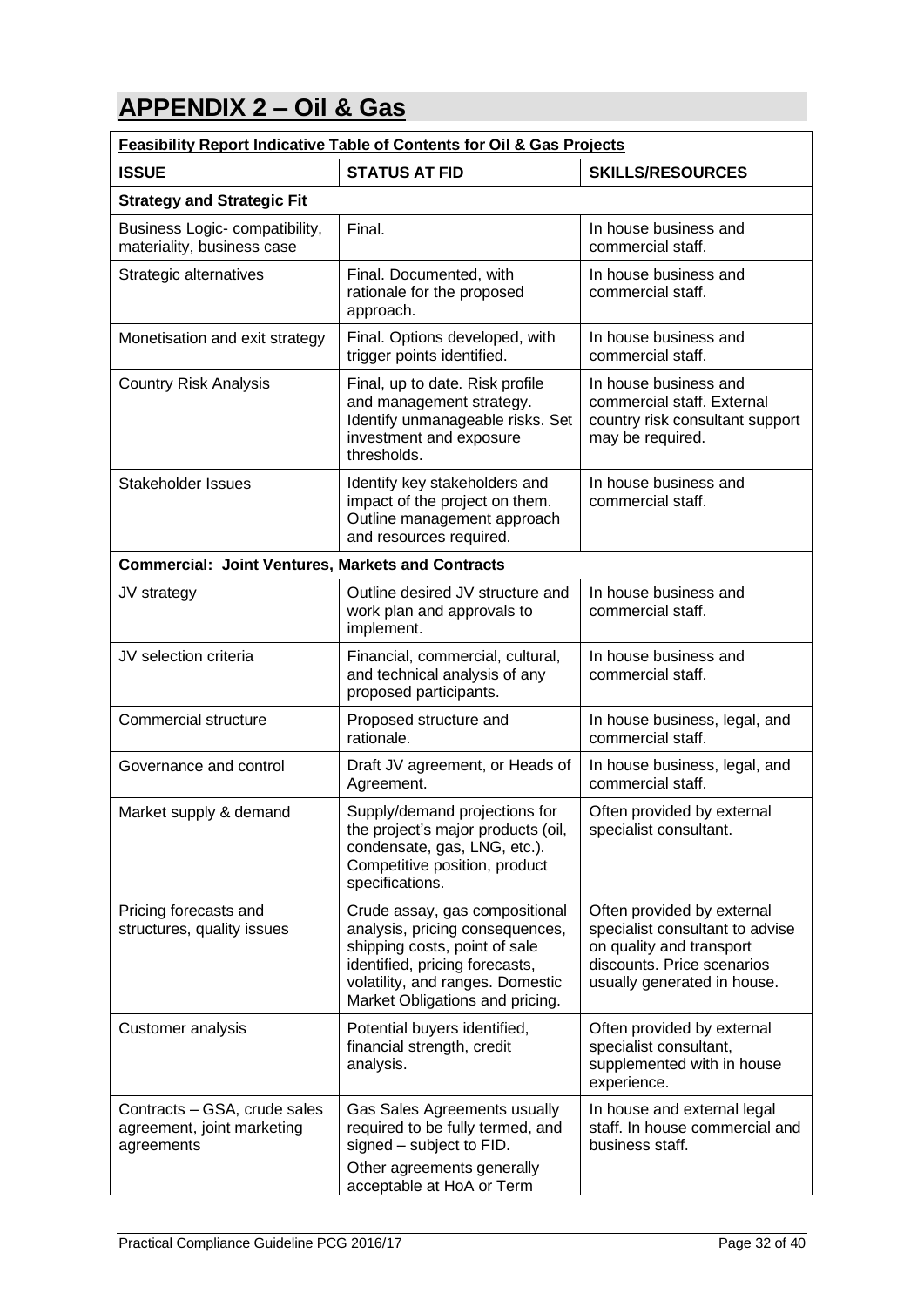| <b>Feasibility Report Indicative Table of Contents for Oil &amp; Gas Projects</b> |                                                                                                                                                                                                                                                                                                                                                                                                                                                                                                                                             |                                                                                                                                                                                                                                                                                                                                                                                                                                                                                                                                     |
|-----------------------------------------------------------------------------------|---------------------------------------------------------------------------------------------------------------------------------------------------------------------------------------------------------------------------------------------------------------------------------------------------------------------------------------------------------------------------------------------------------------------------------------------------------------------------------------------------------------------------------------------|-------------------------------------------------------------------------------------------------------------------------------------------------------------------------------------------------------------------------------------------------------------------------------------------------------------------------------------------------------------------------------------------------------------------------------------------------------------------------------------------------------------------------------------|
| <b>ISSUE</b>                                                                      | <b>STATUS AT FID</b>                                                                                                                                                                                                                                                                                                                                                                                                                                                                                                                        | <b>SKILLS/RESOURCES</b>                                                                                                                                                                                                                                                                                                                                                                                                                                                                                                             |
|                                                                                   | Sheet level.<br>Document all required material<br>contracts and forward plan to<br>implement these.                                                                                                                                                                                                                                                                                                                                                                                                                                         |                                                                                                                                                                                                                                                                                                                                                                                                                                                                                                                                     |
| <b>Reserves and Resources</b>                                                     |                                                                                                                                                                                                                                                                                                                                                                                                                                                                                                                                             |                                                                                                                                                                                                                                                                                                                                                                                                                                                                                                                                     |
| Reserves (and resources)<br>assessment                                            | Final, and up to date. May also<br>require independent third party<br>assessment.                                                                                                                                                                                                                                                                                                                                                                                                                                                           | Independent in-house or<br>external third party reserves<br>assessors.                                                                                                                                                                                                                                                                                                                                                                                                                                                              |
| Field Development Plan                                                            | Final, approved.                                                                                                                                                                                                                                                                                                                                                                                                                                                                                                                            | Usually in-house,<br>multi-discipline team. Smaller<br>operators may contract out<br>FDP preparation.                                                                                                                                                                                                                                                                                                                                                                                                                               |
| <b>Pilot Project Results</b>                                                      | Enhanced recovery projects, for<br>example, waterflood, chemical<br>flood, production stimulation<br>(fracking) will generally require<br>pilot implementation prior to FID<br>at full scale.                                                                                                                                                                                                                                                                                                                                               | Full implementation and<br>monitoring team.                                                                                                                                                                                                                                                                                                                                                                                                                                                                                         |
| Supporting documentation and<br>studies                                           | Geology and geophysical<br>(2D/3D, reprocessing, static<br>modelling, field studies,<br>reservoir architecture,<br>depositional environment, etc.),<br>petrophysical (logs, core<br>analysis, PVT, etc.), reservoir<br>engineering (dynamic modelling,<br>analogue studies, well test<br>analysis, etc.), petroleum<br>engineering (completions,<br>artificial lift, production<br>technology), and facilities<br>development<br>documentation-generally<br>subject to a review and<br>challenge process documented<br>in a DSP to the FID. | In house team: geologist,<br>geophysicists, seismic<br>interpretation, petrophysicists,<br>reservoir engineer, production<br>technologist, facilities<br>engineering, operations<br>support. Supported by<br>specialist, external service<br>providers, for example, seismic<br>processing, core studies, PVT<br>analysis, log analysis,<br>analogue studies, static and<br>dynamic model build,<br>independent reviewers.<br>Review and approval process<br>often involves external or head<br>office staff billed to the project. |
| <b>Title</b>                                                                      | Due diligence as to the status of<br>PSC, licence, tenement, or<br>concession under which<br>hydrocarbons are to be<br>produced. Confirm 'bookability'<br>of reserves.                                                                                                                                                                                                                                                                                                                                                                      | Reserves assessor,<br>occasionally legal support.                                                                                                                                                                                                                                                                                                                                                                                                                                                                                   |
| <b>Project Management</b>                                                         |                                                                                                                                                                                                                                                                                                                                                                                                                                                                                                                                             |                                                                                                                                                                                                                                                                                                                                                                                                                                                                                                                                     |
| Capex estimate                                                                    | Estimated to required level of<br>accuracy with risk analysis and<br>independent review.                                                                                                                                                                                                                                                                                                                                                                                                                                                    | In house. Sometimes with<br>benchmarking and risk review<br>consultants.                                                                                                                                                                                                                                                                                                                                                                                                                                                            |
| Schedule                                                                          | Level 1 and level 2 networked<br>schedule for the full project.<br>Detailed schedule and<br>resources for the next phase.<br>Risk analysis and Independent<br>review.                                                                                                                                                                                                                                                                                                                                                                       | In house, sometimes with<br>benchmarking and risk review<br>consultants.                                                                                                                                                                                                                                                                                                                                                                                                                                                            |
|                                                                                   |                                                                                                                                                                                                                                                                                                                                                                                                                                                                                                                                             |                                                                                                                                                                                                                                                                                                                                                                                                                                                                                                                                     |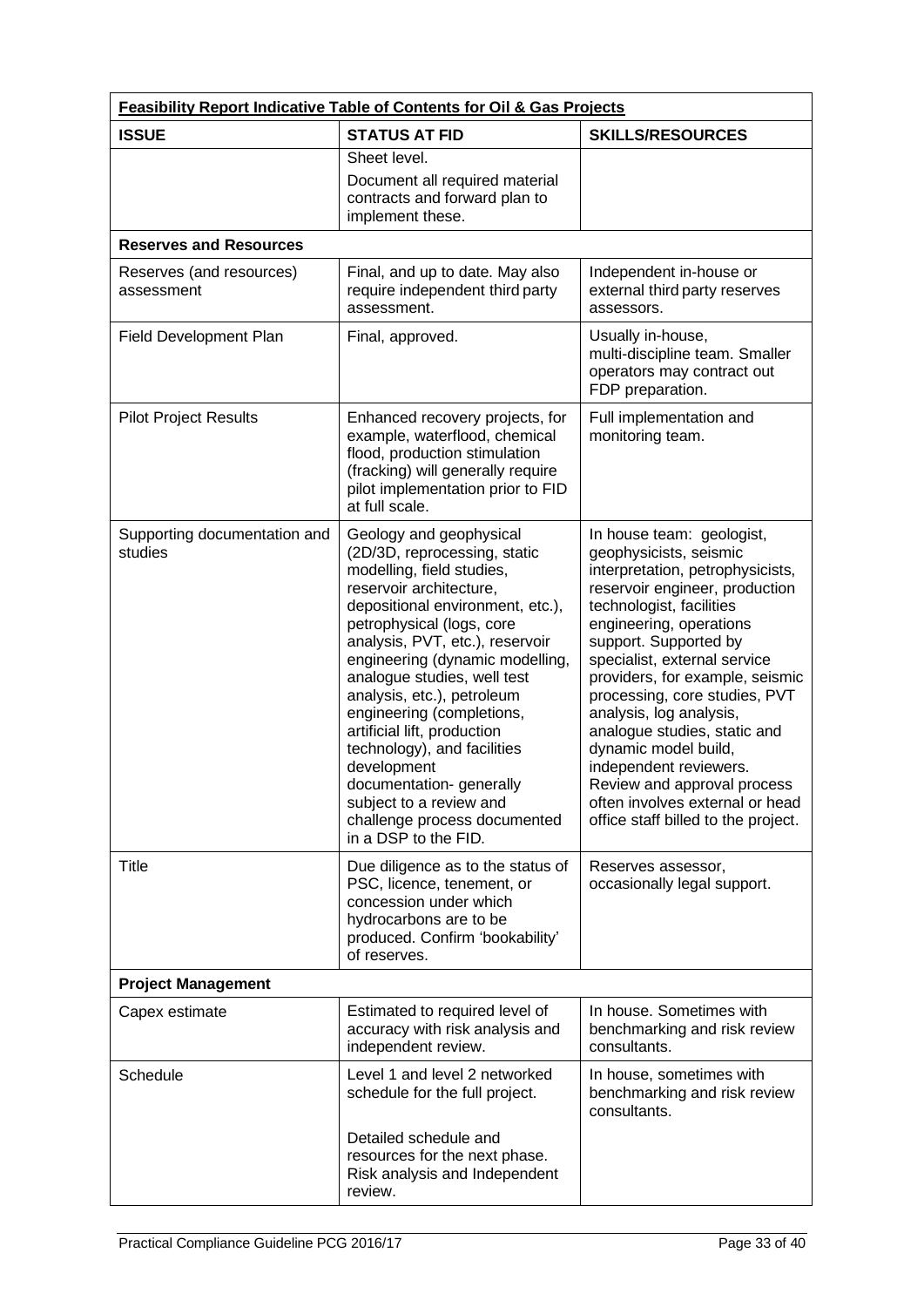| <b>Feasibility Report Indicative Table of Contents for Oil &amp; Gas Projects</b> |                                                                                                                                                                                                                                                                  |                                                                                                                               |
|-----------------------------------------------------------------------------------|------------------------------------------------------------------------------------------------------------------------------------------------------------------------------------------------------------------------------------------------------------------|-------------------------------------------------------------------------------------------------------------------------------|
| <b>ISSUE</b>                                                                      | <b>STATUS AT FID</b>                                                                                                                                                                                                                                             | <b>SKILLS/RESOURCES</b>                                                                                                       |
| <b>Project Execution Plan</b>                                                     | Document project planning<br>basis, management, control,<br>reporting, HSE plan,<br>commissioning and handover<br>plan for the Execution phase.                                                                                                                  | In house.                                                                                                                     |
| Key Regulatory approval plan                                                      | Identify all permits, regulatory,<br>and participant approvals<br>required and current status.<br>Integrate key approvals into the<br>overall project plan.                                                                                                      | In house government affairs<br>staff plus project staff.                                                                      |
| Project Organization                                                              | Project organization chart with<br>key in house and contracted<br>staff identified.                                                                                                                                                                              | In house.                                                                                                                     |
| Contracting plan                                                                  | Contract matrix identifying key<br>contracts, workscope and<br>interfaces. Document the<br>proposed structure of major<br>contracts (EPC, lump sum,<br>reimbursable, etc.). Document<br>all implementation contracts<br>required, timing, and current<br>status. | In house project management<br>staff.                                                                                         |
| <b>Basis For Design</b>                                                           | Firm BFD with reservoir fluid<br>properties, metocean data,<br>topographical, geotechnical,<br>applicable standards, etc.                                                                                                                                        | Usually compiled by external<br>engineering contractor.                                                                       |
| <b>Project Risk Assessment</b>                                                    | Implementation risks,<br>consequences and<br>mitigation/management plan.                                                                                                                                                                                         | Independent in house, or<br>external risk assessment<br>consultant.                                                           |
| QA/QC plan                                                                        | Identify key QA/QC<br>requirements and exposures.<br>Document the assurance plan,<br>with resources and hold points.                                                                                                                                             | In house QA/QC staff, or<br>external consultant.                                                                              |
| <b>Engineering Definition</b>                                                     |                                                                                                                                                                                                                                                                  |                                                                                                                               |
| Option selection definition                                                       | Document the range of options<br>considered, evaluation, and<br>rationale for the selected option.                                                                                                                                                               | In house conceptual<br>engineering group, often<br>supported by conceptual<br>engineering consultants.                        |
| New Technologies                                                                  | Identify any new technologies,<br>or technologies new to the<br>company. Detail vendor<br>experience and any technology<br>qualification that will be<br>required. Identify specialist<br>support required during<br>implementation or operation.                | In house conceptual<br>engineering group, except<br>where extensive new<br>technology trials are<br>required- then full team. |
| Commissioning strategy                                                            | Preliminary commissioning start<br>up, and handover plan. Spare<br>parts and inventory<br>requirements. Operations<br>review.                                                                                                                                    | In house or consultant<br>commissioning engineers.                                                                            |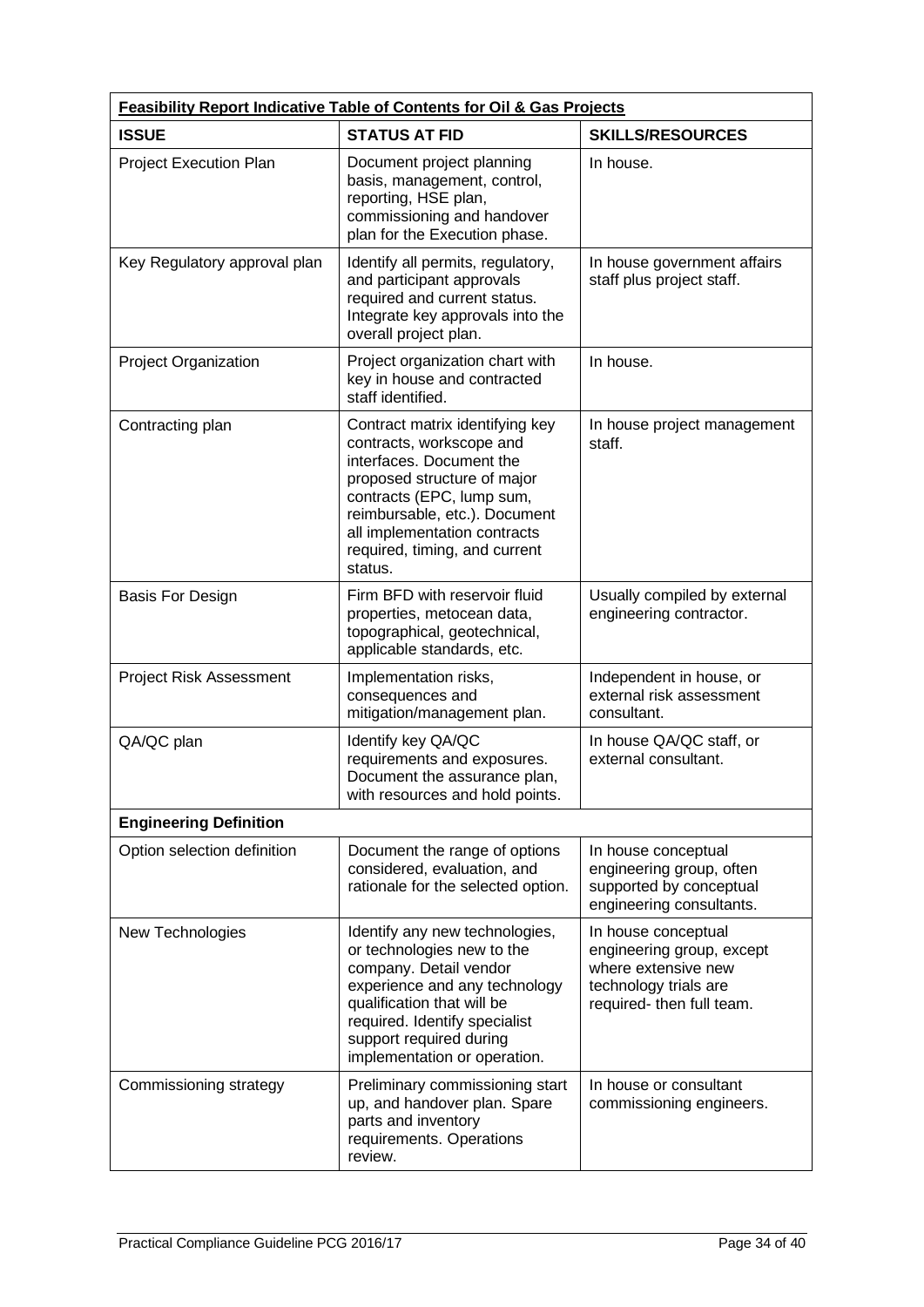| Feasibility Report Indicative Table of Contents for Oil & Gas Projects |                                                                                                                                                                                                                                                                                                                                                                                                                                                                                                                                               |                                                                                                                                                                                                 |
|------------------------------------------------------------------------|-----------------------------------------------------------------------------------------------------------------------------------------------------------------------------------------------------------------------------------------------------------------------------------------------------------------------------------------------------------------------------------------------------------------------------------------------------------------------------------------------------------------------------------------------|-------------------------------------------------------------------------------------------------------------------------------------------------------------------------------------------------|
| <b>ISSUE</b>                                                           | <b>STATUS AT FID</b>                                                                                                                                                                                                                                                                                                                                                                                                                                                                                                                          | <b>SKILLS/RESOURCES</b>                                                                                                                                                                         |
| Value Improving Practises                                              | Conduct VIP reviews as<br>appropriate. VIP's<br>include- Team Building, Lessons<br>Learned, Classes of Plant<br>Quality, Customized Standards<br>and Specs, Waste Minimization,<br>Design to Capacity, Process<br>Simplification, Reliability<br>Modelling, Predictive<br>Maintenance, Constructability,<br>Value Engineering, Project<br>Incentives.                                                                                                                                                                                         | In house staff, sometimes with<br>consultant support to<br>workshops.                                                                                                                           |
| <b>Facilities Engineering FEED</b><br>package                          | Final: PFDs, Process &<br>Instrumentation Diagrams,<br>Utilities Flow Diagrams, HAZOP,<br>Heat and Mass balances,<br>Electrical one-line diagrams,<br>Major equipment specs.<br>Hazardous area diagrams, plot<br>plans and elevations, pipeline<br>routing general arrangement,<br>weight control list,<br>instrumentation and control<br>philosophy, logic diagrams,<br>major piping layouts, corrosion<br>and materials study, flow<br>assurance work, Basis for<br>Design package, Project<br>Specification package, CAD<br>model studies. | Usually compiled by external<br>engineering contractor.                                                                                                                                         |
| Well engineering                                                       | Draft: Drilling and completion<br>designs, torque and drag<br>studies, rock mechanics, rig<br>requirements and rig market<br>study, offset wells review,<br>technical limit drilling review,<br>drilling schedules, drilling rig and<br>services contracting plan.                                                                                                                                                                                                                                                                            | In house staff or consultant<br>drilling engineers, with external<br>specialist consultant studies.<br>Sometimes well engineering<br>work is fully contracted out to<br>specialist consultants. |
| Key contracts                                                          | Major project implementation<br>contracts (for example, EPC)<br>tendered, evaluated, and ready<br>for award subject to FID.                                                                                                                                                                                                                                                                                                                                                                                                                   | In house contracts engineering<br>plus legal commercial and<br>procurement staff.                                                                                                               |
| Key procurement contracts                                              | Major long lead and high value<br>procurement contracts tendered,<br>evaluated, and ready for award<br>subject to FID.                                                                                                                                                                                                                                                                                                                                                                                                                        | In house contracts engineering<br>plus legal, commercial and<br>procurement staff.                                                                                                              |
| <b>Operations</b>                                                      |                                                                                                                                                                                                                                                                                                                                                                                                                                                                                                                                               |                                                                                                                                                                                                 |
| <b>Operations strategy</b>                                             | Logistics and manning strategy,<br>reviewed by Operations group.                                                                                                                                                                                                                                                                                                                                                                                                                                                                              | In house operations<br>representative.                                                                                                                                                          |
| Opex estimate                                                          | Activity-based cost estimate<br>over the project life.                                                                                                                                                                                                                                                                                                                                                                                                                                                                                        | In house operations<br>representative, sometimes with<br>consultant support.                                                                                                                    |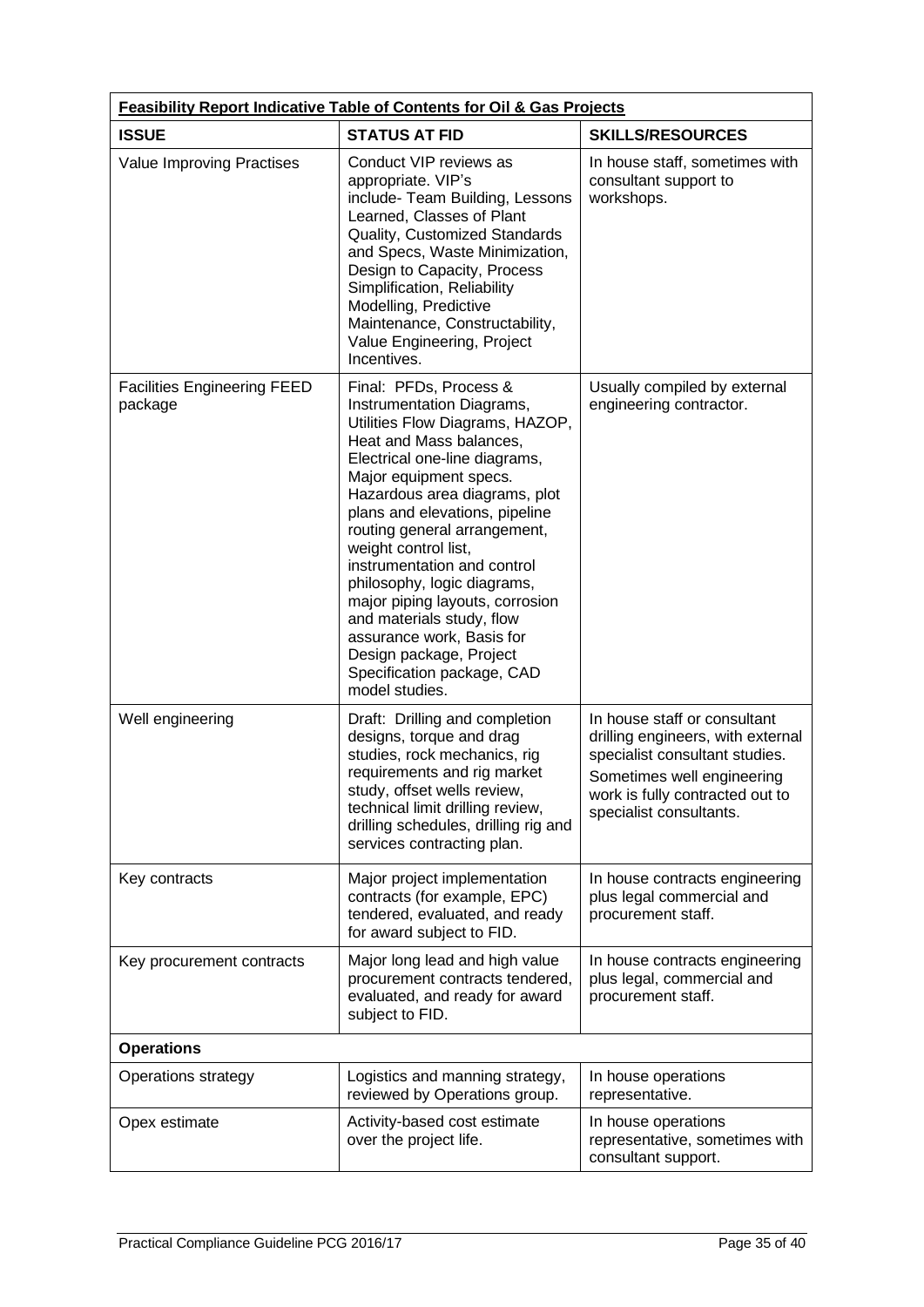| Feasibility Report Indicative Table of Contents for Oil & Gas Projects |                                                                                                                                                                                                                                                 |                                                                                                                                                                                           |
|------------------------------------------------------------------------|-------------------------------------------------------------------------------------------------------------------------------------------------------------------------------------------------------------------------------------------------|-------------------------------------------------------------------------------------------------------------------------------------------------------------------------------------------|
| <b>ISSUE</b>                                                           | <b>STATUS AT FID</b>                                                                                                                                                                                                                            | <b>SKILLS/RESOURCES</b>                                                                                                                                                                   |
| Data gathering and metering                                            | Identify point of sale and fiscal<br>metering requirements. Identify<br>other data gathering<br>requirements (for example, for<br>reservoir monitoring, or<br>regulatory reporting). Data<br>integration (with existing) and<br>retention plan. | In house operations<br>representative.                                                                                                                                                    |
| Reliability and Availability                                           | Target reliability and uptime<br>assumptions. Planned<br>shutdowns and production<br>outages. SIMOPS plan.<br>Maintenance and reliability<br>studies.                                                                                           | In house engineering staff with<br>input from operations and<br>support from specialist<br>reliability modelling<br>contractors. SIMOPS plan<br>together with operations and<br>drilling. |
| Abandonment cost estimate                                              | +/- 30% level estimate of<br>abandonment cost to current, or<br>currently forecast, standards.                                                                                                                                                  | In house, sometimes with<br>independent consultant study.                                                                                                                                 |
| <b>Health, Safety and Environment</b>                                  |                                                                                                                                                                                                                                                 |                                                                                                                                                                                           |
| <b>Environmental Impact</b><br><b>Statement</b>                        | Prepared, submitted, or<br>approved- depending upon<br>regulatory requirements and<br>risks.                                                                                                                                                    | Usually prepared by external<br>environmental consultancy.                                                                                                                                |
| Safety management system                                               | Preliminary Safety Case,<br>HAZOP completed to P&ID's,<br>Quantitative Risk Assessment (if<br>required). Documented safety<br>management system in place.                                                                                       | In-house, supported by<br>specialist safety consultants<br>for Safety Case, HAZOP and<br>QRA work.                                                                                        |
| Environmental management<br>system                                     | Documented environmental<br>management plan in place<br>identifying key regulatory<br>requirements, company policy,<br>monitoring and reporting<br>requirements.                                                                                | In house.                                                                                                                                                                                 |
| <b>HR and Knowledge Management</b>                                     |                                                                                                                                                                                                                                                 |                                                                                                                                                                                           |
| Staffing plan                                                          | Local/expatriate staffing<br>requirements and recruitment<br>plan.                                                                                                                                                                              | In house.                                                                                                                                                                                 |
| Cultural and local content                                             | Local content requirements.<br>Identify issues related to<br>language, work practises,<br>business ethics, safety culture<br>and outline plans to address<br>these.                                                                             | In house, in some cases with<br>specialist HR consultant<br>support.                                                                                                                      |
| Skills and skills development                                          | Recruitment and training<br>strategy.                                                                                                                                                                                                           | In house, in some cases with<br>external recruitment support.                                                                                                                             |
| Performance & reward                                                   | Expatriate and local<br>compensation structures,<br>benchmarked with industry.<br>Outline performance<br>management system.                                                                                                                     | In house, in some cases with<br>specialist HR consultant<br>support.                                                                                                                      |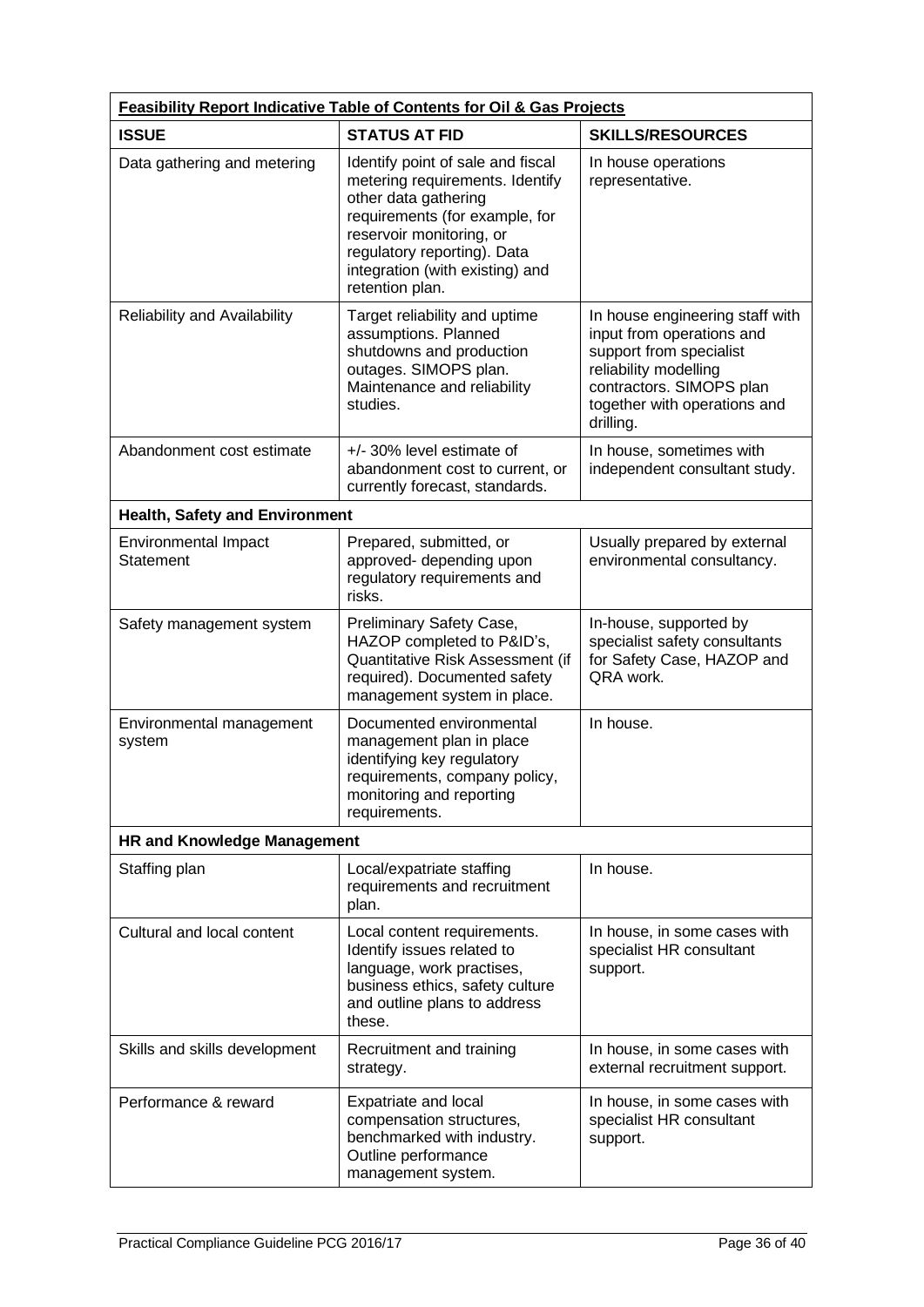| Feasibility Report Indicative Table of Contents for Oil & Gas Projects |                                                                                                                                                                                                                                                        |                                                                                                                                   |
|------------------------------------------------------------------------|--------------------------------------------------------------------------------------------------------------------------------------------------------------------------------------------------------------------------------------------------------|-----------------------------------------------------------------------------------------------------------------------------------|
| <b>ISSUE</b>                                                           | <b>STATUS AT FID</b>                                                                                                                                                                                                                                   | <b>SKILLS/RESOURCES</b>                                                                                                           |
| Employee relations approach                                            | Outline the current environment<br>and strategy to improve where<br>require. Discuss union impact.                                                                                                                                                     | In house.                                                                                                                         |
| IT and data management plan                                            | Data gathering and retention. IT<br>infrastructure requirements.                                                                                                                                                                                       | In house.                                                                                                                         |
| <b>Finance and Economics</b>                                           |                                                                                                                                                                                                                                                        |                                                                                                                                   |
| Project cash flows                                                     | Estimated to required accuracy<br>level on key cost estimates.                                                                                                                                                                                         | In house.                                                                                                                         |
| <b>Reference Oil Price</b><br>Forecast(s)                              | Final. Price forecast (generally<br>Brent), agreed internally that<br>forms the basis for economic<br>evaluation.                                                                                                                                      | In house, with input from<br>external forecasters.                                                                                |
| Economic model                                                         | Fully termed and independently<br>reviewed.                                                                                                                                                                                                            | In house, often with head<br>office and external consultant<br>review.                                                            |
| Economic runs and<br>sensitivities                                     | IRR, NPV, cash flow analysis<br>with sensitivities. For higher<br>value projects, full Monte Carlo<br>analysis.                                                                                                                                        | In house. Sometimes with<br>consultant support for risk<br>analysis work.                                                         |
| Financing plan                                                         | Proposed debt/equity mix,<br>sources of finance, and<br>proposed structure.                                                                                                                                                                            | In house with Investment Bank<br>support.                                                                                         |
| Tax structuring and tax plan                                           | Define the taxation plan, any<br>pending tax changes, limitations<br>on repatriation of funds, dividend<br>laws, use of special purpose<br>entities, etc.                                                                                              | In house, with external<br>accounting firm support.                                                                               |
| Accounting standards                                                   | Accounting policy review.                                                                                                                                                                                                                              | In house, with external<br>accounting firm support.                                                                               |
| Foreign Exchange impact                                                | Identify the major currencies of<br>cost and revenue and potential<br>FOREX exposure and any<br>hedging required.                                                                                                                                      | In house finance department.                                                                                                      |
| Parent Company (or other)<br>guarantees                                | Describe any parent company or<br>other external guarantees<br>required.                                                                                                                                                                               | In house finance department.                                                                                                      |
| <b>Project Risk Assessment</b>                                         |                                                                                                                                                                                                                                                        |                                                                                                                                   |
| Overall risk assessment                                                | Detail the methodology of risk<br>identification. Address financial,<br>economic, political, currency,<br>project, operating, market risks.<br>Identify likelihood of occurrence<br>and severity. Discuss insurance<br>cover, and uninsured exposures. | In house, sometimes facilitated<br>by an external risk<br>management consultant. May<br>also require insurance broker<br>support. |
| Management and mitigation<br>plan                                      | Document risk allocation<br>between parties and contractual<br>treatment.                                                                                                                                                                              | In house.                                                                                                                         |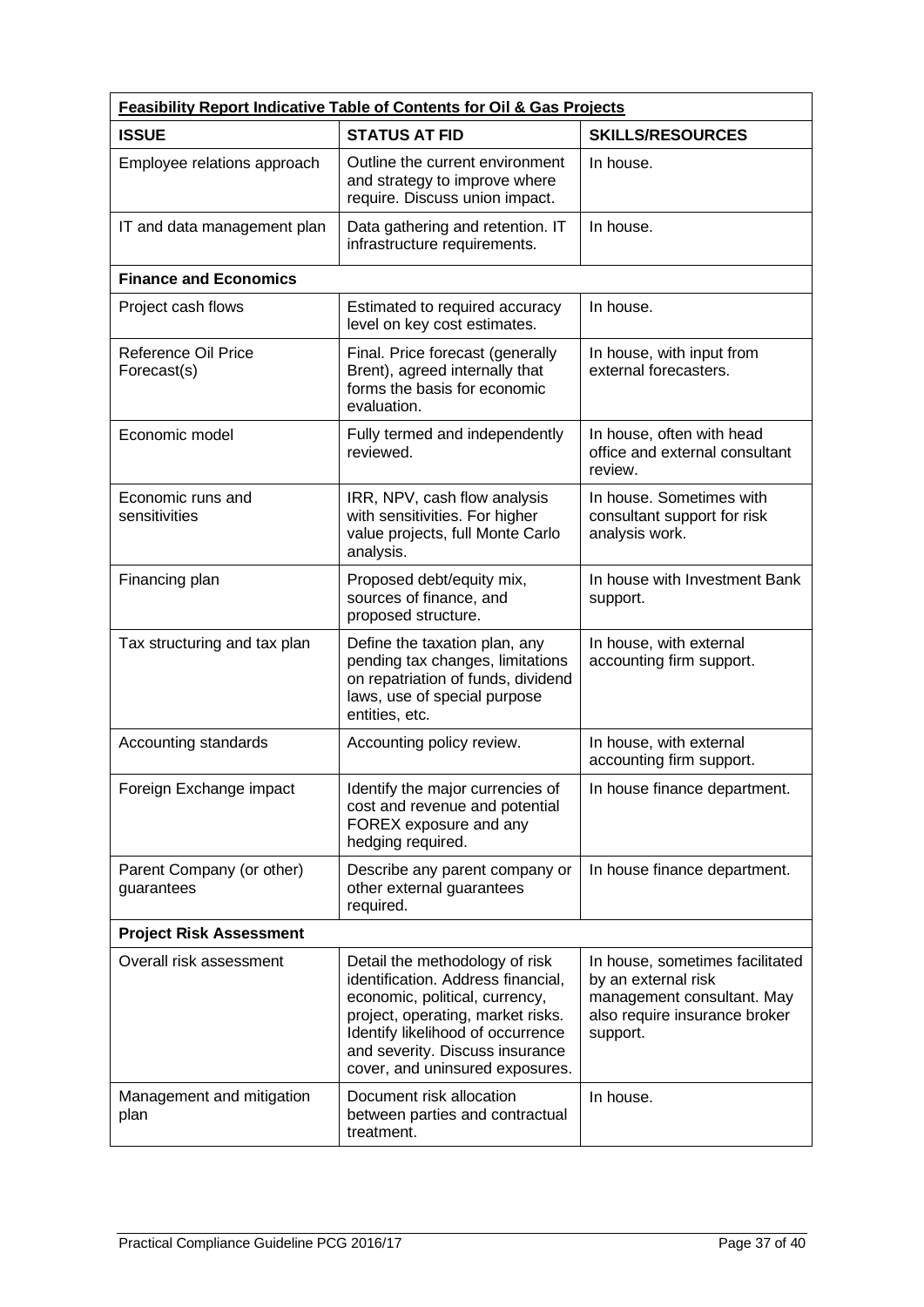# **APPENDIX 3 – Engineering Definition**

| <b>Discipline</b>                         | <b>Engineering Definition</b> <sup>13</sup> |
|-------------------------------------------|---------------------------------------------|
| Process Design                            | 40% to 75%                                  |
| Geotechnical/Metocean                     | 30% to 40%                                  |
| Mechanical                                | 20% to 40%                                  |
| Electrical                                | 15% to 40%                                  |
| Structural                                | 15% to 40%                                  |
| <b>Materials Handling</b>                 | 15% to 40%                                  |
| Civil                                     | 15% to 30%                                  |
| Architectural                             | 10% to 20%                                  |
| Instrumentation, Controls, and Monitoring | 10% to 15%                                  |
| ΙT                                        | 5% to 15%                                   |

<sup>&</sup>lt;sup>13</sup> Level of engineering definition expressed as a percentage of complete engineering definition (that is, 100% definition represents completed designs). These may be linked to FEED deliverables for each discipline to facilitate accurate capital cost estimation and operating cost estimation for the EFS.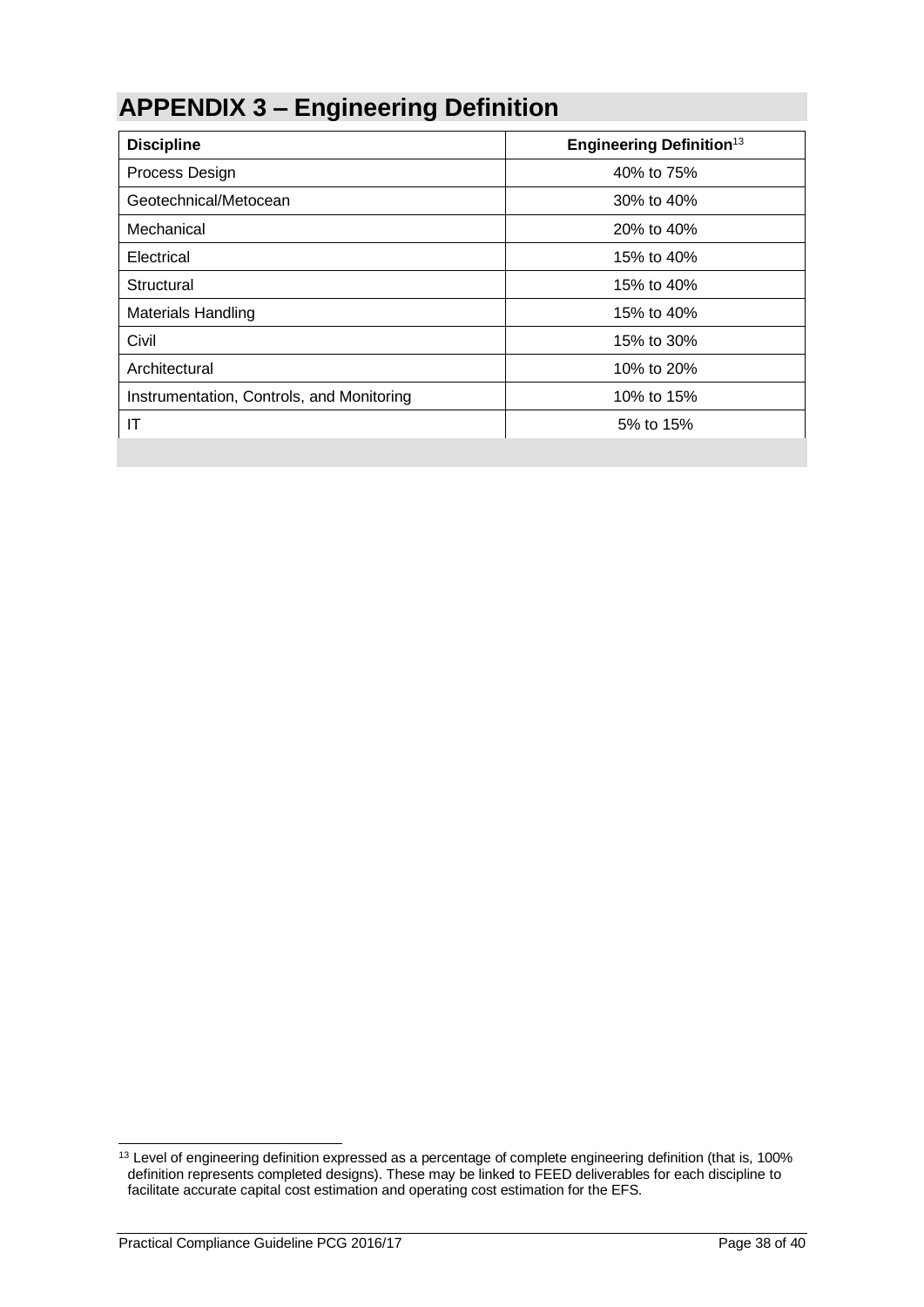## **APENDIX 4 – Glossary**

| <b>AFE</b>          | authorisation for expenditure                                                            |
|---------------------|------------------------------------------------------------------------------------------|
| <b>ATO</b>          | <b>Australian Taxation Office</b>                                                        |
| <b>BFD</b>          | basis for design                                                                         |
| <b>Board</b>        | Board of Directors, or other relevant approval authority                                 |
| <b>CAD</b>          | computer-aided design                                                                    |
| capex               | capital expenditure                                                                      |
| <b>DSP</b>          | decision support package                                                                 |
| <b>EFS</b>          | economic feasibility study                                                               |
| <b>EIS</b>          | environmental impact statement                                                           |
| <b>EMP</b>          | environmental management plans                                                           |
| <b>EPC</b>          | engineering, procurement and construction                                                |
| <b>EP</b>           | exploration permit                                                                       |
|                     | This term takes its meaning as per paragraph 2 the Ruling. i.e. 'the Ruling refers to    |
| exploration         | 'exploration expenditure' as expenditure on exploration or prospecting (EorP) within its |
| expenditure         | ordinary meaning or within a statutory extension in subsection 40-730(4) such as studies |
|                     | to evaluate the economic feasibility of mining minerals or quarry materials after they   |
|                     | have been discovered.'                                                                   |
| <b>FDP</b>          | field development plan                                                                   |
| <b>FEED</b>         | front-end engineering & design                                                           |
| <b>FID</b>          | final investment decision                                                                |
| GA                  | general arrangement                                                                      |
| <b>Guideline</b>    | <b>Practical Compliance Guideline</b>                                                    |
| <b>GSA</b>          | gas sales agreement                                                                      |
| <b>HAZOP</b>        | hazard and operability study                                                             |
| HoA                 | heads of agreement                                                                       |
| <b>HR</b>           | human resources                                                                          |
| <b>HSEC</b>         | health, safety, environment and community                                                |
| I/O                 | input/output                                                                             |
| IT                  | information technology                                                                   |
| <b>ITAA 1997</b>    | Income Tax Assessment Act 1997                                                           |
| <b>JORC</b>         | <b>Joint Ore Reserves Committee</b>                                                      |
| JV                  | joint venture                                                                            |
| <b>LNG</b>          | liquefied natural gas                                                                    |
| <b>ML</b>           | mining lease                                                                             |
| <b>MP</b>           | management plan<br>material take-off                                                     |
| <b>MTO</b>          |                                                                                          |
| <b>OEM</b>          | original equipment manufacturers<br>operating expenditure                                |
| <b>Opex</b><br>P&ID | piping and instrumentation diagram                                                       |
| <b>PEP</b>          | project execution plan                                                                   |
| <b>PFD</b>          |                                                                                          |
| <b>PVT</b>          | process flow diagram<br>pressure-volume-temperature                                      |
| QA/QC               |                                                                                          |
| QRA                 | quality assurance / quality control<br>quantitative risk assessment                      |
| the Ruling          | Taxation Ruling TR 2017/1 Income tax: deductions for mining and petroleum                |
|                     | expenditure                                                                              |
| <b>SIMOPS</b>       | simulated operations                                                                     |
|                     |                                                                                          |